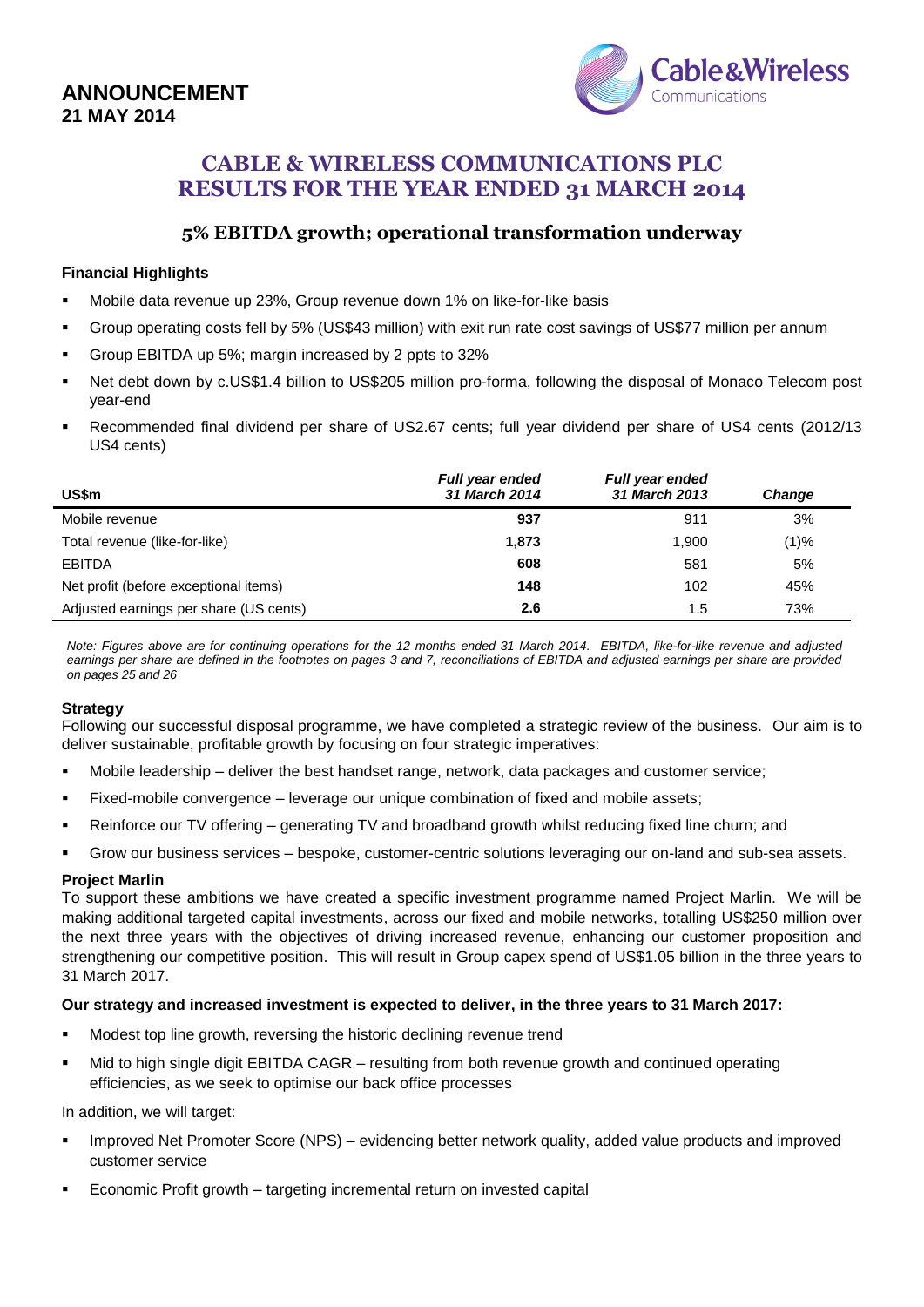Commenting on the Group results, Phil Bentley, Chief Executive of Cable & Wireless Communications Plc, said:

"I'm delighted to have joined Cable & Wireless Communications (CWC) as our business enters an exciting new phase following the reshaping of the portfolio over the past few years.

"In the first few months since I started as CEO, I have visited our key markets on a regular basis, meeting with colleagues, customers and key stakeholders. With our senior executive team, I have also conducted a strategic review to assess the opportunities and challenges within our business.

"CWC has some solid foundations in our chosen markets, including a unique position in fixed and mobile. In particular, many of the markets are still largely under-penetrated for data products where we are the leader, or close second, in the delivery of mobile, fixed line and broadband services to our customers. We are seeing attractive growth in mobile data, driven by growing smartphone penetration and underpinned by investments in the latest 4G mobile network technology and LTE, which we have launched in Cayman and The Bahamas.

"We have an established presence in the business-to-business (B2B) and business-to-government (B2G) segments which we will seek to expand. Most valuably, we have the largest on and off island network reach of all operators in our markets, allowing us to provide the full range of telecoms services that our customers desire.

"But, what is also clear is that the business is trading below its full potential. Although the rate of decline in fixed line voice is slowing, growth in our broadband and TV offer has been disappointing and our cost base remains uncompetitive. We have therefore developed a new strategic plan to drive top line growth, reversing our historical revenue decline, to leverage our existing networks enhanced by the US\$250 million increased investment of Project Marlin; and to drive further operating efficiencies across the portfolio."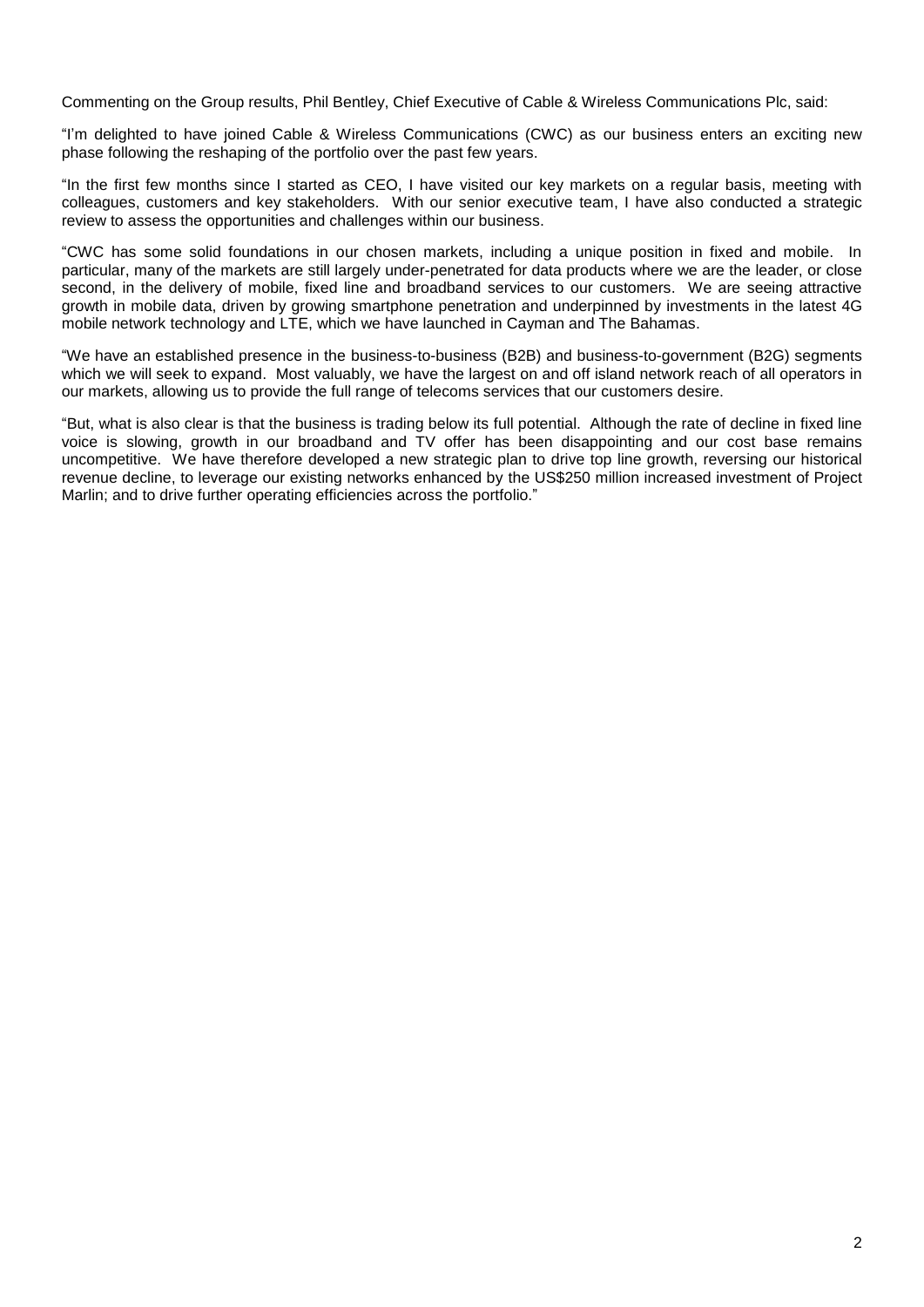## **Group results overview**

|                                                 | Full year ended | Full year ended            |                        |
|-------------------------------------------------|-----------------|----------------------------|------------------------|
| US\$m                                           | 31 March 2014   | 31 March 2013 <sup>1</sup> | % change               |
| Revenue                                         | 1,873           | 1,942                      | $(4)\overline{\%^{2}}$ |
| Gross margin                                    | 1,371           | 1,387                      | (1)%                   |
| Operating costs                                 | (763)           | (806)                      | 5%                     |
| EBITDA <sup>3</sup>                             | 608             | 581                        | 5%                     |
| Depreciation and amortisation                   | (262)           | (275)                      | 5%                     |
| Net other operating (expense)/income            | (15)            | 4                          | nm                     |
| Joint ventures and associates                   | 5               | 10                         | (50)%                  |
| Total operating profit before exceptional items | 336             | 320                        | 5%                     |
| <b>Exceptional expense</b>                      | (241)           | (136)                      | (77)%                  |
| <b>Total operating profit</b>                   | 95              | 184                        | (48)%                  |
| Finance income                                  | 8               | 11                         | (27)%                  |
| Finance expense                                 | (142)           | (152)                      | (7)%                   |
| Exceptional finance expense                     | (25)            |                            | nm                     |
| Other non-operating expense                     | (6)             | (16)                       | 63%                    |
| (Loss)/profit before tax                        | (70)            | 27                         | nm                     |
| Income tax                                      | (29)            | (41)                       | 29%                    |
| Net loss from continuing operations             | (99)            | (14)                       | nm                     |
| Net profit before exceptional items             | 148             | 102                        | 45%                    |
| Net profit from discontinued operations         | 39              | 184                        | (79)%                  |
| Gain on disposal of discontinued operations     | 1,011           |                            | nm                     |
| Profit for the year                             | 951             | 170                        | nm                     |
| Net profit attributable to:                     |                 |                            |                        |
| Owners of the Parent Company                    | 859             | 11                         | nm                     |
| Non-controlling interests                       | 92              | 159                        | (42)%                  |
|                                                 |                 |                            |                        |
| Adjusted EPS <sup>6</sup>                       | 2.6c            | 1.5c                       | 73%                    |
|                                                 |                 |                            |                        |
| EBITDA <sup>3</sup>                             | 608             | 581                        | 5%                     |
| Capital expenditure <sup>4</sup>                | (306)           | (263)                      | (16)%                  |
| Operating cash flow <sup>5</sup>                | 302             | 318                        | (5)%                   |
|                                                 |                 |                            |                        |
| Customer numbers (000s)                         |                 |                            |                        |
| Mobile                                          | 3,700           | 3,390                      | 9%                     |
| Fixed                                           | 1,089           | 1,111                      | (2)%                   |
| <b>Broadband</b>                                | 388             | 366                        | 6%                     |
| <b>TV</b>                                       | 79              | 69                         | 14%                    |

*<sup>1</sup>Full year ended 31 March 2013 restated for IAS19 pensions accounting standard*

*<sup>2</sup> Like-for-like revenue down 1%*

*<sup>3</sup>EBITDA is defined as earnings before interest, tax, depreciation and amortisation, net other operating and non-operating income/expense and exceptional items <sup>4</sup>Balance sheet capital expenditure excludes transfer of cable assets from inventory in 2012/13. Excludes Panama spectrum capitalisation of US\$7 million*

*<sup>5</sup>Operating cash flow is defined as EBITDA less balance sheet capital expenditure*

*<sup>6</sup>Adjusted EPS is before exceptional items, gains/losses on disposals, amortisation of acquired intangibles and transaction costs*

#### **Annual results presentation**

Cable & Wireless Communications will hold its 2013/14 annual results presentation for analysts and institutional investors at 9:30am BST on Wednesday 21 May 2014.

The presentation will be webcast live on the Cable & Wireless Communications website www.cwc.com. An ondemand version will be available later in the day.

#### **CONTACTS**

| <b>Cable &amp; Wireless Communications</b> |                                             |
|--------------------------------------------|---------------------------------------------|
| <b>Investors</b>                           |                                             |
| <b>Kunal Patel</b>                         | +44 (0) 20 7315 4083                        |
| <b>Mike Gittins</b>                        | +44 (0) 20 7315 4184                        |
| <b>Media</b>                               |                                             |
| Lachlan Johnston                           | +44 (0) 20 7315 4006 / +44 (0) 7800 021 405 |
| Steve Smith                                | +44 (0) 20 7315 4070                        |
| Neil Bennett (Maitland)                    | +44 (0) 20 7379 5151                        |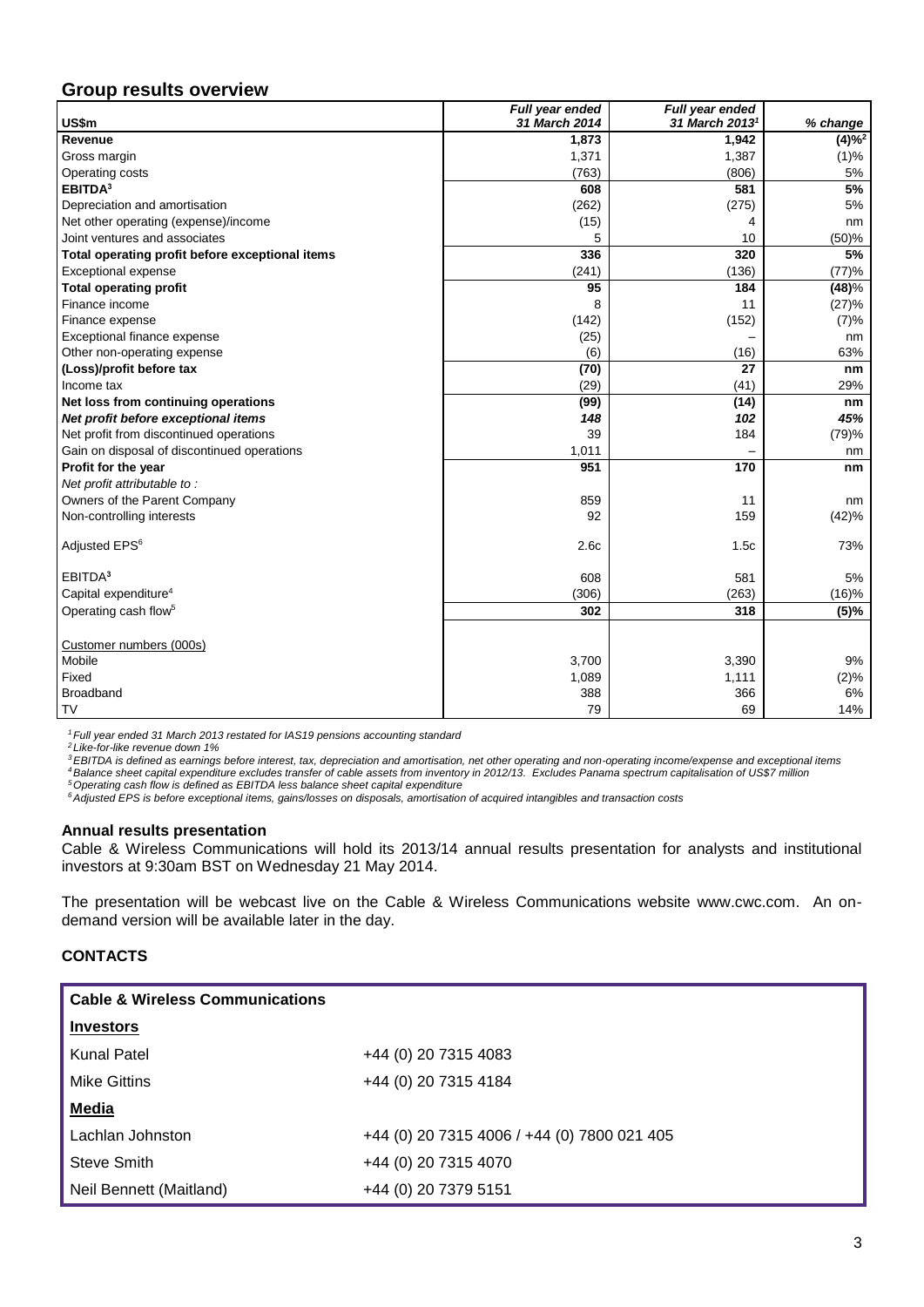#### **Chief Executive's Review**

#### **2013/14 performance**

The past year has been an important one for the company as we have taken major steps to reshape the Group. We have opened our Miami regional office and disposed of our Macau business for US\$807 million and the majority of our Islands businesses for US\$501 million. Following the fiscal year-end we also successfully disposed of our Monaco business for consideration of US\$445 million on a cash and debt free basis.

These disposals have enabled us to reduce pro-forma net debt to US\$205 million, providing headroom to increase investments in our core markets of the Caribbean and Latin America.

Our financial results in the 2013/14 year have shown early signs of our operational turn-around, as we become more geographically focused. At the beginning of 2013/14 we announced a cost reduction programme targeted to reduce our run-rate operating costs by US\$100 million by the end of 2014/15. During the year we have made good progress with operating costs down US\$43 million against the prior year, with an exit run-rate in 2013/14 of US\$77 million of cost savings achieved.

Group revenue declined by 4% to US\$1,873 million as growth in mobile and broadband and TV revenue across each of our businesses was more than offset by declining fixed voice and enterprise, data and other revenue. On a like-for-like basis, adjusting for a change in accounting following outsourcing of our LIME directory business, and the sale of Afinis in Africa, revenue was 1% lower than the prior year.

The US\$52 million growth in mobile data revenue (up 23% in the year) indicates our customers' increasing demand for data and their desire to access the internet anywhere, anytime, and on any device. However at the same time both mobile and fixed voice revenues are declining across our industry; growth in broadband and TV is therefore vital for our future. Of the fall in enterprise, data and other revenue, US\$38 million of the reported US\$56 million revenue decline was due to the change in directories accounting in LIME and a further US\$4 million resulted from the disposal of Afinis.

In Panama, we maintained our market share of mobile revenue above 50%, delivering a 4% rise in mobile revenue, underpinned by mobile data growth.

In the Caribbean, our Jamaica mobile business continued to gain market share (7 ppts) as we competed on price and value. However, fixed line and enterprise businesses as well as adverse currency movements reduced overall US\$ revenue in Jamaica by US\$32 million. The performance of BTC in The Bahamas, our largest Caribbean market, was good, as we launched new mobile and fixed networks, and prepared the business for mobile competition that is expected to arrive later this year. Our performance was weaker in several of the other Caribbean countries – a function of our existing network. However with increased investment, and continued cost focus, we are confident that we can improve the performance of these businesses.

The improvement in Group operating costs was driven by an 8% reduction (US\$48 million) in the Caribbean as we increased efficiency in our operations though headcount rationalisation, exiting non-core property assets and procurement savings.

Overall Group EBITDA, at US\$608 million, was 5% ahead of the prior year<sup>1</sup>.

Reported pre-exceptional net profit after tax for the year increased by 45% to US\$148 million (2012/13: US\$102 million) and adjusted earnings per share were US2.6 cents (2012/13: US1.5 cents).

Capital expenditure, at US\$306 million, was up 16% against the prior year. In 2013/14 we made investments to introduce high-speed LTE mobile networks in Cayman and The Bahamas, as well as laying fibre networks in Barbados and Cayman. We also invested in the PCCS submarine cable system linking Ecuador to Florida via Panama, Colombia and the British Virgin Islands, further enhancing our extensive access to sub-sea cable capacity – an increasingly significant structural advantage as the demand for back-haul capacity from our business customers grows.

*<sup>1</sup> Prior year restated to US\$581 million following a change to the IAS19 pensions accounting standard*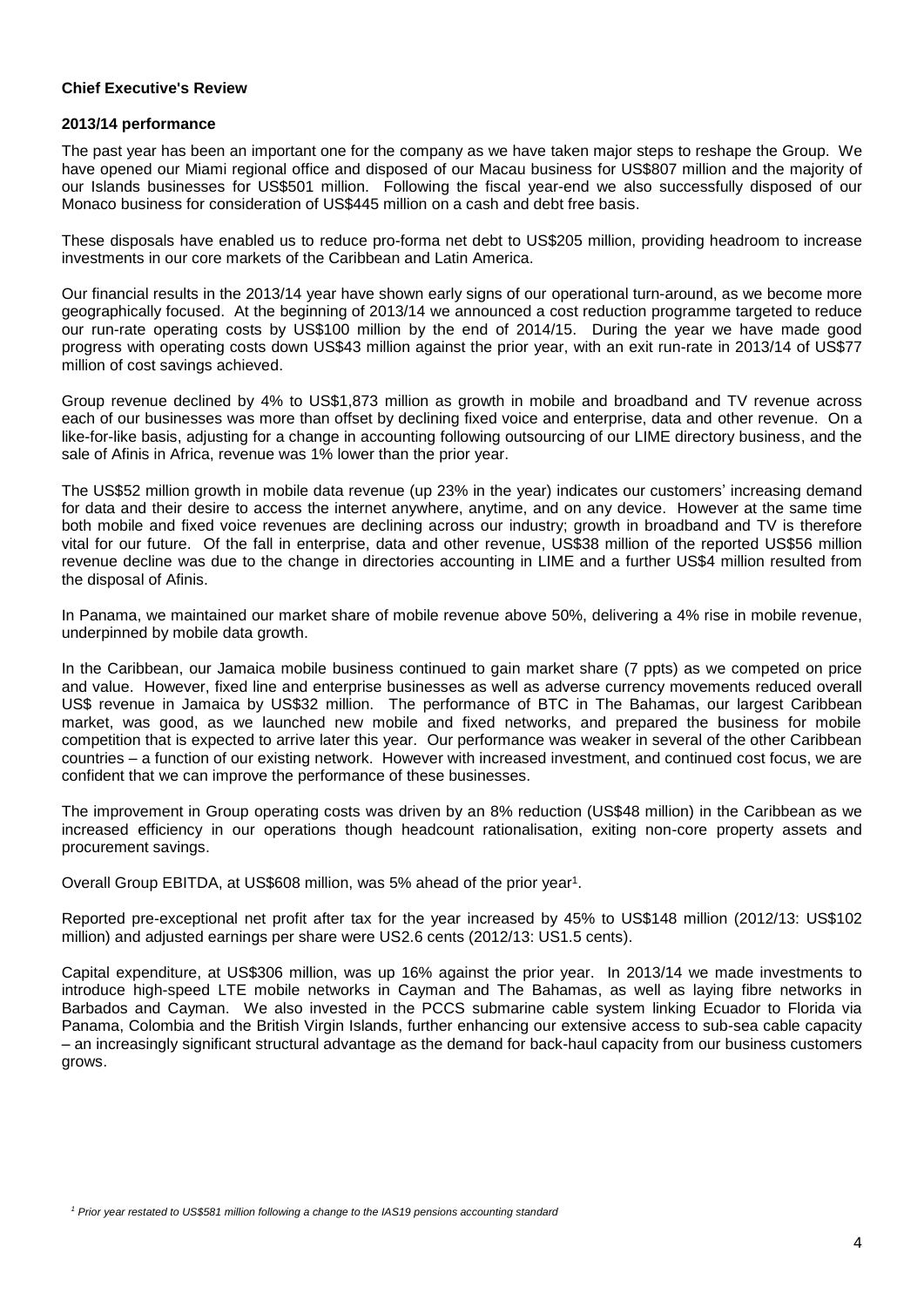#### **Vision and Strategy**

CWC's aim is to deliver sustainable, profitable growth thereby increasing returns to shareholders.

Our strategy targets growth in our customer life-time value by delivering a best-in-class customer experience. We will therefore, through Project Marlin, invest in our unique combination of fixed and mobile networks in our chosen region to enhance our customer proposition and increase our competitive position.

Although capital investment that underpins our core businesses will be our primary focus, we will also consider inorganic opportunities where they enhance our in-market propositions and strengthen our core offer, whilst meeting our return on capital criteria.

To deliver our growth ambitions we will focus on four strategic imperatives:

#### 1. **Mobile leadership**

The mobile handset is the entry point to the telecommunications market and mobile currently accounts for 50% of Group revenue. To deliver leadership we must provide access to the best handsets and tailored data propositions for our customers and the best experience either in store, on the phone or online. As a consequence our networks must be able to compete in speed and reliability. Achieving this will lead to increased loyalty from our customers.

The majority of our markets are in the infancy of a shift to a "data-centric" world. Although there has been attractive growth in data consumption in our key markets (+23%), smartphones are still significantly underpenetrated (30%) compared to international benchmarks and we must encourage and capture this underlying growth trend.

#### Investment focus

Our network quality is fundamental to the services we provide and is becoming the primary factor in consumer choice of telecoms operators, particularly for data services. To ensure we have superior networks, investments will focus on additional 4G cell sites to secure a standard which fulfils the data demands of our customers, underpinned by investment in even faster LTE networks to secure our leadership where returns are greatest. In recent months we have introduced LTE services in Cayman and The Bahamas and begun deployment in Antigua whilst adding 4G capabilities in Anguilla, Antigua, Barbados, BVI, St Vincent and Turks & Caicos.

#### 2. **Fixed-mobile convergence**

Owning fixed and mobile assets is a major competitive advantage in the long term as consumers increasingly demand "always on" connectivity. Underpinned by targeted investments in Wi-Fi offload and new IP technologies, CWC is the only player in our chosen markets with the capacity to provide a fully converged fixed and mobile offering.

We believe there is an opportunity to leverage our unique fixed and mobile position to better bundle our products into triple-play and quad-play offers that customers value. However, we must consistently provide the high speeds and reliability our customers demand.

#### Investment focus

In addition to the mobile network investments outlined above we will introduce enhanced switching capabilities to enable our fixed and mobile networks to operate in a more integrated way. This will provide seamless connectivity across a range of delivery mechanisms through investments such as the introduction of Wi-Fi hotspots in Panama and other markets such as Cayman. Certain fixed networks will also require investment to upgrade from copper to fibre so that we can provide faster and more reliable services – we plan to increase average download speeds across the Group. In 2013/14 we deployed fibre networks in Barbados and Cayman.

#### 3. **Reinforce our TV offering**

The choice of TV provider is a key "moment of truth" where customers express a clear preference for their entertainment platform. We aim to provide relevant TV services to our customers to primarily grow our broadband and protect our fixed line businesses.

Today, TV contributes c.2% to Group revenue. However, we expect to grow this business by 50% over the next two years as we invest in a variety of technology delivery platforms.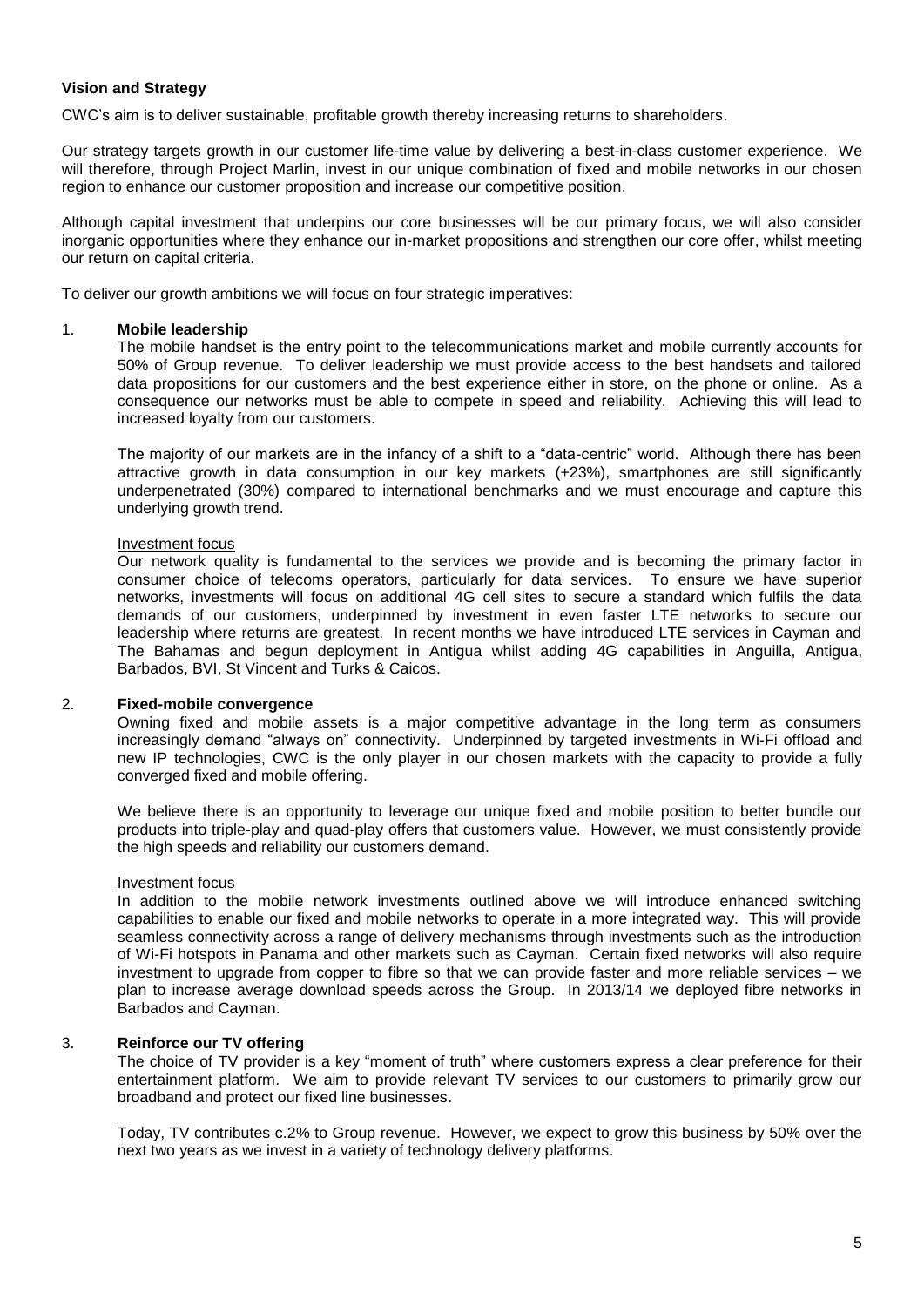#### Investment focus

We will invest in delivery technologies appropriate to each of our markets. In Panama we will expand our fibre coaxial network in urban areas and target rural areas through deployment of direct-to-home satellite services. Across the Caribbean we will deploy IPTV service capabilities focusing initially on Cayman, Barbados and The Bahamas. As our TV subscriber base grows this should also enable greater leverage with content providers.

#### 4. **Grow our Business services**

The business services segment provides an attractive opportunity for the Group to leverage its network and submarine back-haul asset base, thereby gaining business customers who typically have more complex needs to be met, but reward with a higher life-time value due to their greater spend and lower churn rate.

We will increasingly provide bespoke customer-centric solutions for targeted business "verticals", e.g. Financial Services, Hotels, and Small Businesses. We estimate the total addressable market in our target countries at US\$4.5 billion, with 53% of this in Central America, and 47% in the Caribbean. The IT services segment is forecast to grow at c.11% per annum for Central American countries and c.7% in the Caribbean.

#### Investment focus

Through our partnership with Columbus Networks we have an extensive and resilient 42,000 kilometre subsea cable network and in 2013/14 we expanded this capability through investment in the PCCS submarine cable linking Ecuador to Florida. Combining these sub-sea assets with our "on-island" networks offers a unique capability to deliver telecoms-based, hosted solutions. Investments here will be focused on expanding our MPLS network, increasing its resilience and reliability and, through acquisitions, building on our infrastructure assets to deliver bespoke, data-centric solutions for our customers.

To underpin our strategy we will also:

#### **Strengthen our unique government / stakeholder relationships**

As an incumbent operator, we have been a partner to governments, regulators and unions in the countries where we operate for many years. We are committed to developing even closer relationships with our stakeholders, creating a more 'partnership' based approach with Governments and Unions such as we have seen in The Bahamas.

#### **Optimise our operating model**

We have taken the first step towards optimising our operating model by establishing our Miami operational hub. This has enabled a consistent approach in areas such as procurement, roaming, carrier, TV content and technology strategy, leveraging our scale as a Group. A new data warehouse and customer segmentation approach is improving performance management. We see further opportunities in driving process and operation efficiencies. We have introduced the "CWC Way" – best practices which provide a consistent strategic and operational framework, whilst at the same time delegating more financial authority for execution in-market.

#### **Outlook and prospects**

Economic growth in our markets will remain variable, ranging from c.8% GDP growth in Panama to 0% in Barbados. However, we continue to believe that the increasing penetration of products such as smart phones, broadband and TV, offers good growth opportunities. Notwithstanding this, the markets we operate in are competitive, and we face the additional likely challenge of a second mobile operator in 2014 in The Bahamas, our second largest market.

Looking ahead, we expect to make good progress in reducing our cost base, particularly in the Caribbean. Through Project Marlin, with its associated uplift in capex, we expect to capture the growth opportunity offered by mobile data, broadband and TV, reversing the historical decline in revenue. Key to achieving this goal will be the competitiveness of our offers combined with the quality of our service, both of which we expect to improve following our investments to increase network reliability and speeds.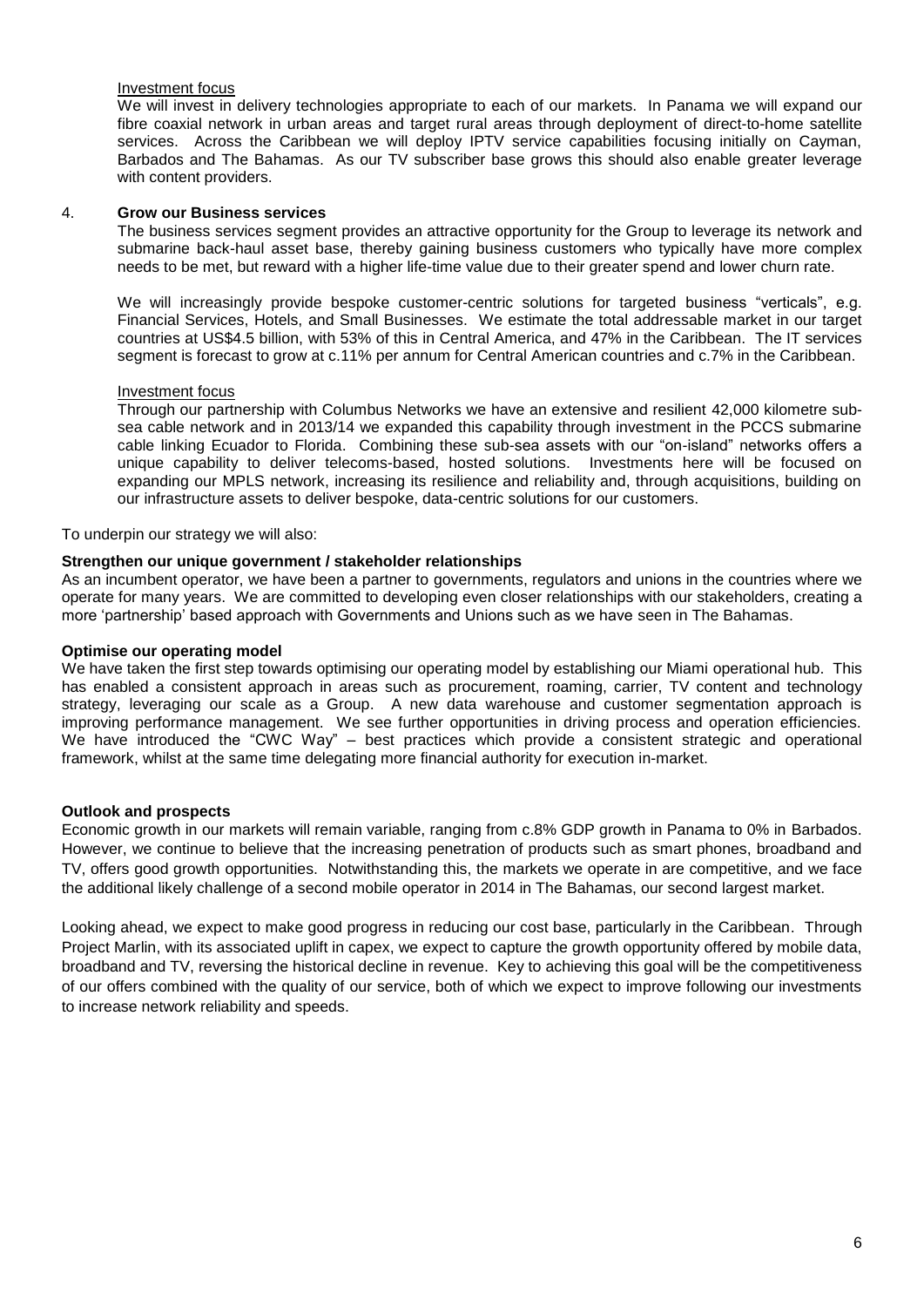## **REVIEW OF CWC OPERATIONS**

#### **Income statement – continuing operations**

|                                             |                  | Panama                   |             |                  | Caribbean        |             |                          | <b>Monaco</b>    |             |                          | Other <sup>1</sup>       |             |                  | <b>Total</b>     |             |
|---------------------------------------------|------------------|--------------------------|-------------|------------------|------------------|-------------|--------------------------|------------------|-------------|--------------------------|--------------------------|-------------|------------------|------------------|-------------|
|                                             | 2013/14<br>US\$m | 2012/13<br>US\$m         | Change<br>% | 2013/14<br>US\$m | 2012/13<br>US\$m | Change<br>% | 2013/14<br>US\$m         | 2012/13<br>US\$m | Change<br>% | 2013/14<br>US\$m         | 2012/13<br>US\$m         | Change<br>℅ | 2013/14<br>US\$m | 2012/13<br>US\$m | Change<br>% |
| Mobile                                      | 336              | 323                      | 4%          | 531              | 527              | 1%          | 70                       | 61               | 15%         |                          |                          |             | 937              | 911              | $3%$        |
| Broadband and TV                            | 64               | 60                       | 7%          | 120              | 120              |             | 18                       | 16               | 13%         |                          |                          |             | 202              | 196              | 3%          |
| Fixed voice                                 | 113              | 122                      | (7)%        | 252              | 290              | (13)%       | 27                       | 25               | 8%          |                          |                          |             | 392              | 437              | (10)%       |
| Enterprise, data and other                  | 78               | 81                       | (4)%        | 142              | 183              | (22)%       | 122                      | 134              | (9)%        | $\overline{\phantom{0}}$ |                          |             | 342              | 398              | (14)%       |
| LFL Enterprise, data and other <sup>2</sup> | 78               | 81                       | (4)%        | 142              | 145              | (2)%        | 122                      | 130              | $(6)\%$     | $\qquad \qquad -$        | $\qquad \qquad -$        |             | 342              | 356              | (4)%        |
| Revenue                                     | 591              | 586                      | 1%          | 1,045            | 1,120            | (7)%        | 237                      | 236              | 0%          | -                        | $\overline{\phantom{a}}$ |             | 1.873            | 1,942            | (4)%        |
| LFL Revenue <sup>2</sup>                    | 591              | 586                      | 1%          | 1.045            | 1,082            | $(3)\%$     | 237                      | 232              | 2%          | $\qquad \qquad -$        |                          |             | 1.873            | 1,900            | $(1)\%$     |
| Cost of sales                               | (193)            | (189)                    | (2)%        | (218)            | (268)            | 19%         | (91)                     | (97)             | 6%          | $\overline{\phantom{0}}$ | (1)                      | nm          | (502)            | (555)            | 10%         |
| Gross margin                                | 398              | 397                      | 0%          | 827              | 852              | (3)%        | 146                      | 139              | 5%          | -                        | (1)                      | nm          | 1,371            | 1,387            | (1)%        |
| Operating costs                             | (156)            | (158)                    | $1\%$       | (529)            | (577)            | 8%          | (65)                     | (64)             | (2)%        | (13)                     | (7)                      | (86)%       | (763)            | (806)            | 5%          |
| EBITDA <sup>3</sup>                         | 242              | 239                      | 1%          | 298              | 275              | 8%          | 81                       | 75               | 8%          | (13)                     | (8)                      | (63)%       | 608              | 581              | 5%          |
| Proportionate EBITDA                        | 119              | 117                      | 1%          | 215              | 198              | 8%          | 45                       | 41               | 8%          | (13)                     | (8)                      | (63)%       | 366              | 348              | 5%          |
| Depreciation and amortisation               | (95)             | (85)                     | (12)%       | (133)            | (155)            | 14%         | (27)                     | (27)             | $0\%$       | (7)                      | (8)                      | 13%         | (262)            | (275)            | $5\%$       |
| Net other operating<br>(expense)/income     |                  |                          |             |                  | (2)              | nm          |                          |                  |             | (15)                     | 6                        | nm          | (15)             | 4                | nm          |
| Operating profit before joint               |                  |                          |             |                  |                  |             |                          |                  |             |                          |                          |             |                  |                  |             |
| ventures and exceptional<br>items           | 147              | 154                      | (5)%        | 165              | 118              | 40%         | 54                       | 48               | 13%         | (35)                     | (10)                     | nm          | 331              | 310              | 7%          |
| Capital expenditure <sup>4</sup>            | (102)            | (85)                     | (20)%       | (174)            | (150)            | (16)%       | (21)                     | (15)             | (40)%       | (9)                      | (13)                     | 31%         | (306)            | (263)            | (16)%       |
| Operating cash flow <sup>5</sup>            | 140              | 154                      | (9)%        | 124              | 125              | (1)%        | 60                       | 60               |             | (22)                     | (21)                     | (5)%        | 302              | 318              | (5)%        |
| Cash exceptional items                      | (2)              | $\overline{\phantom{m}}$ | nm          | (121)            | (23)             | nm          | $\overline{\phantom{0}}$ |                  |             | (7)                      | (3)                      | nm          | (130)            | (26)             | nm          |
| Net cash interest                           | (12)             | (12)                     |             |                  | (2)              | nm          | 2                        | 3                | (33)%       | (124)                    | (138)                    | 10%         | (133)            | (149)            | 11%         |
| Cash tax                                    | (27)             | (81)                     | 67%         | (19)             | (23)             | 17%         | (3)                      | (1)              | nm          | (4)                      | (6)                      | 33%         | (53)             | (111)            | 52%         |
| Headcount <sup>6</sup>                      | 1,376            | 1,466                    | $(6)\%$     | 2,181            | 3,421            | (36)%       | 274                      | 316              | (13)%       | 146                      | 146                      |             | 3,977            | 5,349            | (26)%       |

*nm represents % change not meaningful*

*Full year ended 31 March 2013 restated for IAS19 pensions accounting standard*

*<sup>1</sup> Other includes management, royalty and branding fees, the costs of the corporate centre, net UK defined benefit pension charge or credit and intercompany eliminations*

<sup>2</sup> Caribbean adjustment relates to change in accounting following the outsourcing of our LIME directory businesses, Monaco adjusted for Afinis revenue in prior year. Includes no adjustment for currency movements.

*<sup>3</sup> Earnings before interest, tax, depreciation and amortisation, net other operating and non-operating income/expense and exceptional items*

*<sup>4</sup> Balance sheet capital expenditure excludes transfer of cable assets from inventory in 2012/13. Panama excludes spectrum capitalisation of US\$7 million*

*<sup>5</sup> EBITDA less capital expenditure*

*<sup>6</sup> Full time equivalents as at 31 March*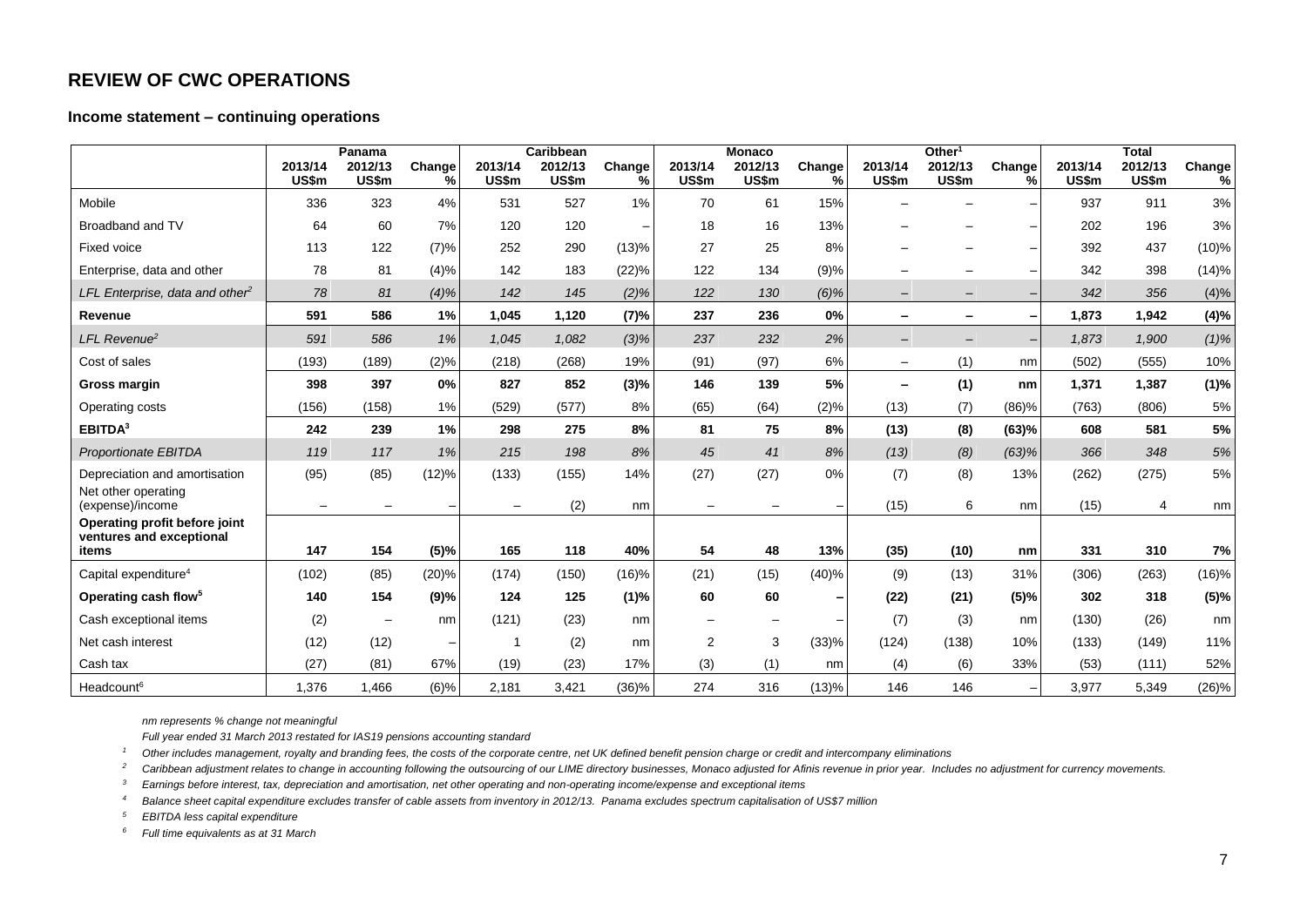### **Panama**

- Mobile revenue up 4%, continued growth in subscribers taking data packages (+185,000)
- 37% growth in mobile data, driven by prepaid subscribers
- Strong EBITDA conversion, margin greater than 40%
- Market leadership secured by licence extension and new spectrum

|                        | Year ended<br>31 Mar 2014 | 6 months ended<br>31 Mar 2014 | 6 months ended<br>30 Sep 2013 | Year ended<br>31 Mar 2013 | 6 months ended<br>31 Mar 2013 | 6 months ended<br>30 Sep 2012 |
|------------------------|---------------------------|-------------------------------|-------------------------------|---------------------------|-------------------------------|-------------------------------|
| Subscribers (000s)     |                           |                               |                               |                           |                               |                               |
| $M$ obile <sup>1</sup> | 2,159                     | 2,159                         | 1,933                         | 1.842                     | 1,842                         | 1,785                         |
| <b>Broadband</b>       | 131                       | 131                           | 129                           | 126                       | 126                           | 127                           |
| Fixed                  | 372                       | 372                           | 374                           | 376                       | 376                           | 381                           |
| ARPU (US\$) $2$        |                           |                               |                               |                           |                               |                               |
| Mobile                 | 14.3                      | 13.5                          | 15.1                          | 15.7                      | 16.3                          | 15.1                          |
| <b>Broadband</b>       | 28.8                      | 28.6                          | 28.9                          | 28.5                      | 28.8                          | 28.1                          |
| Fixed                  | 25.2                      | 24.7                          | 25.8                          | 26.6                      | 26.9                          | 26.3                          |
| Revenue (US\$m)        | 591                       | 296                           | 295                           | 586                       | 300                           | 286                           |
| EBITDA (US\$m)         | 242                       | 124                           | 118                           | 239                       | 124                           | 115                           |
| Margin%                | 41%                       | 42%                           | 40%                           | 41%                       | 41%                           | 40%                           |

*<sup>1</sup> Active subscribers are defined as those having performed a revenue-generating activity in the previous 60 days*

*<sup>2</sup> ARPU is average revenue per user per month, excluding equipment sales*

Revenue at US\$591 million was 1% higher than the prior year as mobile data growth offset the continued decline in fixed and mobile voice.

Mobile revenue at US\$336 million was up 4% against the prior year. Subscribers increased by 318,000, driven by prepaid activations for data plans as we launched more affordable smart devices. Data revenue was up 37% on the prior year more than offsetting voice revenue which declined by 13%. Data penetration of subscribers increased by 4 percentage points in the year to 35% as the wider range of data plans stimulated both prepaid and postpaid usage. Mobile ARPU was lower than the prior year due to reduced inbound roaming revenue and lower voice rates and usage due to competitive pressures.

Broadband and TV revenue of US\$64 million was 7% higher than last year. Broadband subscribers were up 4% and TV subscribers rose by 14%. Bundling of products was an effective retention tool with 82% of pay TV and 79% of broadband subscribers taking more than one service.

Fixed voice revenue of US\$113 million was 7% down against the prior year as an increase in international transit traffic revenue was more than offset by lower national revenue. Subscriber numbers continued to decrease as customers substituted to other products, but the rate of decline slowed by 2 ppts due to the impact of triple play offerings.

Enterprise, data and other revenue at US\$78 million reflected an economically stable year ahead of the elections in May 2014.

Gross margin at US\$398 million was in line with the prior year. As a percentage of revenue, gross margin was 67%.

Operating costs were down 1% against the prior year due to increased productivity following cost reduction initiatives. This resulted in EBITDA of US\$242 million which was 1% better than last year. The EBITDA margin for the year was 41%.

A change in tax legislation from 1 January 2014 meant that Cable & Wireless Panama's corporate tax rate reduced from 30% to 25%.

Panama has secured a new 20 year mobile licence agreement until 2037 and an additional 30MHz of spectrum including 20MHz in the 700MHz LTE band for a cost of US\$100 million.

CWC's proportionate ownership of Panama EBITDA for the year ended 31 March 2014 was 49%.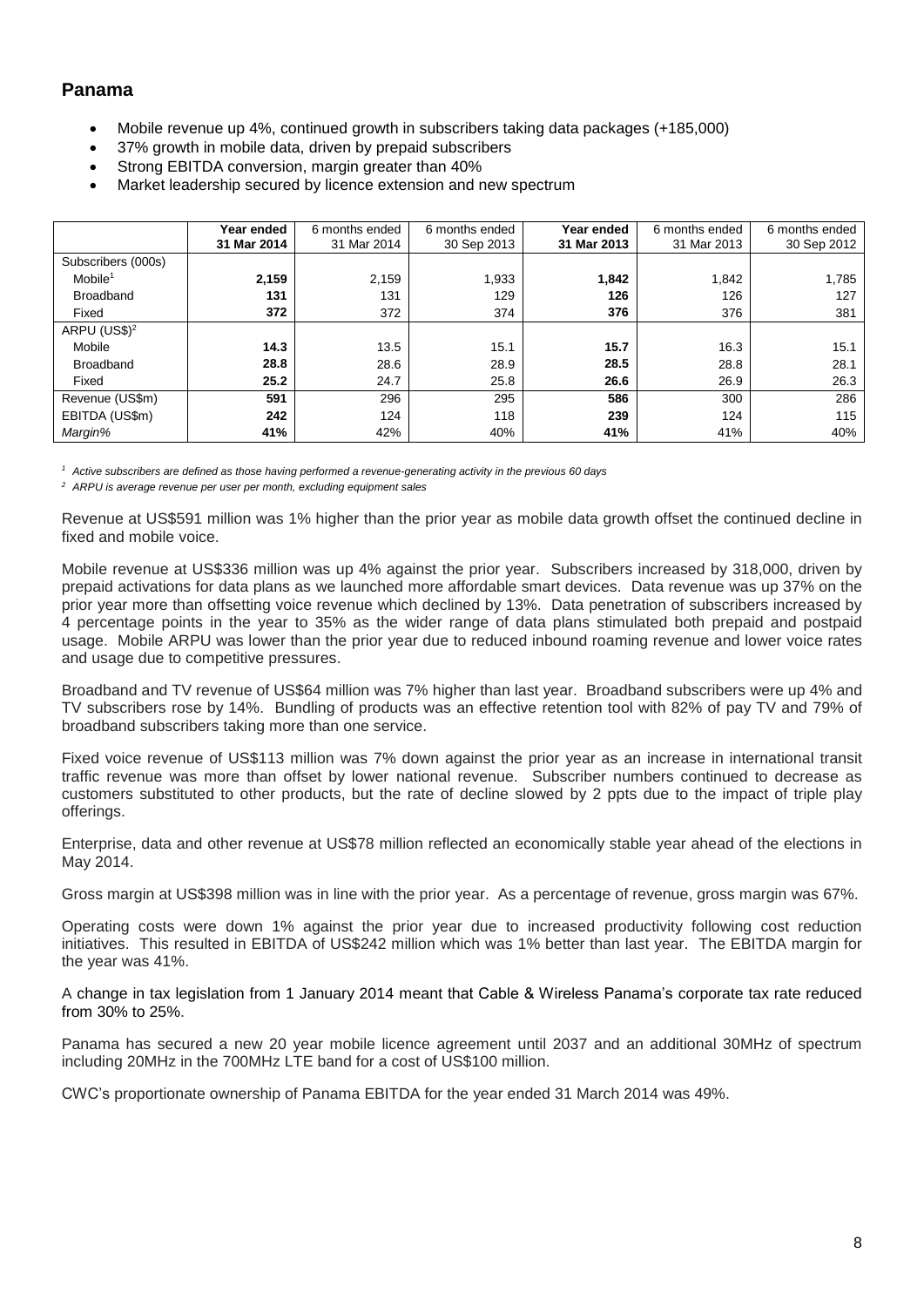## **Caribbean**

- Mobile revenue up 1% and data growth of 14% at constant currency
- Reported EBITDA of US\$298 million up 8%; margin improved by 5 percentage points to 31% in second half
- Jamaica mobile service revenue up 28% at constant currency; subscriber growth of 31%
- Significant mobile data growth with LTE launched in The Bahamas and Cayman
- Cost reduction on track LIME outsourcing progressing, headcount down across the region

|                          | Year ended  | 6 months ended | 6 months ended | Year ended  | 6 months ended | 6 months ended |
|--------------------------|-------------|----------------|----------------|-------------|----------------|----------------|
|                          | 31 Mar 2014 | 31 Mar 2014    | 30 Sep 2013    | 31 Mar 2013 | 31 Mar 2013    | 30 Sep 2012    |
| Subscribers (000s)       |             |                |                |             |                |                |
| $M$ obile <sup>1</sup>   | 1,506       | 1,506          | 1,624          | 1,515       | 1,515          | 1,594          |
| <b>Broadband</b>         | 240         | 240            | 232            | 223         | 223            | 222            |
| Fixed                    | 683         | 683            | 696            | 701         | 701            | 713            |
| ARPU (US\$) <sup>2</sup> |             |                |                |             |                |                |
| Mobile                   | 27.3        | 27.1           | 27.5           | 27.6        | 27.2           | 28.0           |
| <b>Broadband</b>         | 39.6        | 38.6           | 40.5           | 42.1        | 42.0           | 42.1           |
| Fixed                    | 30.4        | 29.7           | 31.1           | 33.9        | 33.0           | 34.9           |
| Revenue (US\$m)          | 1,045       | 524            | 521            | 1,120       | 567            | 553            |
| LFL Revenue $(US\$ 5m)^3 | 1,045       | 524            | 521            | 1,082       | 542            | 540            |
| EBITDA (US\$m)           | 298         | 160            | 138            | 275         | 138            | 137            |
| Margin%                  | 29%         | 31%            | 26%            | 25%         | 24%            | 25%            |

<sup>1</sup> Active subscribers are defined as those having performed a revenue-generating activity in the previous 60 days. Subscriber numbers have been restated to exclude subscribers with credit balances but no activity in the proceeding 60 days. Prior periods have not been restated however the *effect has been to remove 225,000 subscribers in the 6 months ended 31 March 2014*

*<sup>2</sup> ARPU is average revenue per user per month, excluding equipment sales*

*<sup>3</sup> Adjustment relates to enterprise, data and other revenue due to change in accounting following the outsourcing of our LIME directory businesses*

Caribbean reported revenue was 7% down on the prior year. At constant currency and adjusting for the change in accounting following the outsourcing of our LIME directory businesses, revenue would have only been US\$15 million or 1% lower.

Mobile revenue was up US\$4 million against the prior year at US\$531 million with increasing demand for mobile data offset by declining voice activity. We expect this shift in mix from voice to data to continue as we invest in highspeed networks. During the year we successfully launched LTE in The Bahamas where we saw mobile data growth of 13% and in Cayman where mobile data revenue grew by 53%. Jamaica momentum continued as we saw a positive response to new pricing propositions following a further fall in mobile termination rates (MTRs) in July. Over the year there was a 31% rise in Jamaica subscribers to 705,000 where mobile service revenue grew by US\$7 million or 12% and was 28% higher on a constant currency basis. ARPU for the region was broadly in line with the prior year.

Broadband and TV revenue was in line with the prior year. Broadband subscribers rose 8% with growth in most of our key markets, offset by competitive pricing pressure which drove ARPU lower. We have grown our TV subscribers by 21% compared to last year and have introduced fibre based services in Barbados and Cayman.

Fixed voice revenue at US\$252 million declined by 13% as a 10% fall in ARPU, driven mainly by rate reductions due to competition and bundling as well as by lower termination rates, was compounded by a 3% drop in the subscriber base.

Enterprise, data and other revenue fell by 22% to US\$142 million largely due to a change in accounting following the outsourcing of our LIME directory businesses. Adjusting for this change, enterprise, data and other revenue would have been broadly flat on a constant currency basis.

Gross margin at US\$827 million was 3% down compared to the prior year reflecting the reduction in revenue and increased investment in subscriber acquisition costs, partially offset by lower outpayments following the MTR reduction in Jamaica and improved margins on outbound roaming traffic. As a percentage of revenue, gross margin increased by 3 percentage points to 79%.

Operating costs reduced by US\$48 million (8%) to US\$529 million as we began to realise the benefits of the ongoing cost reduction initiatives. We have made good progress in outsourcing our field services teams in our LIME businesses and have reduced staff costs by US\$29 million with headcount 36% lower than last year. Following this initial focus on staff efficiency we are now also working on other projects such as exiting non-core property assets with associated utility costs and introducing initiatives to reduce power consumption. Across our Caribbean business we remain on course to deliver the targeted cost reductions in line with the objectives previously set out.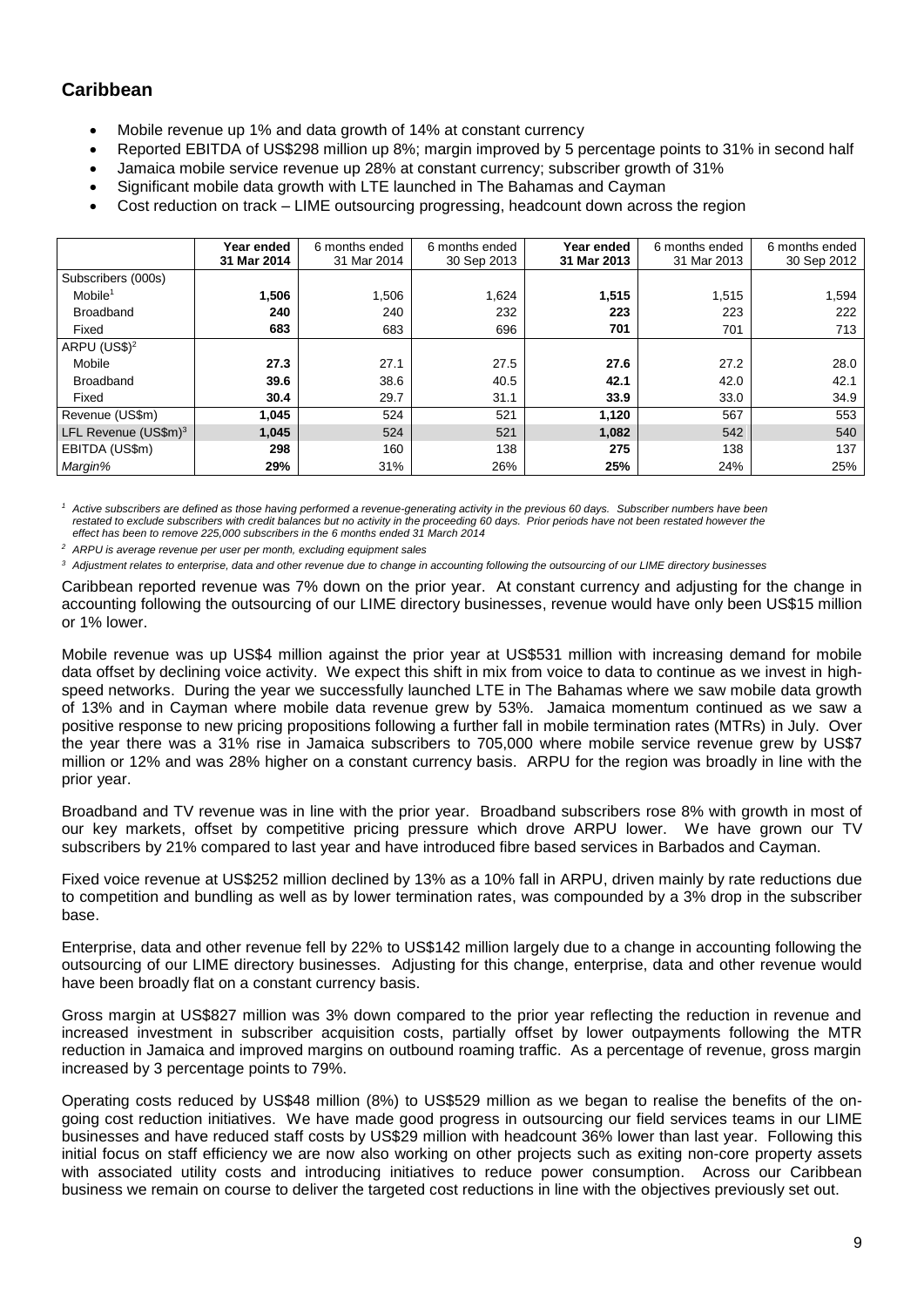EBITDA increased by 8% to US\$298 million, of which The Bahamas contributed US\$128 million (up 7%), driven principally by lower operating costs. The EBITDA margin at 29% was up 4 percentage points against the prior year and was 31% in the second half.

Our proportionate ownership of Caribbean EBITDA for the year ended 31 March 2014 was 72%.

## **Monaco**

|                                  | Year ended<br>31 Mar 2014 | 6 months ended<br>31 Mar 2014 | 6 months ended<br>30 Sep 2013 | Year ended<br>31 Mar 2013 | 6 months ended<br>31 Mar 2013 | 6 months ended<br>30 Sep 2012 |
|----------------------------------|---------------------------|-------------------------------|-------------------------------|---------------------------|-------------------------------|-------------------------------|
| Subscribers (000s)               |                           |                               |                               |                           |                               |                               |
| $M$ obile <sup>1</sup>           | 35                        | 35                            | 35                            | 33                        | 33                            | 32                            |
| <b>Broadband</b>                 | 17                        | 17                            | 17                            | 17                        | 17                            | 16                            |
| Fixed                            | 34                        | 34                            | 34                            | 34                        | 34                            | 34                            |
| ARPU (US\$) $2$                  |                           |                               |                               |                           |                               |                               |
| Mobile                           | 127.2                     | 122.7                         | 131.8                         | 130.9                     | 121.0                         | 140.7                         |
| <b>Broadband</b>                 | 49.3                      | 50.6                          | 48.0                          | 47.5                      | 48.6                          | 46.4                          |
| Fixed                            | 65.9                      | 65.3                          | 66.6                          | 63.1                      | 62.5                          | 63.7                          |
| Revenue (US\$m)                  | 237                       | 117                           | 120                           | 236                       | 112                           | 124                           |
| LFL Revenue (US\$m) <sup>3</sup> | 237                       | 117                           | 120                           | 232                       | 112                           | 120                           |
| EBITDA (US\$m)                   | 81                        | 39                            | 42                            | 75                        | 38                            | 37                            |
| Margin%                          | 34%                       | 33%                           | 35%                           | 32%                       | 34%                           | 30%                           |

*<sup>1</sup> Active subscribers are defined as those having performed a revenue-generating event in the previous 60 days*

*<sup>2</sup> ARPU is average revenue per user per month, excluding equipment sales*

*<sup>3</sup> Adjustment relates to enterprise, data and other revenue removal of Afinis revenue in prior year*

Revenue at US\$237 million was in line with the prior year and up 2% adjusting for revenue from Afinis in 2012/13.

Mobile revenue in the period at US\$70 million was 15% higher than the prior year, primarily driven by increased roaming. The launch of LTE services on 1 October 2013 has also driven data revenue and usage. Broadband and TV revenue grew 13% as we saw higher subscriber numbers and increased ARPUs. Reported enterprise, data and other revenue was 9% lower due to the sale of Afinis and a reduction in international transit traffic.

Gross margin at US\$146 million was 5% higher than the prior year driven by lower mobile outpayments and a change in revenue mix with reduced low margin transit traffic revenue. As a percentage of revenue, gross margin improved by 3 percentage points as we exited low margin businesses.

Operating costs of US\$65 million were 2% higher reflecting adverse currency movements. On an underlying basis operating costs improved by 3% primarily due to the disposal of Afinis.

EBITDA at US\$81 million was 8% higher than the prior year reflecting good mobile growth, improvements in gross margin and currency movements (EBITDA was 5% up at constant currency).

Our proportionate ownership of Monaco EBITDA for the year ended 31 March 2014 was 55%.

On 20 May 2014, CWC completed the disposal of Compagnie Monegasque de Communication SAM ("CMC"), which was the holding company for CWC's 55% stake in Monaco Telecom S.A.M. ("Monaco Telecom"). At completion, CWC received consideration of €321,788,000 (US\$445 million) on a cash and debt free basis. In addition, CWC received €6.2 million relating to the estimated cash, debt and working capital at completion which remains subject to customary post-completion adjustments.

### **Other**

Other includes management, royalty and branding fees, the costs of the corporate centre, net UK defined benefit pension credit/charge and intercompany eliminations. EBITDA for the year was US\$5 million lower than the prior year at US\$(13) million due to dual running costs of both our London and Miami offices.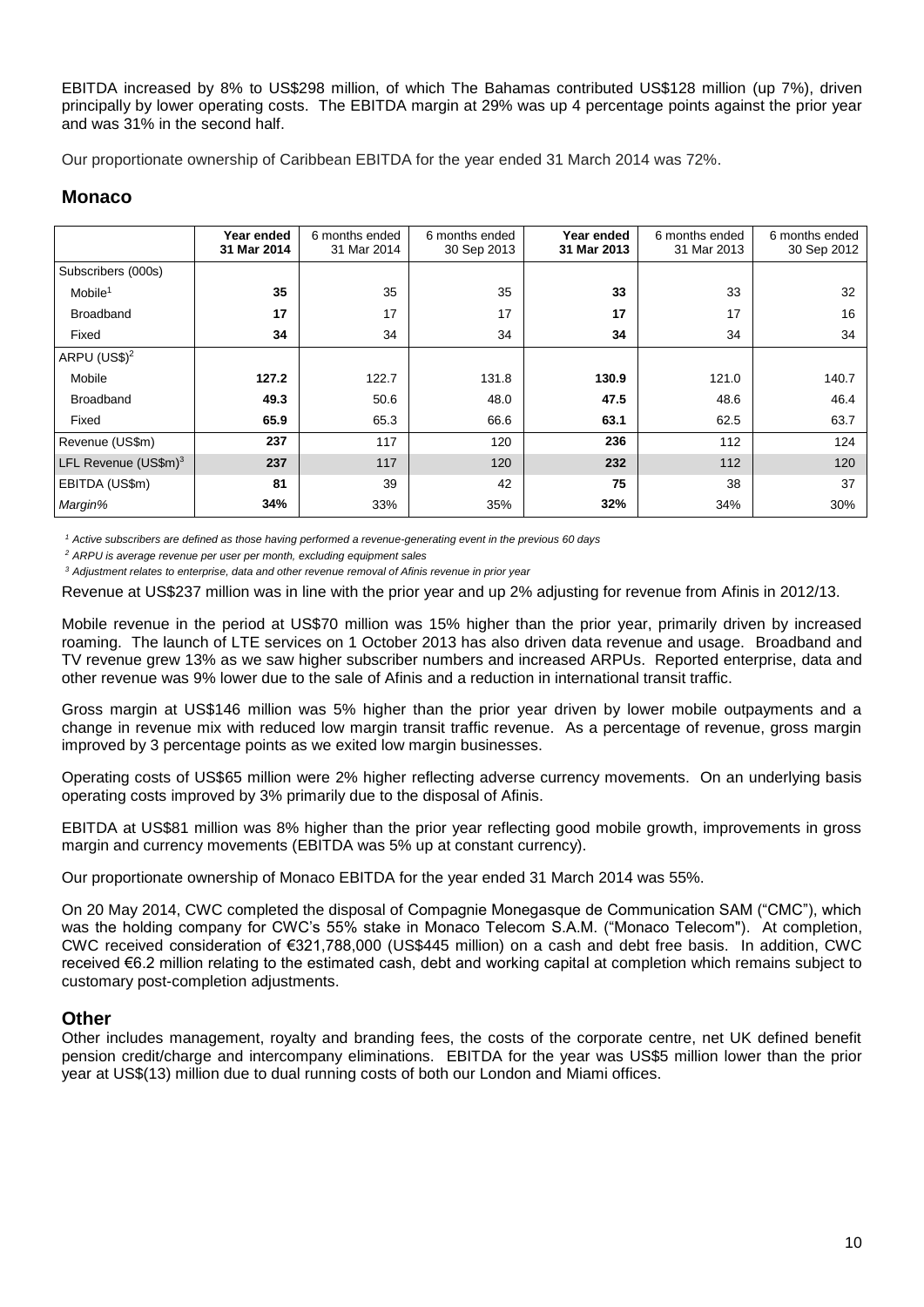#### **Joint ventures and associates**

Our share of loss after tax from joint ventures and associates was US\$(62) million, US\$72 million lower than the prior period.

|                                   |                                                      |                             | <b>CWC share of revenue</b>   | CWC share of (loss)/profit after tax |                             |  |
|-----------------------------------|------------------------------------------------------|-----------------------------|-------------------------------|--------------------------------------|-----------------------------|--|
|                                   | <b>Effective</b><br>ownership as at<br>31 March 2014 | Year ended<br>31 March 2014 | Year ended I<br>31 March 2013 | Year ended<br>31 March 2014          | Year ended<br>31 March 2013 |  |
|                                   | %                                                    | US\$m                       | US\$m                         | US\$m                                | US\$m                       |  |
| Trinidad & Tobago (TSTT)          | 49%                                                  | 231                         | 227                           | (62)                                 | 8                           |  |
| Afghanistan (Roshan) <sup>1</sup> | 37%                                                  | 96                          | 105                           | (2)                                  | ۰.                          |  |
| Solomon Telekom                   | 33%                                                  | 16                          | 15 <sup>1</sup>               | 2                                    | $\overline{2}$              |  |
| Total                             |                                                      | 343                         | 347                           | (62)                                 | 10                          |  |

| '000s                             | Mobile subscribers <sup>2</sup> |                        |                        | <b>Broadband subscribers</b> | <b>Fixed line subscribers</b> |                        |  |
|-----------------------------------|---------------------------------|------------------------|------------------------|------------------------------|-------------------------------|------------------------|--|
|                                   | As at 31 March<br>2014          | As at 31 March<br>2013 | As at 31 March<br>2014 | As at 31 March<br>2013       | As at 31 March<br>2014        | As at 31 March<br>2013 |  |
| Trinidad & Tobago (TSTT)          | 828                             | 839                    | 106                    | 114                          | 264                           | 264                    |  |
| Afghanistan (Roshan) <sup>1</sup> | 6.126                           | 5,601                  |                        | $\overline{\phantom{0}}$     | -                             |                        |  |
| Solomon Telekom                   | 222                             | 190                    |                        |                              |                               | 8                      |  |
| Total                             | 7,176                           | 6,630                  | 107                    | 115                          | 271                           | 272                    |  |

*<sup>1</sup> Disposed as part of the sale of Monaco Telecom post year end*

*<sup>2</sup> Active subscribers are defined as those having performed a revenue-generating activity in the previous 60 days*

CWC's share of TSTT revenue was up 2% in the period as mobile data usage increased. However profit declined significantly, due to a US\$67 million charge largely related to a voluntary separation scheme. Headcount is expected to fall by approximately one third. Roshan, disposed as part of the sale of Monaco Telecom, reported results lower than the prior year as the business continued to be affected by growing competition in the country following the introduction of 3G.

#### **Joint venture with Columbus Networks**

Through our JV with Columbus Networks (where CWC has a 27.5% economic interest) we have access to the most extensive sub-sea cable network in the region. The network, which is comprised of assets owned by both CWC and Columbus Networks, extends for 42,000 kilometres and serves 42 countries across North, Central and South America, and the Caribbean enabling us to provide connectivity-based solutions to wholesale and enterprise customers across the region as well as underpinning the back-haul capacity for the voice and broadband services we provide.

The volume of data carried on the network continues to grow rapidly, 40-50% per annum and we expect this rate of growth to continue for the medium term. The network has ample spare capacity – on average just 11% of the potential capacity of the network is being utilised today. By deploying the latest data compression and transmission technology we expect the potential capacity of the network to continue to grow. However, some of the older systems are nearing the end of their economic life and will be retired in the medium term. We are already investing in replacement systems such as the PCCS cable system.

Although the growth in volume of data is high, corresponding price declines currently averaging 30% per annum mean that revenue growth in the wholesale business will be modest. One of the key drivers for the formation of the JV with Columbus Networks was the opportunity to reduce the combined cost to operate the network and to avoid future capital and operating expenditure associated with building duplicative infrastructure.

#### **Capital expenditure**

Capital expenditure, excluding the costs of extending our mobile licence agreements and acquiring additional spectrum in Panama and Jamaica was US\$306 million, 16% higher than last year and representing 16% of revenue.

Our principal mobile investments continue to be in 4G mobile data networks supporting smartphone sales in Panama, The Bahamas and Antigua as well as upgrades to the faster LTE networks in The Bahamas and Cayman. We have made selective fibre network investments in Barbados and Cayman to offer high-speed broadband services. We also invested in advancing our billing and customer relationship management systems.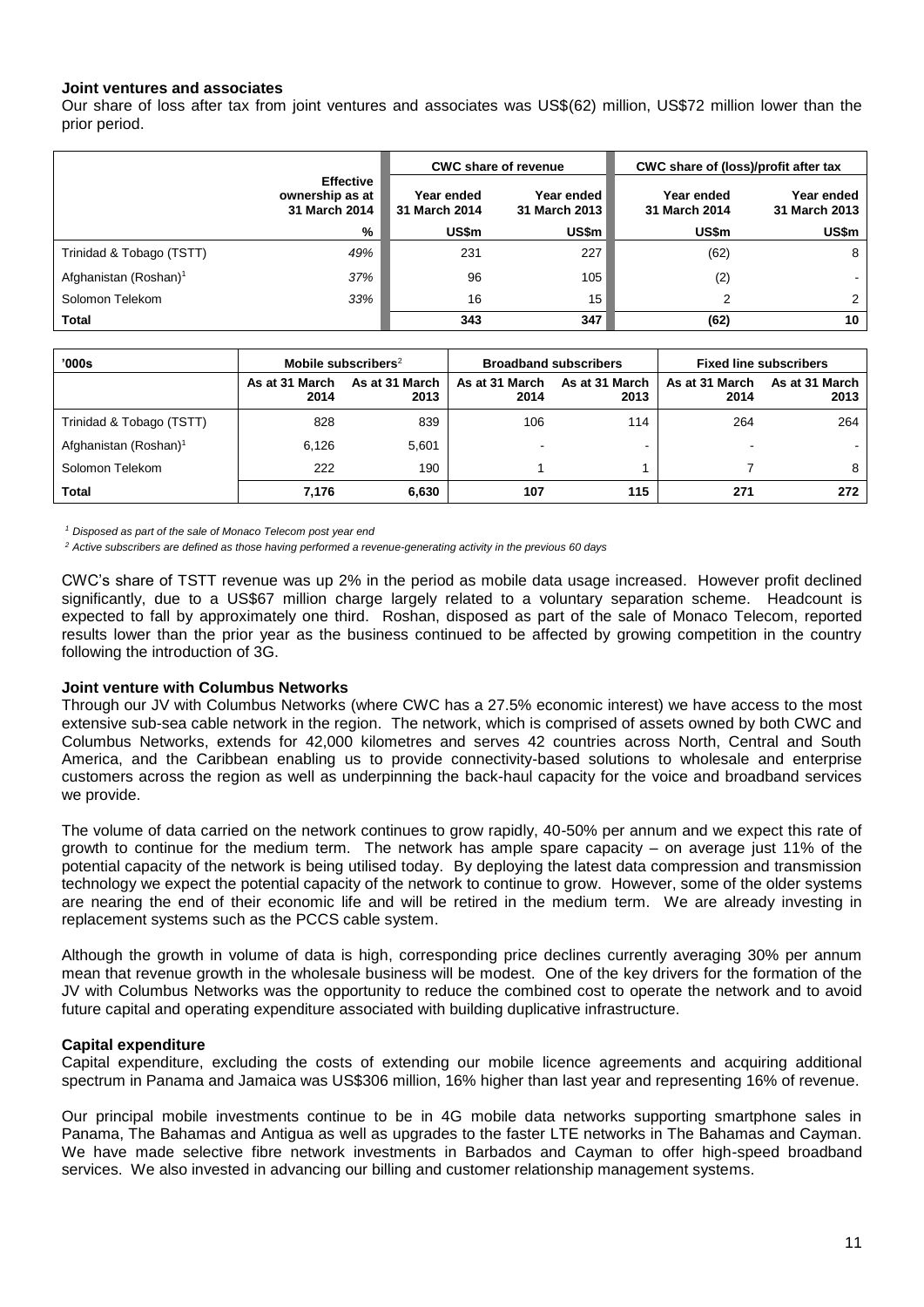We anticipate continuing our mobile investments across the Caribbean and making strategic investments in MPLS transmission capacity and cable systems to support both retail and carrier sales.

On 30 October, we announced that our Panama business secured a new 20 year mobile licence agreement to run from 24 October 2017 to 24 October 2037. Under the agreement our Panama business will have access to 65MHz of spectrum (including 30MHz of new spectrum) for US\$100 million (c.US40 cents per MHz per head of population). We will be granted access to an additional block of 1900 MHz spectrum immediately and will also gain access to the 700 MHz spectrum, a lower level frequency ideal for the transmission of mobile data over long distances, from August 2014. This will enable our network to support the rapid growth of mobile data services. Payment was made in the second half of 2013/14.

In Jamaica we secured a new 15 year mobile licence agreement from 2015 to 2030 at a cost of US\$30 million giving us access to 20MHz of 1900MHz spectrum to expand 4G capacity and 24 MHz of AWS spectrum for eventual LTE network deployment. We also acquired additional microwave spectrum for expanding backhaul capacity to accommodate the additional subscribers and increased data traffic being experienced.

#### **Pre-exceptional depreciation and amortisation**

Depreciation and amortisation at US\$262 million was 5% lower, as a 14% reduction in the Caribbean charge following impairments in the prior year, was partly offset by the impact of increased investment in Panama.

### **Other Group items**

#### **Net other operating expense/income**

The US\$15 million net other operating expense for the year comprised a foreign exchange translation loss related to the UK pension scheme as the US\$ weakened against sterling. In the prior year the US\$4 million income was the result of a foreign exchange translation gain of US\$8 million related to UK pension schemes partially offset by US\$4 million of hurricane related costs in the Caribbean.

#### **Exceptional expense**

Exceptional items in the period of US\$241 million included charges for the Group cost reduction initiative, primarily in relation to redundancy payments, as 36% (1,240) employees in the Caribbean exited the Group during the year.

Exceptional items also included charges of US\$67 million against joint ventures and associates, primarily related to a voluntary separation scheme in TSTT.

The prior period charge was associated with redundancy and restructuring programmes in the Caribbean and the recognition of a non-cash impairment charge in the Eastern Caribbean.

#### **Net finance expense**

The US\$134 million net finance expense for the Group included finance income of US\$8 million (US\$11 million in 2012/13) and finance expense of US\$142 million (US\$152 million in 2012/13). The decrease in finance expense predominantly related to the August 2012 sterling bond redeemed in the prior year.

There was an exceptional interest charge of US\$25 million during the year, reflecting the call premium and accelerated amortisation of debt issuance costs, following the early redemption of the US\$500 million 2017 secured bond.

#### **Other non-operating expense**

The US\$6 million other non-operating expense was due to a loss on the disposal of Divona in Algeria. In the prior year, the US\$16 million expense reflected the loss on the disposal of Afinis.

#### **Income tax expense**

The income tax charge for the continuing Group of US\$29 million (US\$41 million in 2012/13) was in respect of overseas taxes. This charge represented an effective tax rate of 24.6% pre-exceptional items. Removing the impact of non-deductible interest charged on the Group's central borrowing facilities this charge represented an effective tax rate of 14.5% pre-exceptional items.

We expect the Group effective tax rate in 2014/15, pre-exceptional items and excluding non-deductible interest charged on the Group's central borrowing facilities, to be around 16%.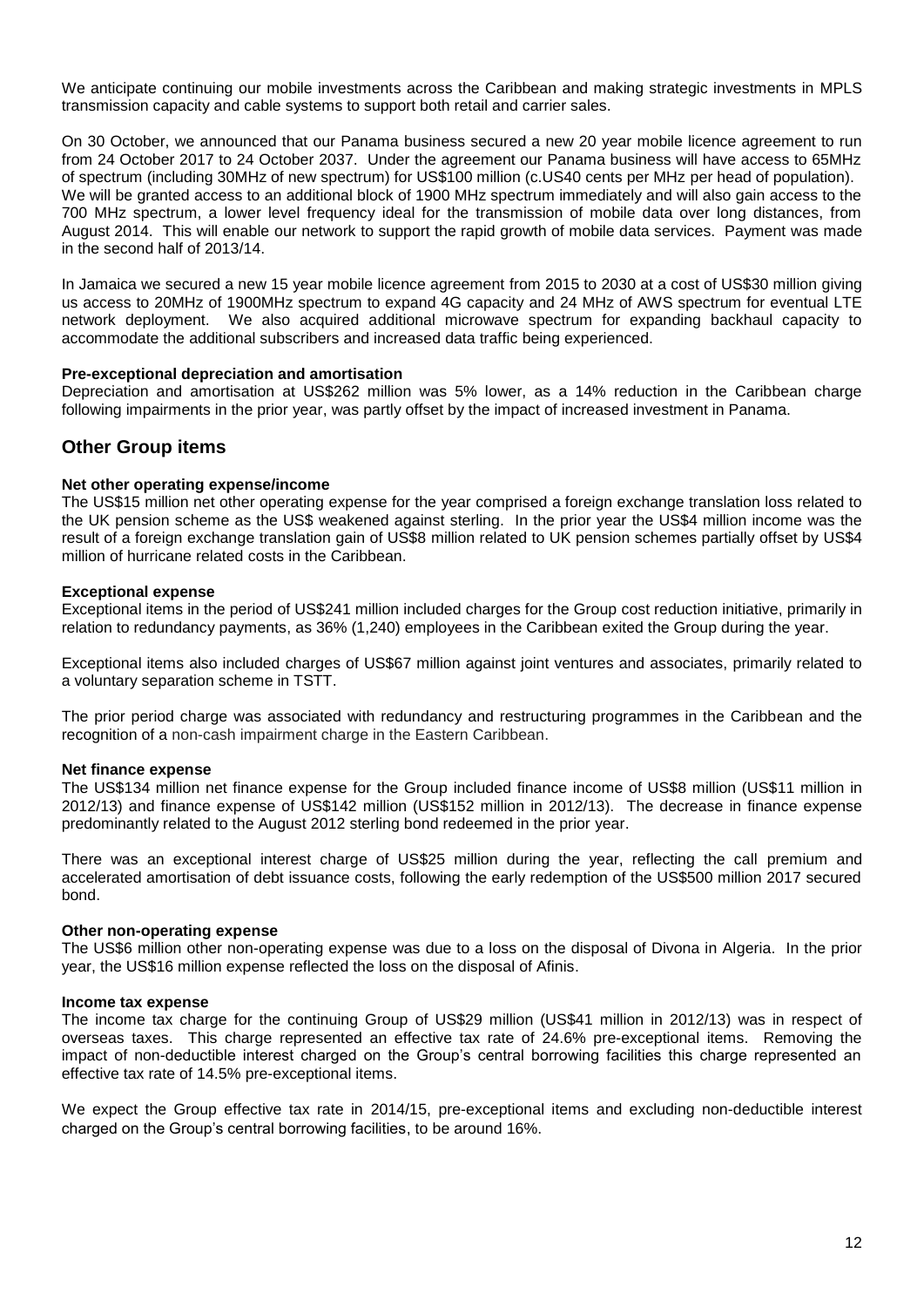#### **Discontinued Operations**

We expect to sell the Seychelles business and it therefore remains within discontinued operations and classified as held for sale in the balance sheet. Seychelles revenue and EBITDA for the year were US\$53 million (US\$44 million in 2012/13), and US\$20 million (US\$16 million in 2012/13) respectively.

#### **Gains on disposals**

During the period we recognised an accounting gain of US\$1,011 million following the completed disposals of our Macau and Islands businesses comprising operations in the Maldives, the Channel Islands and Isle of Man, the South Atlantic and Diego Garcia.

#### **Group cash flow**

|                                                                      | 2013/14 | 2012/13 |
|----------------------------------------------------------------------|---------|---------|
|                                                                      | US\$m   | US\$m   |
|                                                                      | Total   | Total   |
| EBITDA <sup>1</sup>                                                  | 608     | 581     |
| Capital expenditure <sup>2</sup>                                     | (306)   | (263)   |
| Operating cash flow before exceptional items                         | 302     | 318     |
| Movement in working capital and other provisions <sup>3</sup>        | 55      | (2)     |
| Net investment income <sup>4</sup>                                   | 12      | 23      |
| Underlying free cash flow                                            | 369     | 339     |
| <b>Fixed charges</b>                                                 |         |         |
| Income taxes paid <sup>5</sup>                                       | (53)    | (74)    |
| Interest paid <sup>6</sup>                                           | (122)   | (129)   |
| Dividends paid to non-controlling interests7                         | (106)   | (106)   |
| Underlying equity free cash flow                                     | 88      | 30      |
| Underlying equity free cash flow per share                           | 3.5c    | 1.2c    |
| Dividends paid to shareholders                                       | (100)   | (166)   |
| Net cash flow before one-off items and exceptional items             | (12)    | (136)   |
| Non-recurring items and exceptionals                                 |         |         |
| Cash exceptionals                                                    | (130)   | (26)    |
| Premium for US\$500 million secured bond redeemed February 2014      | (19)    |         |
| Panama and Jamaica concession renewals and spectrum purchases        | (114)   |         |
| Acquisitions and disposals <sup>7</sup>                              | 1,297   | (4)     |
| Coupon for £200 million sterling unsecured bond redeemed August 2012 |         | (27)    |
| Panama tax brought forward                                           |         | (37)    |
| Cash flow from discontinued operations                               | 29      | 105     |
| Net cash flow after one-off items and exceptional items              | 1,051   | (125)   |
| Net cash within assets disposed                                      | (165)   |         |
| Net (repayments)/proceeds from borrowings                            | (976)   | 113     |
| Net cash flow                                                        | (90)    | (12)    |

*<sup>1</sup> Earnings before interest, tax, depreciation and amortisation, net other operating and non-operating income/(expense) and exceptional items*

*<sup>2</sup> Balance sheet capital expenditure excludes transfer of cable assets from inventory in 2012/13. Panama excludes spectrum capitalisation of US\$7 million*

*3 Includes US\$46 million movement in capital expenditure accruals*

*4 Includes dividends received from joint ventures of US\$4 million in 2013/14 (US\$6 million in 2012/13)*

*<sup>5</sup> Excludes US\$37 million impact in 2012/13 on timing of payments following change in Panama tax legislation*

*<sup>6</sup> Excludes US\$27 million coupon in H1 2012/13 on sterling unsecured bond of £200 million redeemed in August 2012*

*<sup>7</sup> Monaco Telecom dividend paid to minority interest of US\$30 million in 2013/14 (US\$33 million in 2012/13) has been reallocated to dividends paid to non-controlling interests, but for IFRS purposes is included in acquisitions and disposals*

The Group generated operating cash flow before exceptional items of US\$302 million for the year ended 31 March 2014, 5% lower than the prior year as capital expenditure increased due to targeted investments in high-speed networks and the PCCS sub-sea cable investment. There was a net inflow in working capital and other provisions due to increased capital expenditure accruals related to mobile infrastructure investments across the Group, whilst investment income of US\$12 million included interest received on cash balances of US\$8 million and dividends received from joint ventures.

#### *Fixed charges*

We paid US\$53 million relating to income tax in 2013/14, US\$21 million lower than the prior year primarily due to changes in tax legislation in Panama. Interest of US\$122 million was paid on our external borrowings which included an annual charge of US\$39 million payable for a US\$500 million secured bond which was redeemed in February using proceeds from the Macau and Islands disposals. We paid dividends to non-controlling interests of US\$106 million in the period, which was in line with the prior year.

Underlying equity free cash flow of US\$88 million was US\$58 million higher compared to the prior year.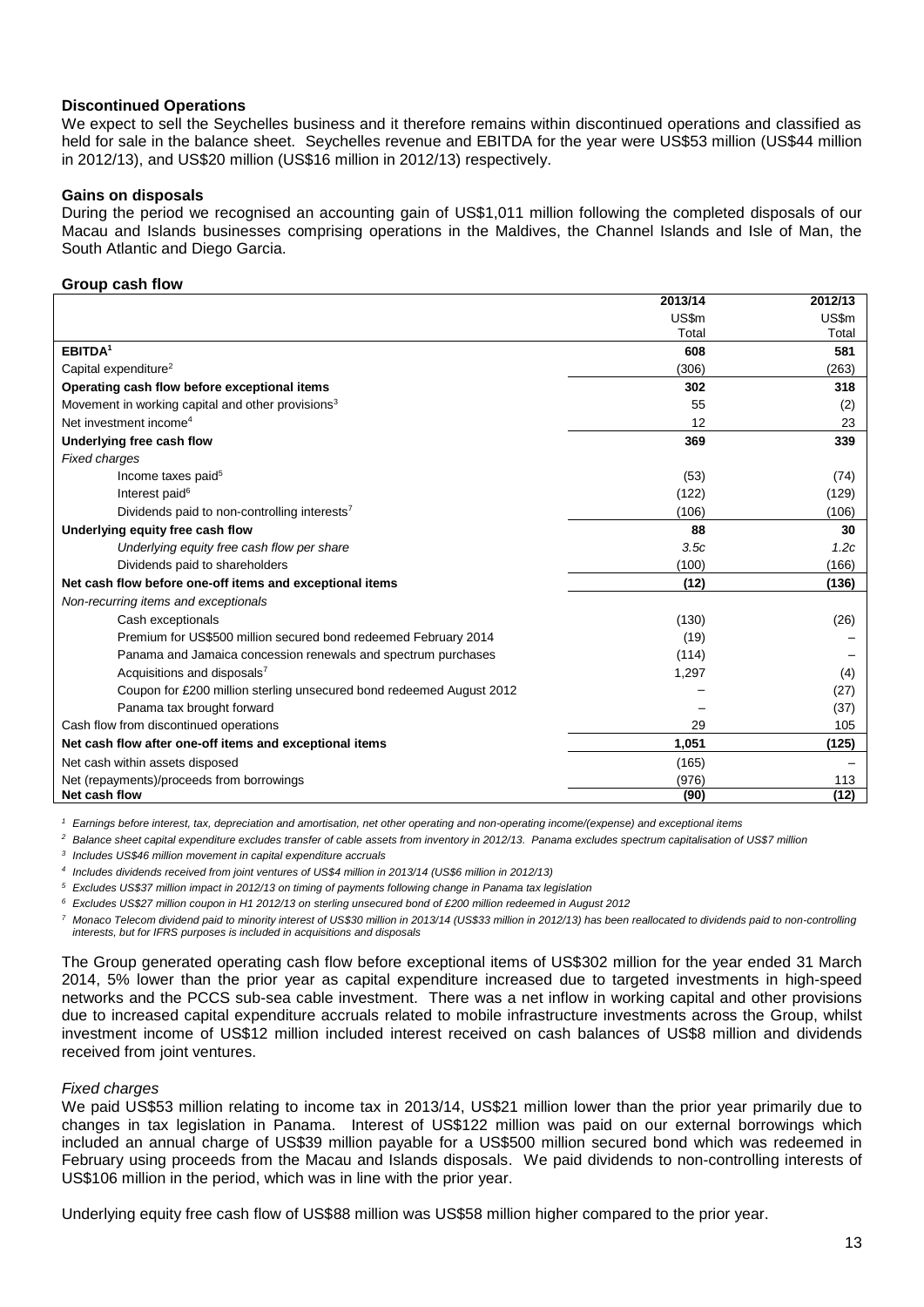#### *Non-recurring items and exceptionals*

The net cash outflow included US\$130 million for exceptional items related to restructuring programmes primarily in the Caribbean, where our cost initiative has progressed ahead of our expectations. We also incurred a call premium of US\$19 million due to the early redemption of our US dollar bond repayable in 2017, and US\$114 million of cost to extend our mobile concessions and acquire additional spectrum in Panama and Jamaica. Following the payment to Batelco to unwind our disposal agreement for Monaco Telecom, we received net proceeds of US\$1.3 billion for the disposals of our Macau and Islands businesses.

| Group consolidated cash and debt |  |
|----------------------------------|--|
|                                  |  |

|                                            |                     | As at 31 March 2014 |       | As at 31 March 2013 |          |         |  |
|--------------------------------------------|---------------------|---------------------|-------|---------------------|----------|---------|--|
|                                            | <b>Subsidiaries</b> | <b>Central</b>      | Group | <b>Subsidiaries</b> | Central  | Group   |  |
|                                            | US\$m               | US\$m               | US\$m | US\$m               | US\$m    | US\$m   |  |
| Cash and cash equivalents                  | 114                 | 91                  | 205   | 137                 | 15       | 152     |  |
| Sterling unsecured bonds repayable in 2019 | —                   | (242)               | (242) |                     | (224)    | (224)   |  |
| US\$500 million secured bonds due 2017     |                     |                     |       |                     |          |         |  |
|                                            |                     |                     |       |                     | (493)    | (493)   |  |
| US\$400 million secured bonds due 2020     | -                   | (393)               | (393) |                     | (391)    | (391)   |  |
| Revolving Credit Facility (RCF)            |                     |                     | -     |                     | (360)    | (360)   |  |
| Other central                              |                     |                     | -     |                     | (37)     | (37)    |  |
| Other regional debt facilities             | (220)               |                     | (220) | (298)               |          | (298)   |  |
| <b>Total debt</b>                          | (220)               | (635)               | (855) | (298)               | (1, 505) | (1,803) |  |
| Total reported net (debt)                  | (106)               | (544)               | (650) | (161)               | (1,490)  | (1,651) |  |
| Monaco disposal proceeds                   |                     |                     | 445   |                     |          |         |  |
| Pro-forma net (debt)                       |                     |                     | (205) |                     |          |         |  |

During the year there was an early redemption of the US\$500 million secured bonds repayable in 2017 funded by disposal proceeds. As at 31 March 2014, the aggregate commitment available under the RCF is US\$487 million, the full amount of which remains undrawn.

Consolidated net debt as at 31 March 2014 was US\$650 million with proportionate net debt of US\$587 million representing 1.6x proportionate EBITDA.

Pro-forma the Monaco Telecom disposal proceeds received on 16 May, consolidated net debt as at 31 March 2014 was US\$205 million with proportionate net debt of US\$159 million representing 0.5x proportionate EBITDA.

#### **Pensions – Actuarial funding valuation completed in May 2014**

In May 2014 the Company reached agreement with the Trustees of the Cable & Wireless Superannuation Fund (CWSF) on the actuarial funding valuation as at 31 March 2013. This showed a funding deficit of £109 million. Cash contributions to the CWSF for 2014 to 2016 will remain in line with the agreement following the March 2010 triennial review. The payments will be: July 2014 – £30 million; April 2015 – £31 million; and April 2016 – £33 million. Payments in 2017, 2018 and 2019 will be based on the outcome of the triennial valuation as at 31 March 2016 and will be in the range of £0 - £23 million each year as necessary to fund the scheme by April 2019.

As at 31 March 2014, the defined benefit section of the CWSF had an IAS 19 accounting deficit of £90 million (US\$148 million), compared to a deficit of £86 million (US\$130 million) as at 31 March 2013. This deficit funding agreed as part of the 2010 actuarial funding valuation constitutes a minimum funding agreement and in accordance with accounting standards we are required to account for this within the deficit. The IAS19 deficit recorded at 31 March 2014 therefore represents the present value of the amounts committed under the minimum funding agreement. Finalisation of the 31 March 2013 valuation is a non-adjusting post balance sheet event and therefore will be taken into account in calculating the IAS19 deficit in future periods.

The AA corporate bond rate used in calculating the pension deficit was 4.4% compared with 4.5% at 31 March 2013.

The fund assets at 31 March 2014 were approximately invested 71% in the bulk annuity policy, 19% in equities, and 10% in bonds, property, swaps and cash.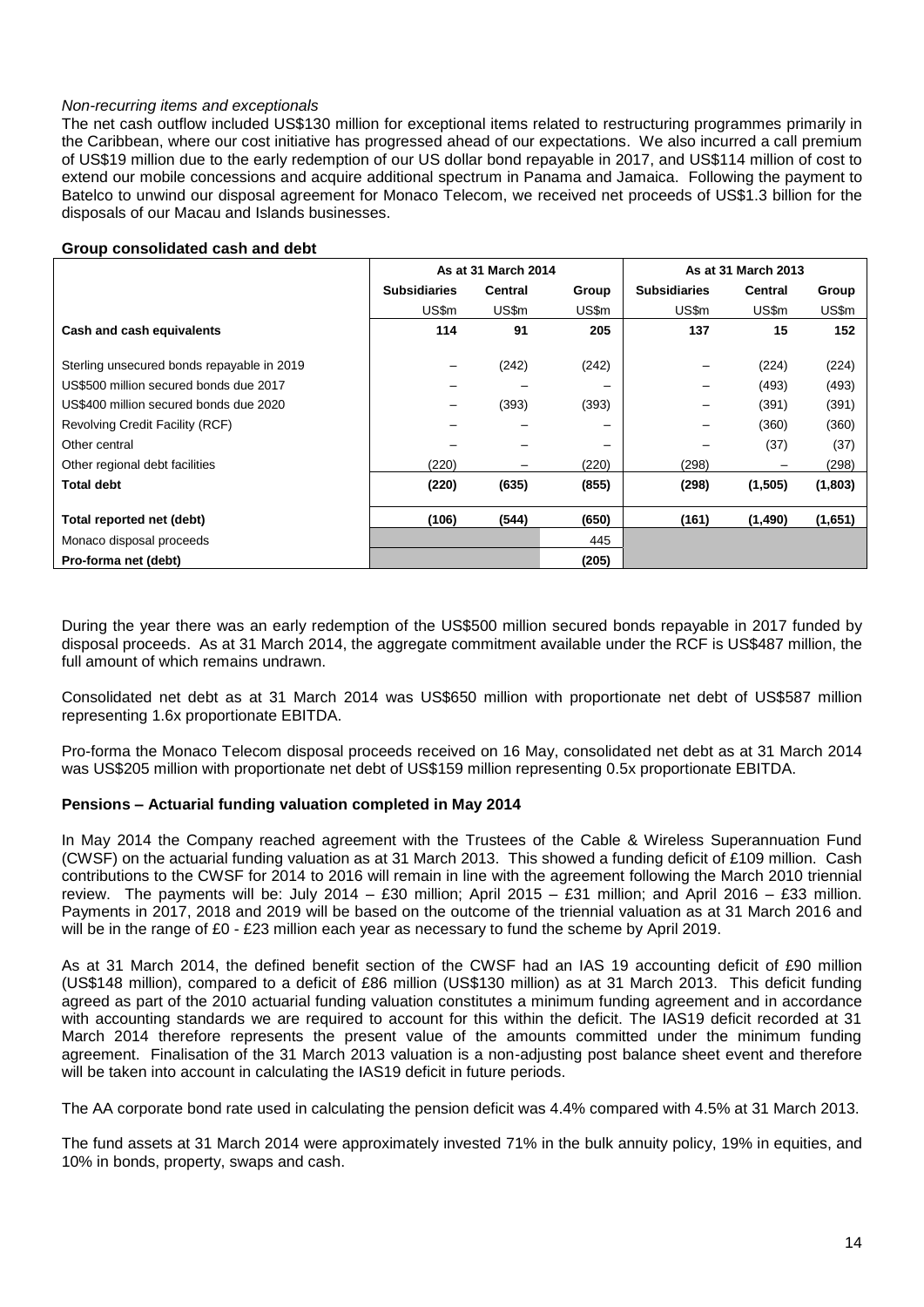There are other unfunded pension liabilities in the UK of £29 million (£30 million at 31 March 2013). The Group holds investments in gilts of £22 million to partially back the UK unfunded pension liabilities. Other schemes in Cable & Wireless Communications have a net IAS 19 surplus of US\$17 million (US\$19 million surplus at 31 March 2013).

#### **Dividend**

For the financial year 2013/14 the Board is recommending a final dividend of US2.67 cents per share. Combined with the interim dividend of US1.33 cents paid in January, this will total a full year dividend of US4 cents per share, in line with the 2012/13 distribution.

For 2014/15 the Board has confirmed that, subject to financial and trading performance, it expects to recommend a dividend of US4 cents per share.

Subject to shareholder approval, the final dividend will be paid on 8 August 2014 to ordinary shareholders on the register at the close of business on 30 May 2014.

A currency option and the dividend reinvestment plan will be offered in respect of the final dividend. The default currency for payment is sterling. Shareholders wishing to receive their dividend in US dollars or wishing to participate in the dividend reinvestment plan should make an election using CREST Input Message or return a completed Currency Mandate Form or Dividend Reinvestment Plan Mandate Form to: Equiniti Ltd, Aspect House, Spencer Road, Lancing, West Sussex, BN99 6DA, by 11 July 2014. Copies of the mandate forms are available from Equiniti Ltd, UK callers: 0871 384 2104; overseas callers: +44 (0)121 415 7052 or from our website www.cwc.com.

The sterling dividend payment amount per share will be announced on 17 July 2014, and will be based on the prevailing sterling to US dollar exchange rate at 2:00pm BST on that date.

#### **Transactions**

#### *Completed disposals in the year ended 31 March 2014*

On 3 April 2013, CWC completed the sale of the majority of the Islands sub-group to Batelco as part of a transaction described in note 3i of the appendices and received total cash proceeds of US\$501 million in respect of these disposals. This represented consideration of US\$470 million for the Islands sub-group plus US\$31 million of net cash in the disposed businesses attributable to CWC.

On 20 June 2013, CWC completed the disposal of its 51% stake in Companhia de Telecomunicações de Macau S.A.R.L. (CTM) to CITIC Telecom International Holdings Limited. At completion, CWC received total cash proceeds of US\$807 million comprising consideration of US\$750 million (on a cash and debt free basis) plus US\$57 million representing the estimated proportionate share of net cash in CTM attributable to CWC and initial working capital adjustments.

On 14 October 2013, CWC announced that Monaco Telecom had agreed to sell its Algerian satellite communication business Divona Algerie SpA to Smart Link Com SpA, of Algeria, for a total consideration of US\$1.4 million on a cash free and debt free basis. This transaction completed on 7 February 2014.

#### *Bahamas Telecommunications Company*

On 23 January 2014, CWC reached an agreement with the Government of The Bahamas to establish a charitable foundation dedicated to investing in projects for the benefit of Bahamians.

#### *Joint venture with Columbus Networks Ltd*

On 13 May 2013, CWC announced it had entered into a JV with Columbus Networks Ltd to develop its international wholesale capacity business.

#### **Post balance sheet events**

#### *Disposal of Monaco Telecom*

On 20 May 2014, CWC completed the disposal of Compagnie Monegasque de Communication SAM ("CMC"), which was the holding company for CWC's 55% stake in Monaco Telecom S.A.M. ("Monaco Telecom"). At completion, CWC received consideration of €321,788,000 (US\$445 million) on a cash and debt free basis. In addition, CWC received €6.2 million relating to the estimated cash, debt and working capital at completion which remains subject to customary post-completion adjustments.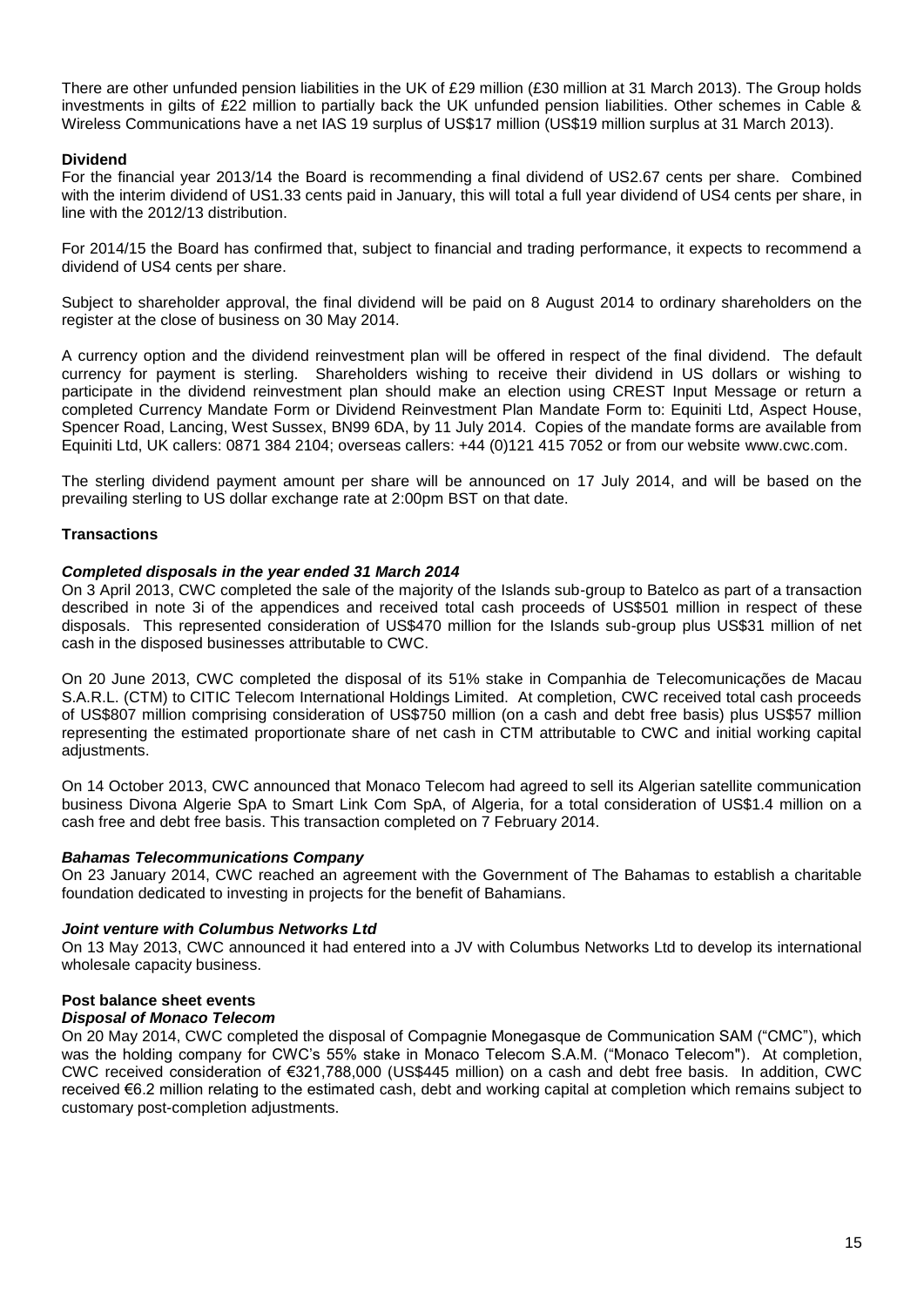# **Appendices**

Extracts from the financial statements and additional information:

| Consolidated income statement                             | 17 |
|-----------------------------------------------------------|----|
| Consolidated statement of comprehensive income            | 18 |
| Consolidated statement of financial position              | 19 |
| Consolidated statement of changes in equity               | 20 |
| Consolidated statement of cash flows                      | 21 |
| Reconciliation of loss for the year to net cash generated | 22 |
| Additional information                                    | 23 |
| Operating performance information                         |    |
| 2013/14 CWC constant currency results detail              | 27 |
| H2 2013/14 CWC reported results detail                    | 28 |

| HZ 2013/14 CWC reported results detail                      |    |
|-------------------------------------------------------------|----|
| H <sub>2</sub> 2013/14 CWC constant currency results detail | 29 |
| KPI detail                                                  | 30 |
| Exchange rates                                              | 31 |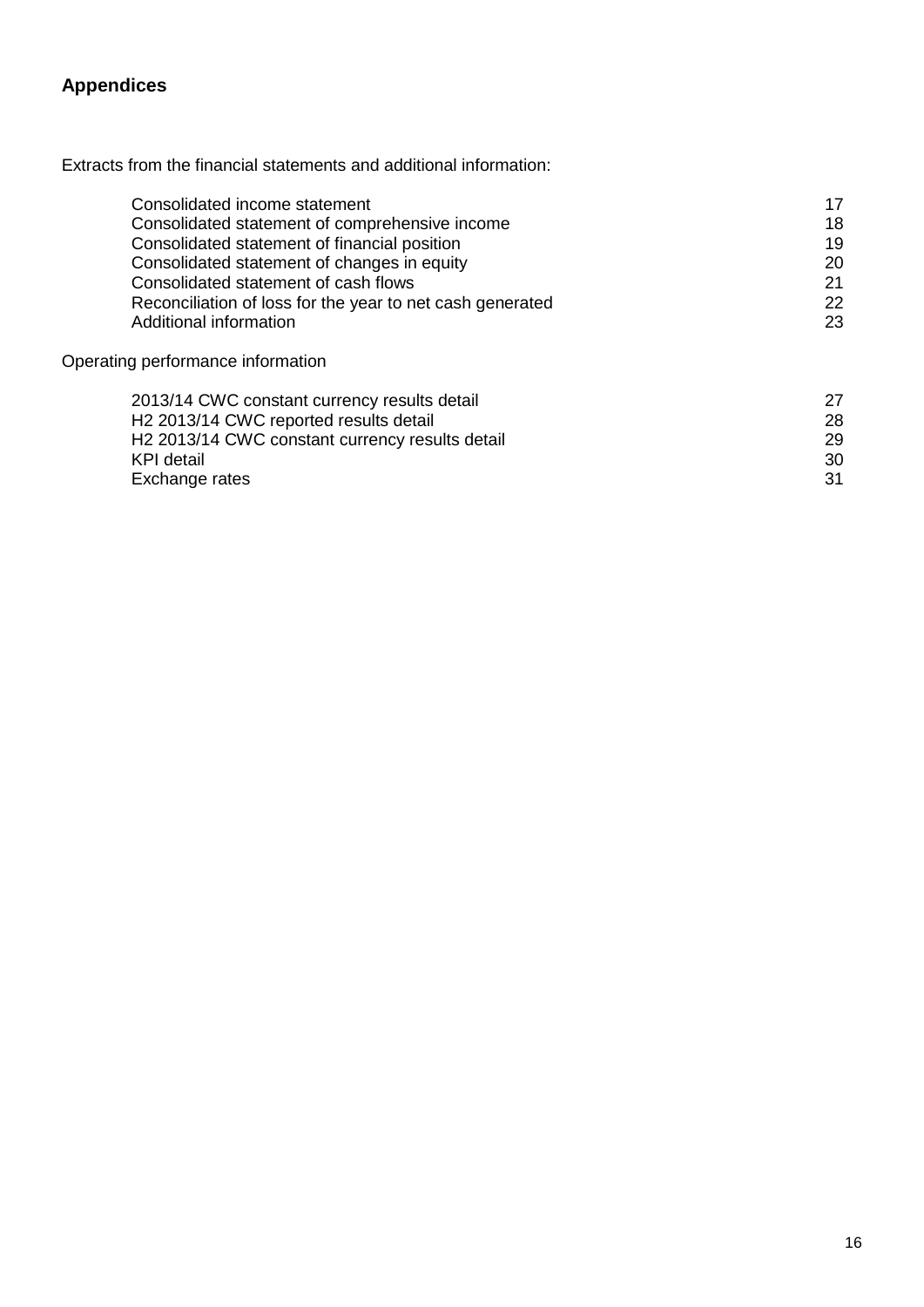## **CONSOLIDATED INCOME STATEMENT**

| For the year ended 31 March 2014                                                                                                   |                                              |                                      | 2013/14               |                                       |                               | Restated*<br>2012/13 |
|------------------------------------------------------------------------------------------------------------------------------------|----------------------------------------------|--------------------------------------|-----------------------|---------------------------------------|-------------------------------|----------------------|
| <b>Continuing operations</b>                                                                                                       | Pre-<br><b>Exceptional</b><br>items<br>US\$m | <b>Exceptional</b><br>items<br>US\$m | <b>Total</b><br>US\$m | Pre-<br>Exceptional<br>items<br>US\$m | Exceptional<br>items<br>US\$m | Total<br>US\$m       |
| Revenue                                                                                                                            | 1,873                                        | -                                    | 1,873                 | 1,942                                 |                               | 1,942                |
| Operating costs before depreciation and amortisation                                                                               | (1, 265)                                     | (174)                                | (1, 439)              | (1,361)                               | (50)                          | (1, 411)             |
| Depreciation                                                                                                                       | (207)                                        |                                      | (207)                 | (221)                                 | (86)                          | (307)                |
| Amortisation                                                                                                                       | (55)                                         |                                      | (55)                  | (54)                                  |                               | (54)                 |
| Other operating income                                                                                                             |                                              |                                      |                       | 11                                    |                               | 11                   |
| Other operating expense                                                                                                            | (15)                                         |                                      | (15)                  | (7)                                   |                               | (7)                  |
| Group operating profit/(loss)                                                                                                      | 331                                          | (174)                                | 157                   | 310                                   | (136)                         | 174                  |
| Share of profit/(loss) of joint ventures and associates                                                                            | 5                                            | (67)                                 | (62)                  | 10                                    |                               | 10                   |
| Total operating profit/(loss)                                                                                                      | 336                                          | (241)                                | 95                    | 320                                   | (136)                         | 184                  |
| Loss on sale of businesses                                                                                                         | (6)                                          |                                      | (6)                   | (16)                                  |                               | (16)                 |
| Finance income                                                                                                                     | 8                                            |                                      | 8                     | 11                                    |                               | 11                   |
| Finance expense                                                                                                                    | (142)                                        | (25)                                 | (167)                 | (152)                                 |                               | (152)                |
| Profit/(loss) before income tax                                                                                                    | 196                                          | (266)                                | (70)                  | 163                                   | (136)                         | 27                   |
| Income tax (expense)/credit                                                                                                        | (48)                                         | 19                                   | (29)                  | (61)                                  | 20                            | (41)                 |
| Profit/(loss) for the year from continuing<br>operations                                                                           | 148                                          | (247)                                | (99)                  | 102                                   | (116)                         | (14)                 |
| <b>Discontinued operations</b>                                                                                                     |                                              |                                      |                       |                                       |                               |                      |
| Profit for the year from discontinued operations                                                                                   | 1,050                                        |                                      | 1,050                 | 184                                   |                               | 184                  |
| Profit/(loss) for the year                                                                                                         | 1,198                                        | (247)                                | 951                   | 286                                   | (116)                         | 170                  |
| Profit/(loss) attributable to:                                                                                                     |                                              |                                      |                       |                                       |                               |                      |
| Owners of the Parent Company                                                                                                       | 1,088                                        | (229)                                | 859                   | 119                                   | (108)                         | 11                   |
| Non-controlling interests                                                                                                          | 110                                          | (18)                                 | 92                    | 167                                   | (8)                           | 159                  |
| Profit/(loss) for the year                                                                                                         | 1,198                                        | (247)                                | 951                   | 286                                   | (116)                         | 170                  |
| Earnings per share attributable to the owners of the Parent Company during the year (cents per share) <sup>1</sup>                 |                                              |                                      |                       |                                       |                               |                      |
| – basic                                                                                                                            |                                              |                                      | 34.3                  |                                       |                               | 0.4                  |
| – diluted                                                                                                                          |                                              |                                      | 34.3                  |                                       |                               | 0.4                  |
| Loss per share from continuing operations attributable to the owners of the Parent Company during the year (cents per share)       |                                              |                                      |                       |                                       |                               |                      |
| – basic                                                                                                                            |                                              |                                      | (7.2)                 |                                       |                               | (3.8)                |
| - diluted                                                                                                                          |                                              |                                      | (7.2)                 |                                       |                               | (3.8)                |
| Earnings per share from discontinued operations attributable to the owners of the Parent Company during the year (cents per share) |                                              |                                      |                       |                                       |                               |                      |
| – basic                                                                                                                            |                                              |                                      | 41.5                  |                                       |                               | 4.2                  |
| - diluted                                                                                                                          |                                              |                                      | 41.5                  |                                       |                               | 4.2                  |

*\*For information on IAS 19 Employee Benefits restatement see note 5 1 Includes discontinued operations*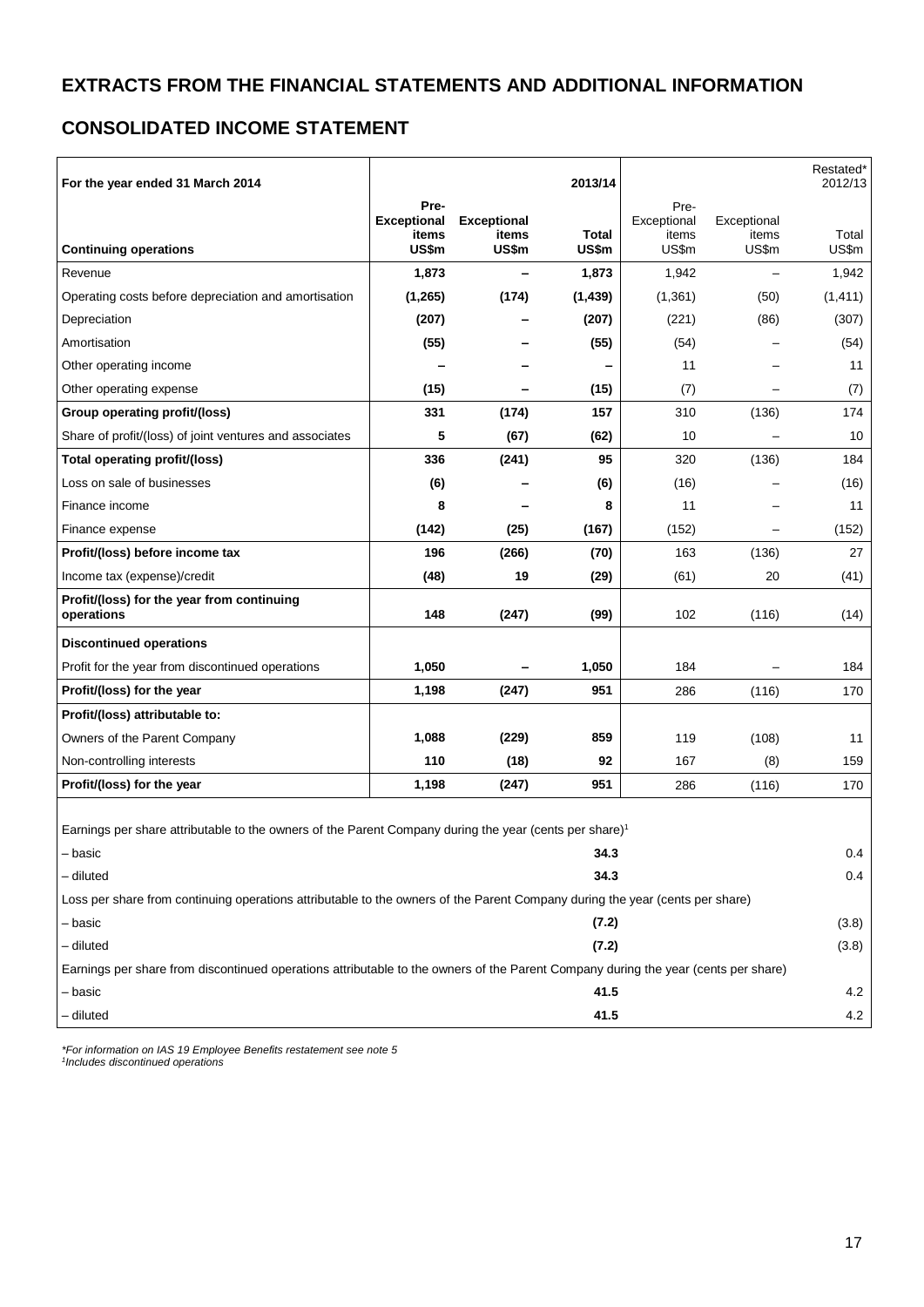# **CONSOLIDATED STATEMENT OF COMPREHENSIVE INCOME**

| For the year ended 31 March 2014                                             | 2013/14      | Restated*<br>2012/13 |
|------------------------------------------------------------------------------|--------------|----------------------|
|                                                                              | <b>US\$m</b> | US\$m                |
| Profit for the year                                                          | 951          | 170                  |
|                                                                              |              |                      |
| Other comprehensive (expense)/income for the year comprised:                 |              |                      |
| Items that will not be reclassified to profit or loss:                       |              |                      |
| Actuarial losses in the value of defined benefit retirement plans            | (8)          | (30)                 |
| Income tax relating to items that will not be reclassified to profit or loss |              | 1                    |
|                                                                              | (8)          | (29)                 |
| Items that are or may be reclassified to profit or loss:                     |              |                      |
| Exchange differences on translation of foreign operations                    | (3)          | 5                    |
| Foreign currency translation reserves recycled on disposal of operations     | (7)          |                      |
| Fair value (loss)/gain on available-for-sale financial assets                | (3)          | 4                    |
|                                                                              | (13)         | 9                    |
|                                                                              |              |                      |
| Other comprehensive expense for the year, net of tax                         | (21)         | (20)                 |
|                                                                              |              |                      |
| Total comprehensive income for the year                                      | 930          | 150                  |
|                                                                              |              |                      |
| Total comprehensive income/(expense) attributable to:                        |              |                      |
| Owners of the Parent Company                                                 | 836          | (10)                 |
| Non-controlling interests                                                    | 94           | 160                  |

\* For information on IAS 19 *Employee Benefits* restatement see note 5.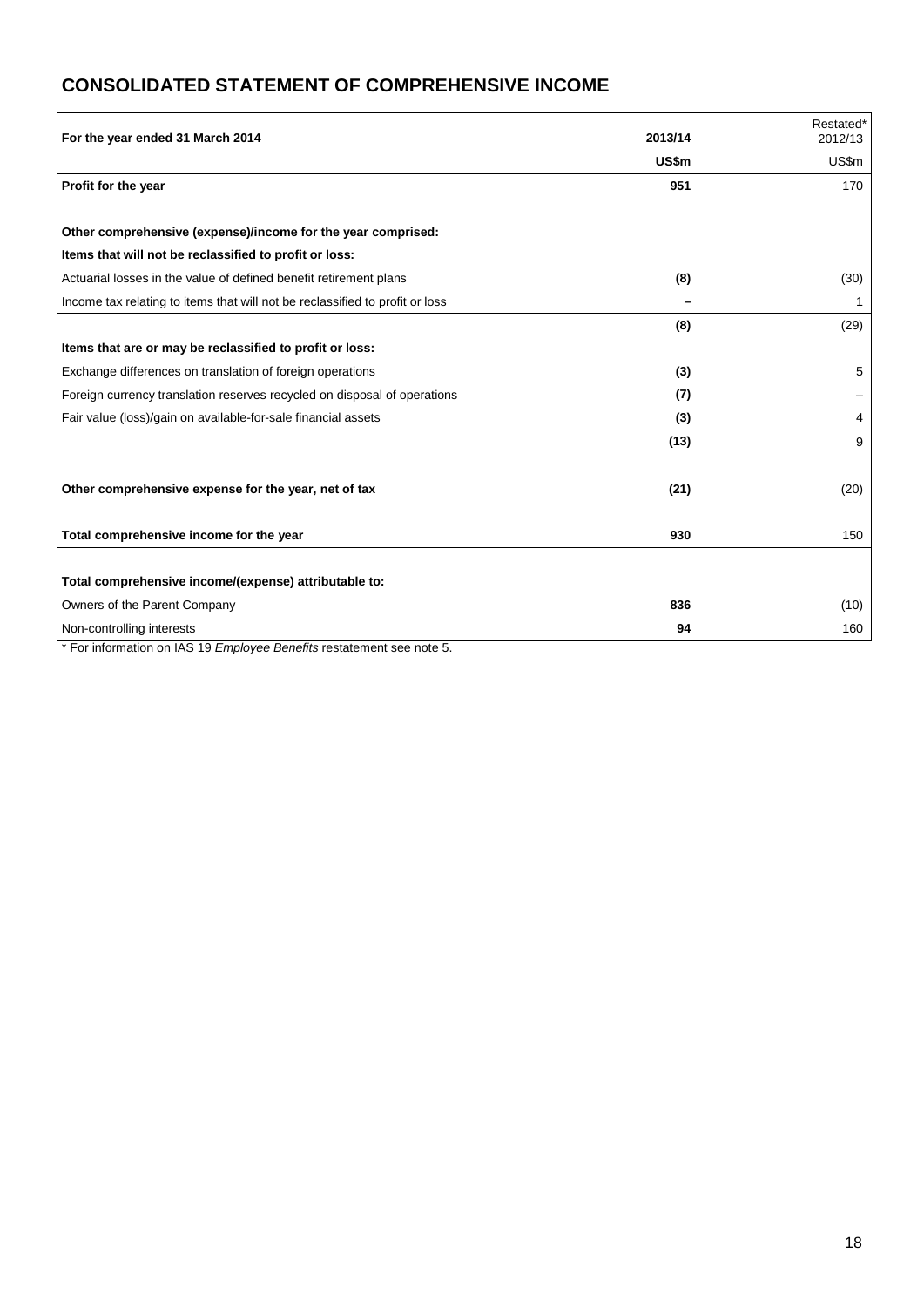# **CONSOLIDATED STATEMENT OF FINANCIAL POSITION**

|                                                                       | 31 March      | 31 March      |
|-----------------------------------------------------------------------|---------------|---------------|
| As at 31 March 2014                                                   | 2014<br>US\$m | 2013<br>US\$m |
| <b>Assets</b>                                                         |               |               |
| <b>Non-current assets</b>                                             |               |               |
| Intangible assets                                                     | 526           | 485           |
| Property, plant and equipment                                         | 1,418         | 1,367         |
| Investments in joint ventures and associates                          | 188           | 253           |
| Available-for-sale financial assets                                   | 58            | 58            |
| Other receivables                                                     | 170           | 66            |
| Deferred tax assets                                                   | 34            | 30            |
| Retirement benefit assets                                             | 20            | 28            |
|                                                                       | 2,414         | 2,287         |
| <b>Current assets</b>                                                 |               |               |
| Trade and other receivables                                           | 433           | 484           |
| Inventories                                                           | 36            | 31            |
| Cash and cash equivalents                                             | 205           | 152           |
|                                                                       | 674           | 667           |
| Assets held for sale                                                  | 70            | 716           |
|                                                                       | 744           | 1,383         |
| <b>Total assets</b>                                                   | 3,158         | 3,670         |
| Liabilities                                                           |               |               |
| <b>Current liabilities</b>                                            |               |               |
| Trade and other payables                                              | 612           | 622           |
| <b>Borrowings</b>                                                     | 58            | 86            |
| Financial liabilities at fair value                                   | 274           | 258           |
| Provisions                                                            | 140           | 85            |
| <b>Current tax liabilities</b>                                        | 121           | 142           |
|                                                                       | 1,205         | 1,193         |
| Liabilities held for sale                                             | 23            | 235           |
| <b>Net current liabilities</b>                                        | 1,228<br>484  | 1,428         |
| <b>Non-current liabilities</b>                                        |               | 45            |
|                                                                       |               |               |
| Trade and other payables                                              | 26<br>797     | 27<br>1,717   |
| Borrowings<br>Deferred tax liabilities                                | 27            | 29            |
| Provisions                                                            | 42            | 32            |
| Retirement benefit obligations                                        | 199           | 185           |
|                                                                       | 1,091         | 1,990         |
| <b>Net assets</b>                                                     | 839           | 252           |
| <b>Equity</b>                                                         |               |               |
| Capital and reserves attributable to the owners of the Parent Company |               |               |
| Share capital                                                         | 133           | 133           |
| Share premium                                                         | 97            | $97\,$        |
| Reserves                                                              | 259           | (479)         |
|                                                                       | 489           | (249)         |
| <b>Non-controlling interests</b>                                      | 350           | 501           |
| <b>Total equity</b>                                                   | 839           | 252           |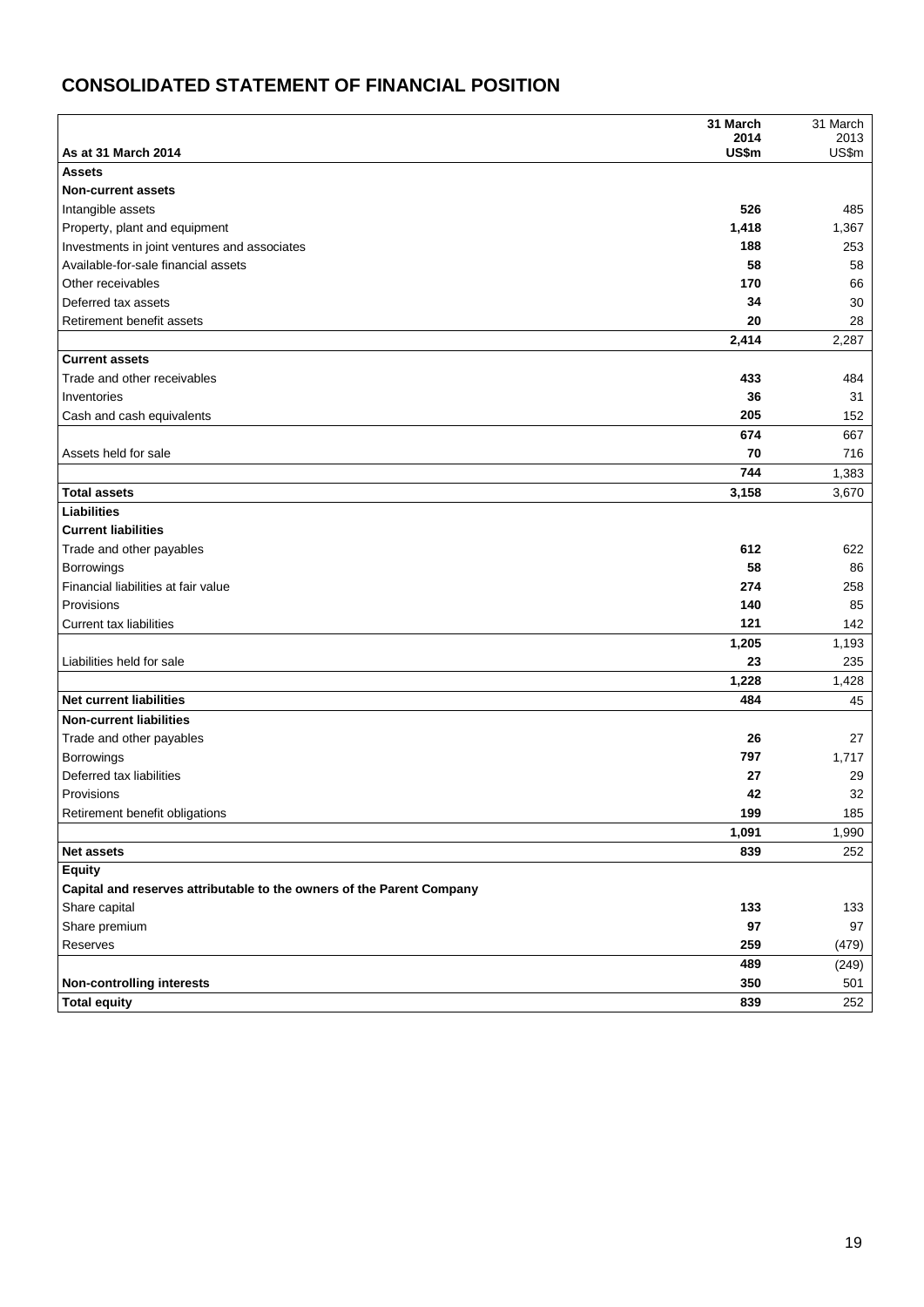# **CONSOLIDATED STATEMENT OF CHANGES IN EQUITY**

|                                                                                                               |                  |                   | Foreign<br>currency<br>translation | Capital        |                   |                |                     |              |
|---------------------------------------------------------------------------------------------------------------|------------------|-------------------|------------------------------------|----------------|-------------------|----------------|---------------------|--------------|
|                                                                                                               | Share            | Share             | and<br>hedging                     | and<br>other   | Retained          |                | Non-<br>controlling | Total        |
|                                                                                                               | capital<br>US\$m | premium<br>US\$m  | reserve<br>US\$m                   | reserves       | earnings          | Total<br>US\$m | interests<br>US\$m  | equity       |
| For the year ended 31 March 2014<br>Balance at 1 April 2012                                                   | 133              | 97                | 61                                 | US\$m<br>3,321 | US\$m<br>(3,689)  | (77)           | 493                 | US\$m<br>416 |
|                                                                                                               |                  |                   |                                    |                |                   |                |                     |              |
| Profit for the year*                                                                                          |                  |                   |                                    |                | 11                | 11             | 159                 | 170          |
| Net actuarial losses recognised (net of tax)*                                                                 |                  |                   |                                    |                | (26)              | (26)           | (3)                 | (29)         |
| Exchange differences on translation of foreign<br>operations                                                  |                  |                   | 1                                  |                |                   | 1              | 4                   | 5            |
| Fair value movements in available-for-sale<br>financial assets                                                |                  |                   |                                    | 4              |                   | 4              |                     | 4            |
| Total comprehensive income/(expense) for<br>the year                                                          |                  |                   | $\mathbf{1}$                       | 4              | (15)              | (10)           | 160                 | 150          |
| Equity share-based payments                                                                                   |                  |                   |                                    |                | 4                 | 4              |                     | 4            |
| <b>Dividends</b>                                                                                              |                  |                   |                                    |                | (166)             | (166)          |                     | (166)        |
| Transfers to retained earnings                                                                                |                  |                   | (30)                               | (4)            | 34                |                |                     |              |
| Total dividends and other transactions with<br><b>Cable &amp; Wireless Communications Plc</b><br>shareholders |                  |                   | (30)                               | (4)            | (128)             | (162)          |                     | (162)        |
| Dividends paid to non-controlling interests                                                                   |                  |                   |                                    |                |                   |                | (152)               | (152)        |
| Total dividends and other transactions with<br>non-controlling interests                                      |                  |                   |                                    |                |                   |                | (152)               | (152)        |
| Balance at 31 March 2013                                                                                      | 133              | 97                | 32                                 | 3,321          | (3,832)           | (249)          | 501                 | 252          |
|                                                                                                               |                  |                   |                                    |                |                   |                |                     |              |
| Profit for the year<br>Net actuarial losses recognised (net of tax)                                           |                  |                   |                                    |                | 859<br>(6)        | 859<br>(6)     | 92<br>(2)           | 951<br>(8)   |
| Foreign currency translation reserves recycled<br>on disposal of operations                                   |                  |                   | (7)                                |                |                   | (7)            |                     | (7)          |
| Exchange differences on translation of foreign<br>operations                                                  |                  |                   | (7)                                |                |                   | (7)            | 4                   | (3)          |
| Fair value movements in available-for-sale<br>financial assets                                                |                  |                   |                                    | (3)            |                   | (3)            | -                   | (3)          |
| Total comprehensive (expense)/income for<br>the year                                                          |                  |                   | (14)                               | (3)            | 853               | 836            | 94                  | 930          |
| Equity share-based payments                                                                                   |                  |                   |                                    |                | 6                 | 6              |                     | 6            |
| Dividends                                                                                                     |                  |                   |                                    |                | (100)             | (100)          |                     | (100)        |
| Total dividends and other transactions with<br><b>Cable &amp; Wireless Communications Plc</b><br>shareholders |                  |                   |                                    |                | (94)              | (94)           |                     | (94)         |
| Dividends paid to non-controlling interests                                                                   |                  |                   |                                    | —              | $\qquad \qquad -$ | -              | (76)                | (76)         |
| Transfers on sale of subsidiaries                                                                             |                  | $\qquad \qquad -$ | -                                  | (30)           | 26                | (4)            | (169)               | (173)        |
| Total dividends and other transactions with<br>non-controlling interests                                      |                  | -                 | -                                  | (30)           | 26                | (4)            | (245)               | (249)        |
| Balance at 31 March 2014                                                                                      | 133              | 97                | 18                                 | 3,288          | (3,047)           | 489            | 350                 | 839          |

\* For information on IAS 19 *Employee Benefits* restatement see note 5.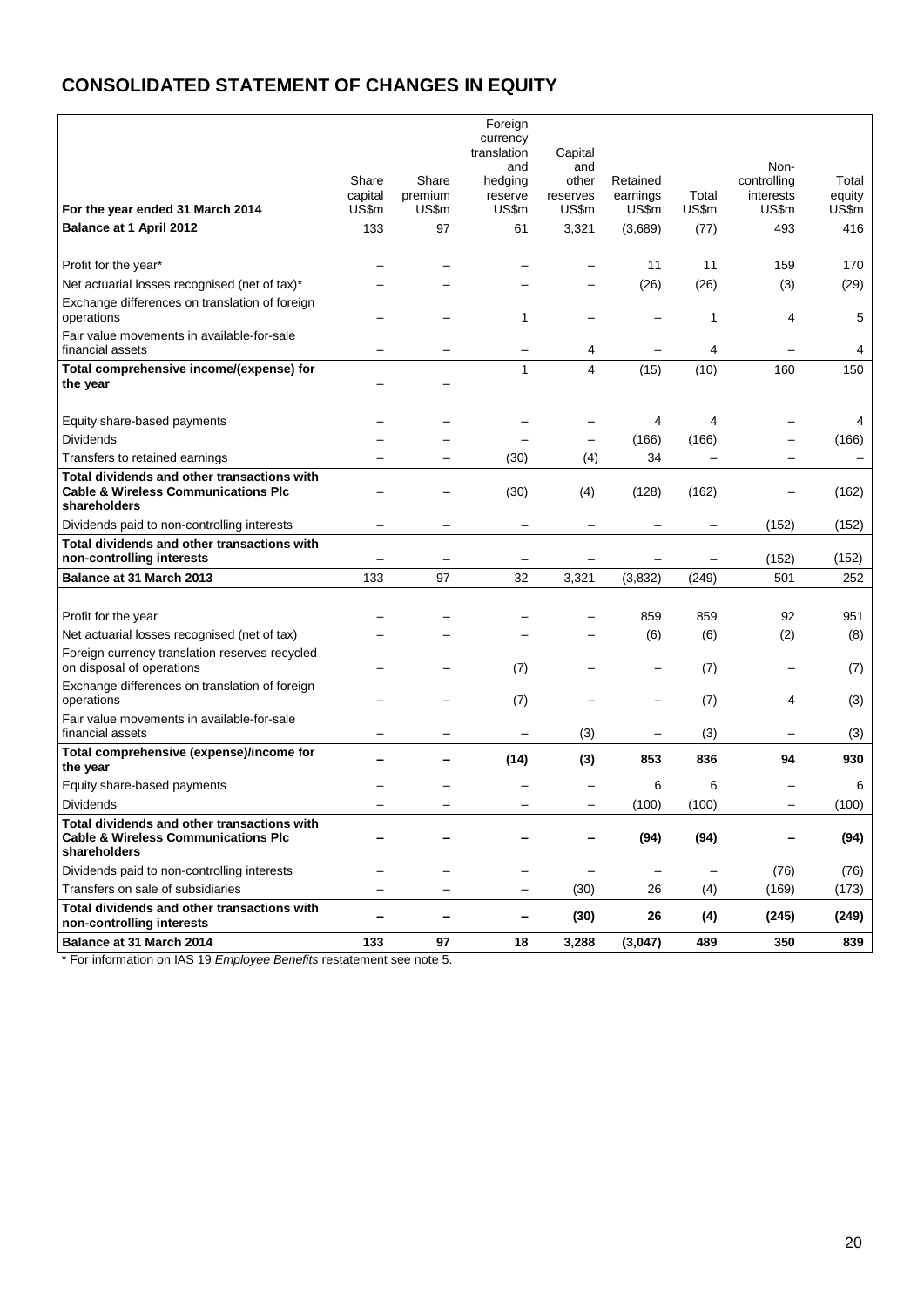# **CONSOLIDATED STATEMENT OF CASH FLOWS**

| For the year ended 31 March 2014                                                           | 2013/14<br>US\$m | 2012/13<br>US\$m |
|--------------------------------------------------------------------------------------------|------------------|------------------|
| Cash flows from operating activities                                                       |                  |                  |
| Cash generated – continuing operations (page 22)                                           | 488              | 540              |
| Cash generated - discontinued operations                                                   | 49               | 302              |
| Income taxes paid - continuing operations                                                  | (53)             | (111)            |
| Income taxes paid - discontinued operations                                                | (4)              | (28)             |
| Net cash from operating activities                                                         | 480              | 703              |
|                                                                                            |                  |                  |
| Cash flows from investing activities                                                       |                  |                  |
| Finance income                                                                             | 8                | 7                |
| Dividends received                                                                         |                  | 6                |
| Decrease in available-for-sale financial assets                                            |                  | 10               |
| Proceeds on disposal of property, plant and equipment                                      | 5                | 4                |
| Purchase of property, plant and equipment                                                  | (236)            | (236)            |
| Purchase of intangible assets                                                              | (139)            | (16)             |
| Proceeds on disposal of subsidiaries and joint ventures (net of cash disposed)             | (4)              | (6)              |
| Acquisition of subsidiaries (net of cash received)                                         | (30)             | (33)             |
| Net cash used in continuing operations                                                     | (392)            | (264)            |
| Disposal proceeds (net of cash disposed and transaction costs) for discontinued operations | 1,131            |                  |
| Other discontinued operations                                                              | (16)             | (85)             |
| <b>Discontinued operations</b>                                                             | 1,115            | (85)             |
| Net cash received from / (used in) investing activities                                    | 723              | (349)            |
| Net cash flow before financing activities                                                  | 1,203            | 354              |
| Cash flows from financing activities                                                       |                  |                  |
| Dividends paid to the owners of the Parent Company                                         | (100)            | (166)            |
| Dividends paid to non-controlling interests                                                | (76)             | (73)             |
| Repayments of borrowings                                                                   | (1, 138)         | (760)            |
| Finance costs                                                                              | (141)            | (156)            |
| Proceeds from borrowings                                                                   | 162              | 882              |
| Proceeds on sale of CMC shares                                                             | 100              |                  |
| Unwind of sale of CMC shares (note 3i)                                                     | (100)            |                  |
| Net cash used in continuing operations                                                     | (1, 293)         | (273)            |
| <b>Discontinued operations</b>                                                             |                  | (93)             |
| Net cash used in financing activities                                                      | (1, 293)         | (366)            |
|                                                                                            |                  |                  |
| Net increase in cash and cash equivalents – continuing operations                          | (1,250)          | (108)            |
| Net decrease in cash and cash equivalents – discontinued operations                        | 1,160            | 96               |
| Cash and cash equivalents at 1 April                                                       | 297              | 312              |
| Exchange movements on cash and cash equivalents                                            | 1                | (3)              |
| Cash and cash equivalents at 31 March                                                      | 208              | 297              |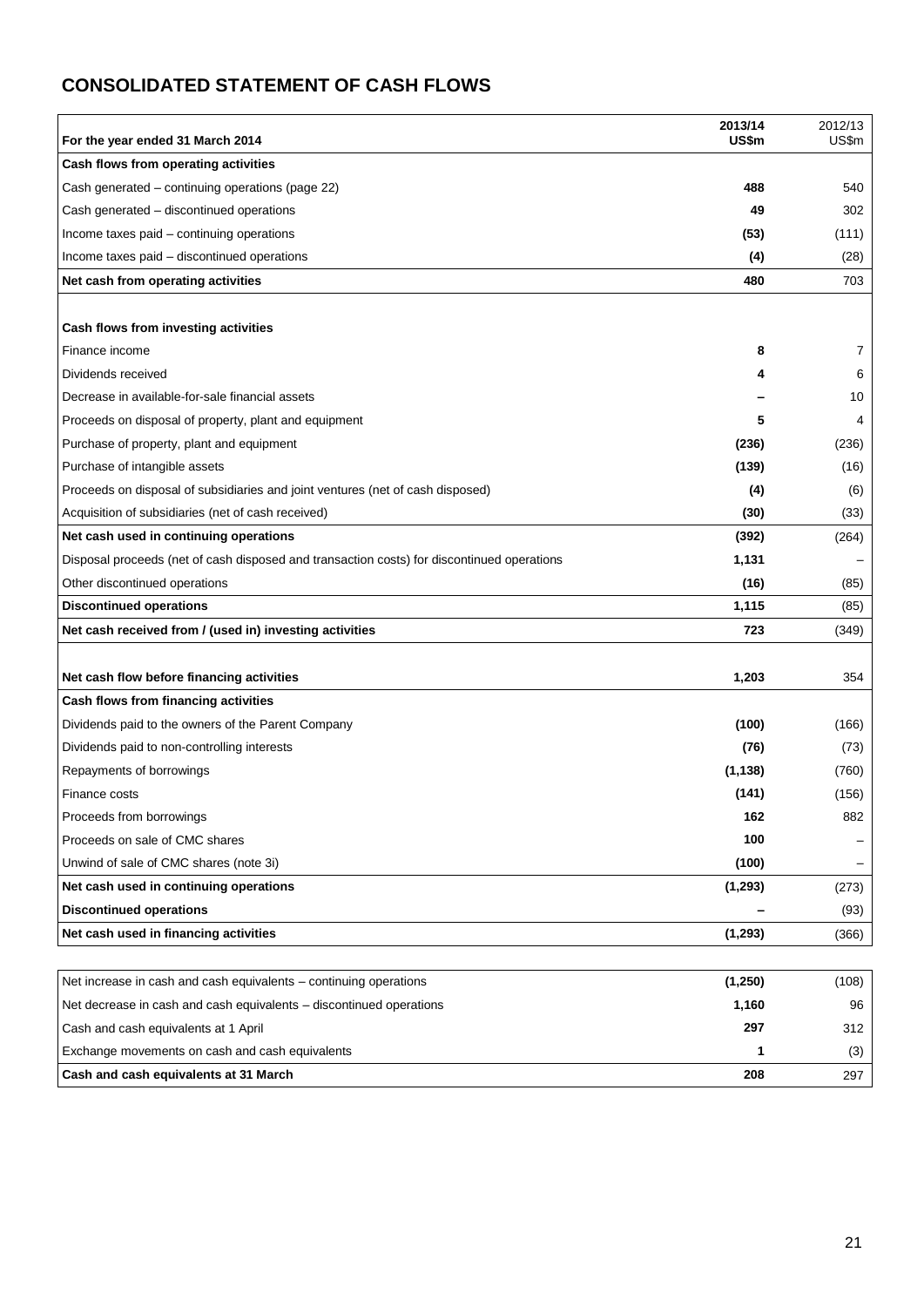#### **Consolidated statement of cash flows for the year ended 31 March 2014**

The reconciliation of loss for the year to net cash generated was as follows:

| <b>Continuing operations</b>                                                               | 2013/14<br>US\$m | 2012/13<br>US\$m |
|--------------------------------------------------------------------------------------------|------------------|------------------|
| Loss for the year*                                                                         | (99)             | (14)             |
| Adjustments for:                                                                           |                  |                  |
| Tax expense                                                                                | 29               | 41               |
| Depreciation                                                                               | 207              | 221              |
| Amortisation                                                                               | 55               | 54               |
| Impairment and accelerated depreciation                                                    |                  | 86               |
| Loss on sale of businesses                                                                 | 6                | 16               |
| Finance income                                                                             | (8)              | (11)             |
| Finance expense                                                                            | 167              | 152              |
| Other income and expenses                                                                  | 15               | (10)             |
| Increase in provisions                                                                     | 52               | 21               |
| Employee benefits*                                                                         | 11               | 3                |
| Defined benefit pension scheme contributions                                               | (6)              | (7)              |
| Share of post-tax results of joint ventures and associates                                 | 62               | (10)             |
| Operating cash flows before working capital changes                                        | 491              | 542              |
|                                                                                            |                  |                  |
| Changes in working capital (excluding effects of acquisition and disposal of subsidiaries) |                  |                  |
| (Increase) / decrease in inventories                                                       | (6)              | 2                |
| Decrease in trade and other receivables                                                    | 47               | 16               |
| Decrease in payables                                                                       | (44)             | (20)             |
| Cash generated from continuing operations                                                  | 488              | 540              |

*\*For information on IAS 19 Employee Benefits restatement see note 5*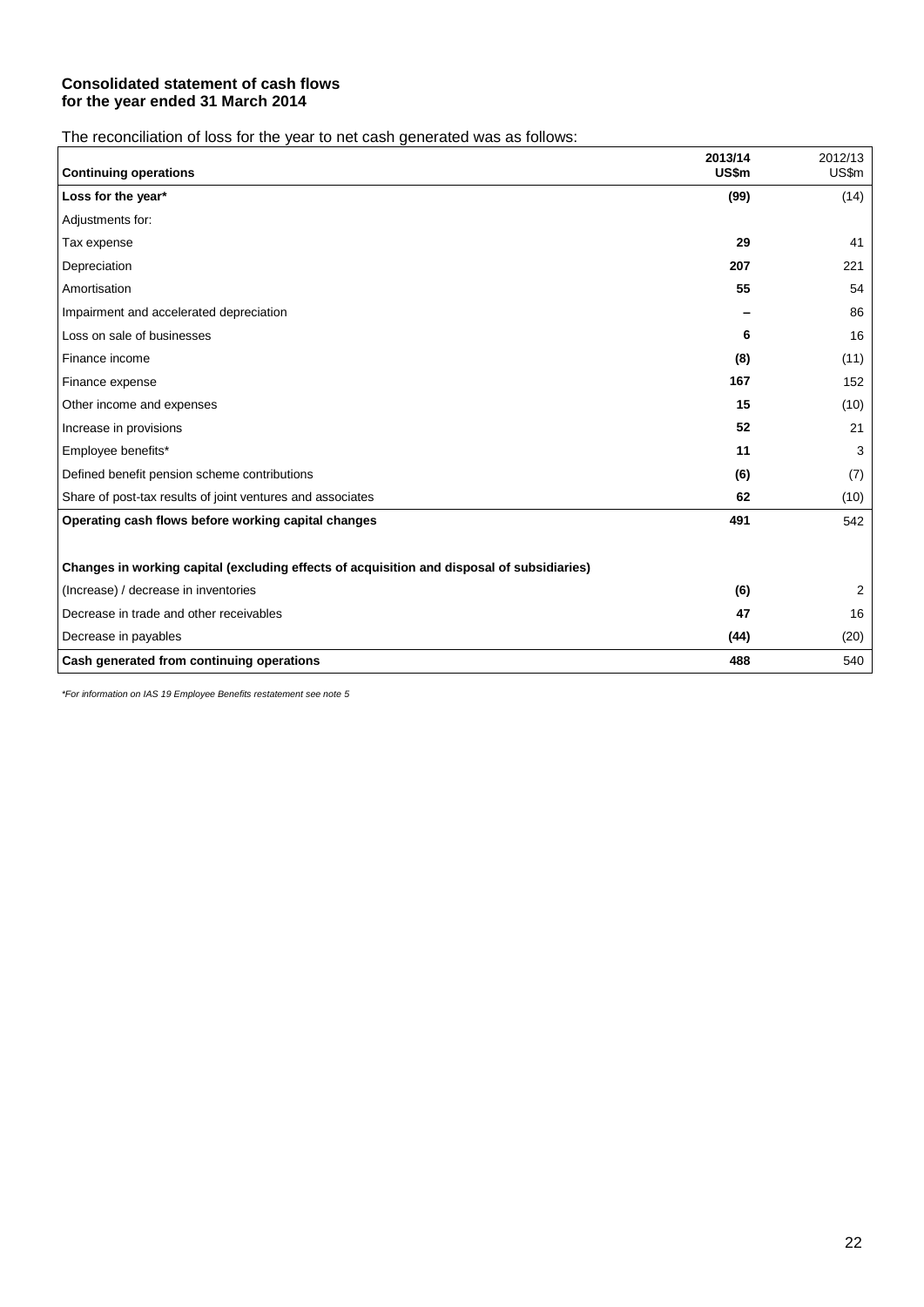## **ADDITIONAL INFORMATION**

#### **1 Significant accounting policies and principles**

Whilst the financial information included in this announcement has been prepared in accordance with International Financial Reporting Standards adopted by the European Union (IFRS), this announcement does not itself contain sufficient information to comply with IFRS. The Group's 2013/14 Annual Report and Accounts are prepared in compliance with IFRS.

The accounting policies applied by the Group in this announcement are the same as those applied by the Group in its consolidated financial statements as at and for the year ended 31 March 2014.

The financial information in this announcement represents non-statutory accounts within the meaning of Section 435 of the Companies Act 2006. The auditors have reported on the statutory accounts for the year ended 31 March 2014. Their report was (i) unqualified, (ii) did not include a reference to any matters to which the auditors drew attention by way of emphasis without qualifying their report and (iii) did not contain a statement under section 498 (2) or (3) of the Companies Act 2006. These accounts will be sent to the Registrar of Companies following the Company's Annual General Meeting. A separate dissemination announcement in accordance with the Disclosure and Transparency Rules (DTR) 6.3 will be made when the annual report and audited financial statements are available on the Group's website.

#### **Going concern**

After making enquiries, the Directors have a reasonable expectation that the Group has adequate resources to continue in operational existence for the foreseeable future. Accordingly, they continue to adopt the going concern basis in preparing the financial statements.

#### **2 Shares outstanding at year end and weighted average number of shares**

|                                                                                               | At 31 March 2014<br>'000 | At 31 March 2013<br>'000 |
|-----------------------------------------------------------------------------------------------|--------------------------|--------------------------|
| Number of shares in issue                                                                     | 2,665,612                | 2,665,612                |
| Shares held in treasury                                                                       | (137, 489)               | (137, 489)               |
| Shares held by employee share ownership trust                                                 | (24, 660)                | (31, 818)                |
| Number of shares outstanding                                                                  | 2,503,463                | 2,496,305                |
| Weighted average number of shares outstanding during the<br>year used for the EPS calculation | 2,501,990                | 2,493,814                |

#### **3 Discontinued operations**

#### i) Monaco & Islands

At a General Meeting on 9 January 2013, shareholders of the Group approved the sale of the Monaco & Islands segment to Batelco International Group Holding Limited (Batelco). The significant aspects of this transaction are described below:

- We entered into an agreement to sell the Islands sub-group, (including the Group's interests in operations in Maldives, the Channel Islands and Isle of Man, South Atlantic, Diego Garcia and the Seychelles), for US\$580 million. The sale of the Islands sub-group, with the exception of the Seychelles, was completed on 3 April 2013. The Group received cash proceeds of US\$501 million, representing consideration of US\$470 million plus US\$31 million of proportionate net cash in the businesses attributable to CWC;
- Regulatory approval for the sale of the Seychelles was not obtained and hence the proposed disposal to Batelco could not be completed. The Group's strategy of focusing on our operations in the Caribbean and Latin America remains unchanged. We continue to be actively engaged in the disposal of the Seychelles;
- We also agreed to sell a 25% interest in Compagnie Monegasque de Communication SAM (CMC), the holding company of the Group's interests in Monaco Telecom, for US\$100 million. The sale was completed on 3 April 2013;
- As part of the transaction we had an option to sell the remaining 75% of CMC shares to Batelco for US\$345 million subject to regulatory approval from the Principality of Monaco;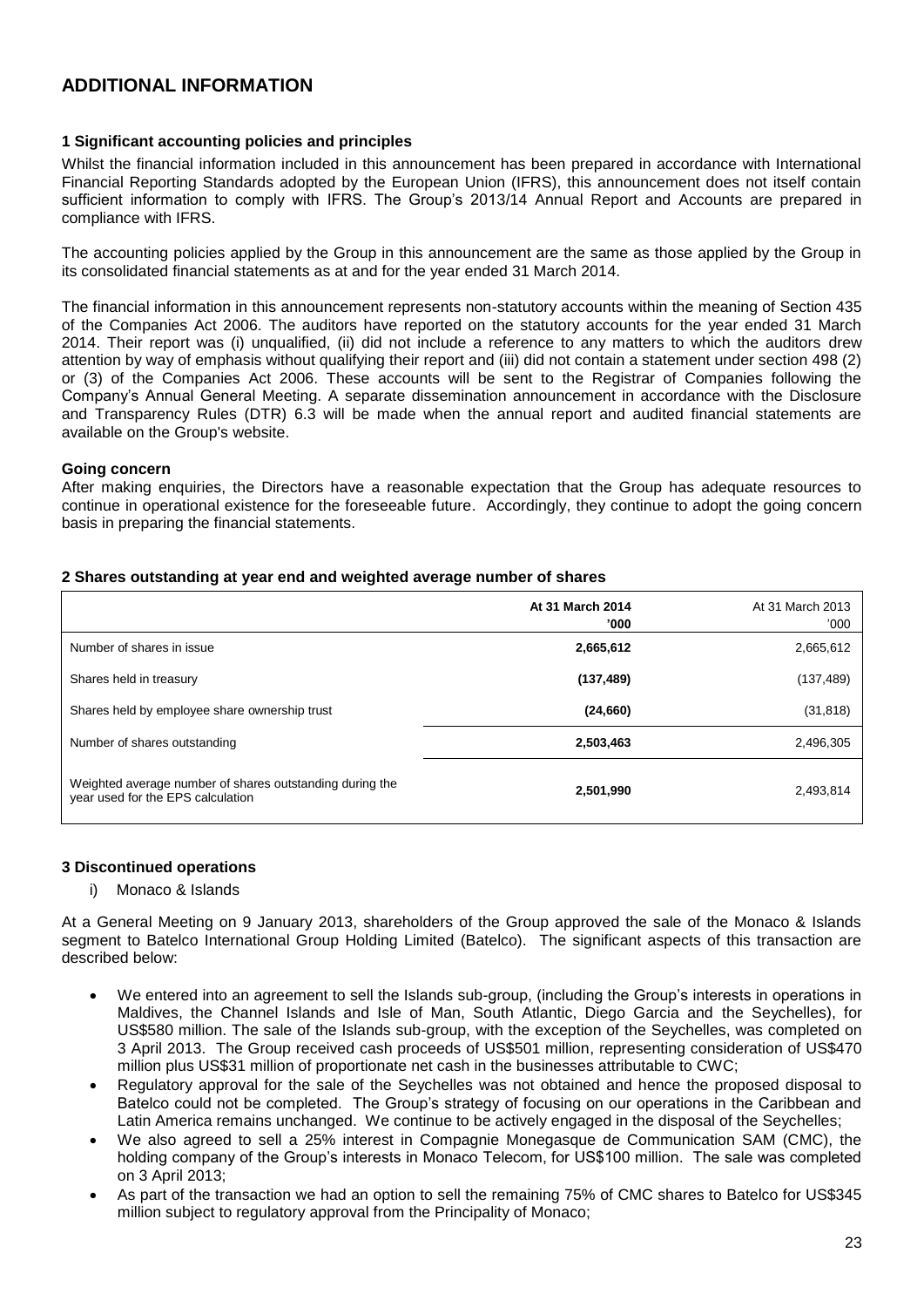- Also as part of the transaction, we granted to Batelco a put option over the 25% of CMC shares transferred to Batelco (the CMC put option) under which Batelco could require, between 18-19 months from 3 April 2013, the Group to repurchase the 25% CMC shareholding for US\$100 million in the event that the regulatory approval from the Principality of Monaco was not granted within 12 months of 3 April 2013; and
- The CMC put option was recognised initially as a financial liability. We did not receive regulatory approval for the disposal of the remaining 75% of CMC from the Principality of Monaco. On 30 December 2013 we therefore agreed with Batelco to unwind the CMC put option and repurchase the 25% interest in CMC.

Monaco did not meet the definition of a disposal group held for sale and nor the criteria to be classified as a discontinued operation as there was insufficient certainty regarding the completion of the sale process at 31 March 2014. The results of Monaco Telecom are disclosed separately in their own operating segment.

The Islands sub-group has been classified as a discontinued operation. The results of the Islands sub-group were previously recorded in the Monaco & Islands operating segment. The Seychelles continues to be disclosed as a discontinued operation and as a disposal group held for sale in the statement of financial position. We continue to be actively engaged in the disposal.

#### ii) Macau

At a General Meeting on 28 February 2013, the shareholders of the Group approved the sale of the Macau operating segment for US\$750 million to CITIC Telecom International Holdings Limited. This sale took place on 20 June 2013. The Group received cash proceeds of US\$807 million comprising the consideration and US\$57 million of proportionate net cash in the business attributable to Cable & Wireless Communications.

The Macau operating segment has been classified as a discontinued operation. The results of Macau were previously recorded in the Macau operating segment.

#### iii) Results

The results of all discontinued operations are shown below:

| Year ended 31 March 2014                                                 | <b>Islands</b><br>sub-group<br>US\$m | Macau<br>US\$m | Total<br>discontinued<br>operations<br>US\$m |
|--------------------------------------------------------------------------|--------------------------------------|----------------|----------------------------------------------|
| Revenue                                                                  | 54                                   | 121            | 175                                          |
| Expenses                                                                 | (35)                                 | (92)           | (127)                                        |
| Profit before tax                                                        | 19                                   | 29             | 48                                           |
| Tax                                                                      | (5)                                  | (4)            | (9)                                          |
| <b>Profit after tax</b>                                                  | 14                                   | 25             | 39                                           |
| Profit on disposal of discontinued operations (excluding the Seychelles) | 274                                  | 737            | 1,011                                        |
| Profit for the year                                                      | 288                                  | 762            | 1,050                                        |

The net assets held at 31 March 2014 were US\$47 million and relate wholly to the Seychelles. This included noncurrent assets of US\$50 million, current assets of US\$20 million (of which US\$3 million was cash and cash equivalents), current liabilities of US\$22 million and non-current liabilities of US\$1 million.

#### **4 Provisions**

|                                 | Property<br>US\$m | Redundancy<br>costs<br>US\$m | Network and asset<br>retirement obligations<br>US\$m | Legal and other<br>US\$m | Total<br>US\$m |
|---------------------------------|-------------------|------------------------------|------------------------------------------------------|--------------------------|----------------|
| At 1 April 2013                 | 2                 | 34                           | 28                                                   | 53                       | 117            |
| Additional provisions           | 19                | 128                          |                                                      | 46                       | 194            |
| Amounts used                    |                   | (119)                        |                                                      | (12)                     | (130)          |
| Unused amounts released         | (2)               |                              | (1)                                                  |                          | (3)            |
| Effect of discounting           |                   |                              | 3                                                    |                          | 4              |
| Exchange differences            |                   |                              | (1)                                                  |                          |                |
| At 31 March 2014                | 20                | 43                           | 30                                                   | 89                       | 182            |
| <b>Provisions - current</b>     | 15                | 43                           | $\mathbf{2}$                                         | 80                       | 140            |
| <b>Provisions - non-current</b> | 5                 |                              | 28                                                   | 9                        | 42             |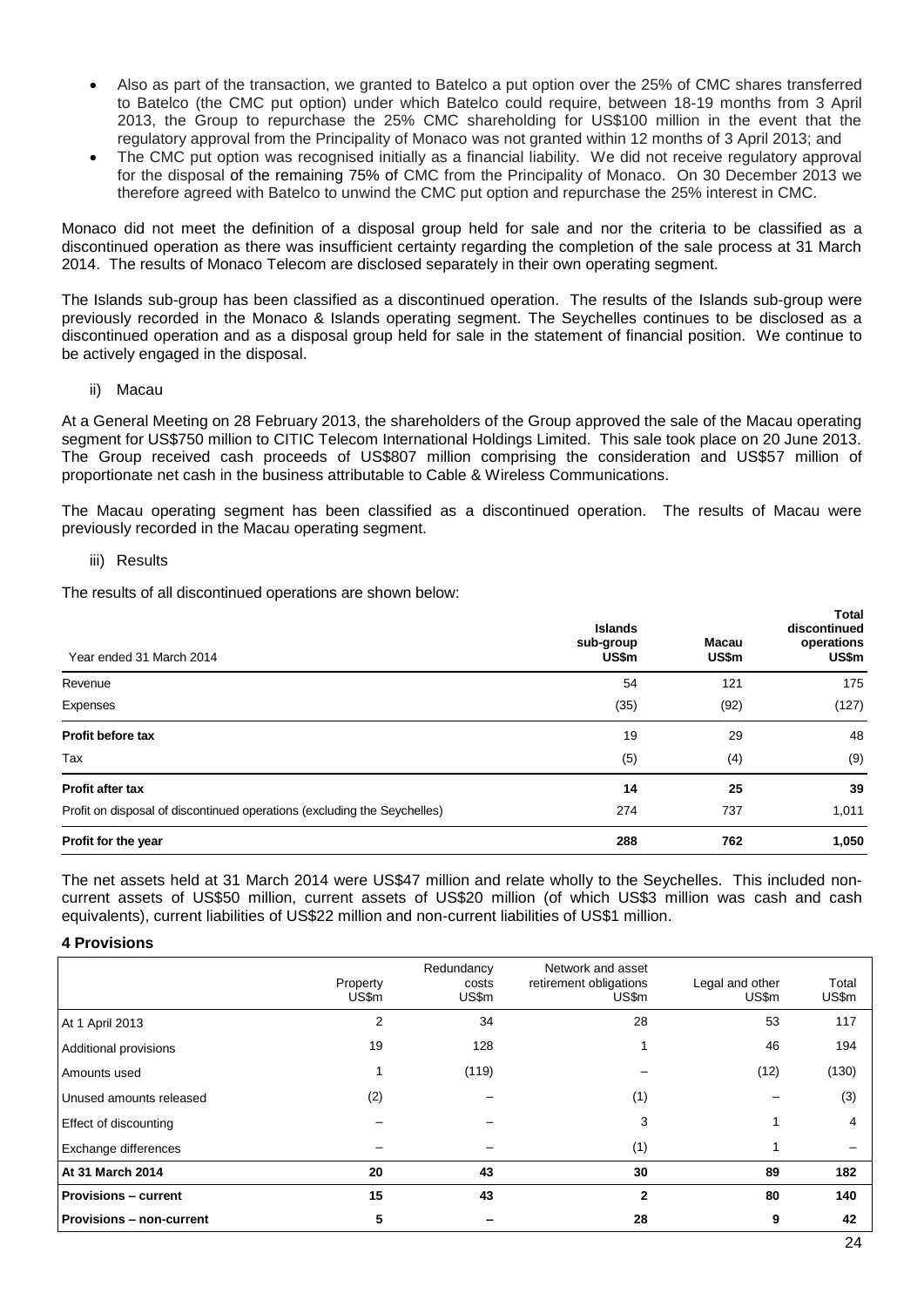The net expense recognised through profit or loss from movements in provisions relating to discontinued operations at 31 March 2014 was US\$nil (31 March 2013 – US\$nil).

#### **Property**

Provision has been made for dilapidation costs and for the lower of the best estimate of the unavoidable lease payments or cost of exit in respect of vacant properties. Unavoidable lease payments represent the difference between the rentals due and any income expected to be derived from the vacant properties being sublet. The provision is expected to be used over the shorter of the period to exit and the lease contract life.

#### **Redundancy**

Provision has been made for the total employee related costs of redundancies announced prior to the reporting date. Amounts provided for and spent during the periods presented primarily relate to regional transformation activities in the Caribbean together with costs at the corporate centre. The provision is expected to be used within one year.

#### **Network and asset retirement obligations**

Provision has been made for the best estimate of the unavoidable costs associated with redundant leased network capacity. The provision is expected to be used over the shorter of the period to exit and the lease contract life.

Provision has also been made for the best estimate of the asset retirement obligation associated with office sites, technical sites, mobile cell sites, domestic and subsea cabling. This provision is expected to be used at the end of the life of the related asset on which the obligation arises.

#### **Legal and other**

Legal and other provisions include amounts relating to specific legal claims against the Group together with amounts in respect of certain employee benefits and sales taxes. The timing of utilisation of the provision is uncertain and is largely outside the Group's control, for example, where matters are contingent upon litigation.

#### **5 Retirement benefit obligations**

The Group adopted IAS 19 *Employee benefits (revised 2011)* on 1 April 2013 and as required by the standard applied it retrospectively by restating comparative numbers for 2012/13.

The revisions made to IAS 19 *Employee benefits (revised 2011)* requires net interest expense/income to be calculated as the product of the net defined liability/asset, including any minimum funding liability or asset ceiling, and the discount rate as determined at the beginning of the year. The effect of this is to remove the previous concept of recognising an expected return on plan assets. In addition, actual administration expenses incurred by the plans are recognised through the income statement.

As a result, the Group recorded a net increase in operating expense and a reduction in profit for the year (and EBITDA) for the year ended 31 March 2014 of US\$10 million (2012/13 – US\$8 million). Corresponding movements in actuarial gains/losses have been recognised in other comprehensive income. There is no impact on total comprehensive income for the year.

This has had a negative impact on continuing EPS of US0.4 cents (2012/13 – US0.4 cents). There is no impact on the balance sheet in either year.

#### **6 Reconciliation of non-GAAP measures**

#### **Reconciliation of operating profit to EBITDA**

| <b>Continuing operations</b>                                                 | 2013/14<br>US\$m | Restated<br>2012/13<br>US\$m |
|------------------------------------------------------------------------------|------------------|------------------------------|
| Total operating profit                                                       | 95               | 184                          |
| Depreciation and amortisation                                                | 262              | 275                          |
| Net other operating expense/(income)                                         | 15               | (4)                          |
| Share of profit after tax of joint ventures and associates – pre-exceptional | (5)              | (10)                         |
| Share of loss after tax of joint ventures and associates – exceptional items | 67               |                              |
| <b>Exceptional items</b>                                                     | 174              | 136                          |
| <b>EBITDA</b>                                                                | 608              | 581                          |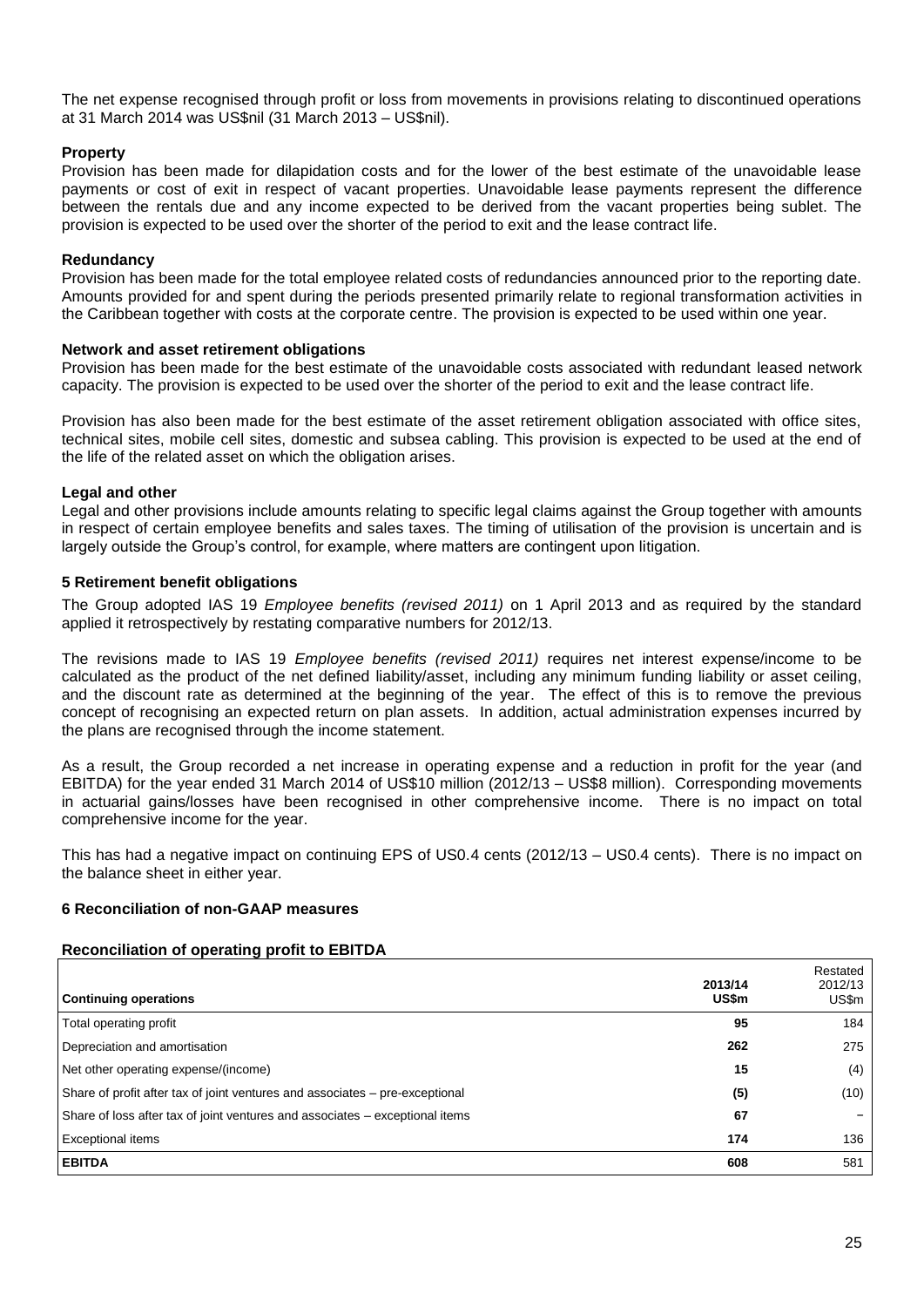The Group uses EBITDA as a key performance measure as it reflects the underlying operational performance of the businesses. EBITDA is not a measure defined under IFRS. It is calculated as earnings before interest, tax, depreciation and amortisation, net other operating and non-operating income and expense and exceptional items.

#### **Reconciliation of basic Earnings Per Share (EPS) to Adjusted EPS**

|                                                             |                            | <b>Continuing Group</b>         |
|-------------------------------------------------------------|----------------------------|---------------------------------|
|                                                             | 2013/14<br><b>US cents</b> | Restated<br>2012/13<br>US cents |
| Loss per share attributable to owners of the Parent Company | (7.2)                      | (3.8)                           |
| Exceptional items <sup>1</sup>                              | 9.2                        | 4.3                             |
| Amortisation of acquired intangibles <sup>1</sup>           | 0.4                        | 0.3                             |
| Transaction costs and loss on disposal of businesses        | 0.2                        | 0.7                             |
| Adjusted EPS attributable to owners of the Parent Company   | 2.6                        | 1.5                             |
| Weighted average number of shares (million)                 | 2,502                      | 2,494                           |

*<sup>1</sup> Excluding amounts attributable to non-controlling interests*

Adjusted EPS is before exceptional items, transaction costs, gains/losses on disposals of businesses and amortisation of acquired intangibles.

#### **Reconciliation of Return on Invested Capital (ROIC)**

| <b>Continuing operations</b>                   | 2013/14<br>US\$m | Restated<br>2012/13<br>US\$m |
|------------------------------------------------|------------------|------------------------------|
| Total pre-exceptional operating profit         | 336              | 320                          |
|                                                |                  |                              |
| Average total assets                           | 3,414            | 3,714                        |
| Average current liabilities                    | (1,328)          | (1,618)                      |
| Average invested capital                       | 2,086            | 2,096                        |
| Average adjusted invested capital <sup>1</sup> | 1,889            | 1,801                        |
| <b>Return on Invested Capital</b>              | 17.8%            | 17.8%                        |

<sup>1</sup> Average adjusted invested capital for continuing operations is after deducting: deferred tax assets; retirement benefit assets; the goodwill balance attributable to the *Monaco Telecom put option (less the current portion of the related put option financial liability); interest bearing current assets; total assets and current liabilities for discontinued operations; and adding back interest bearing current liabilities.*

The Group uses ROIC to measure the effectiveness of our capital investments.

ROIC is not a measure defined under IFRS. We define ROIC as total operating profit before exceptional items divided by average adjusted invested capital.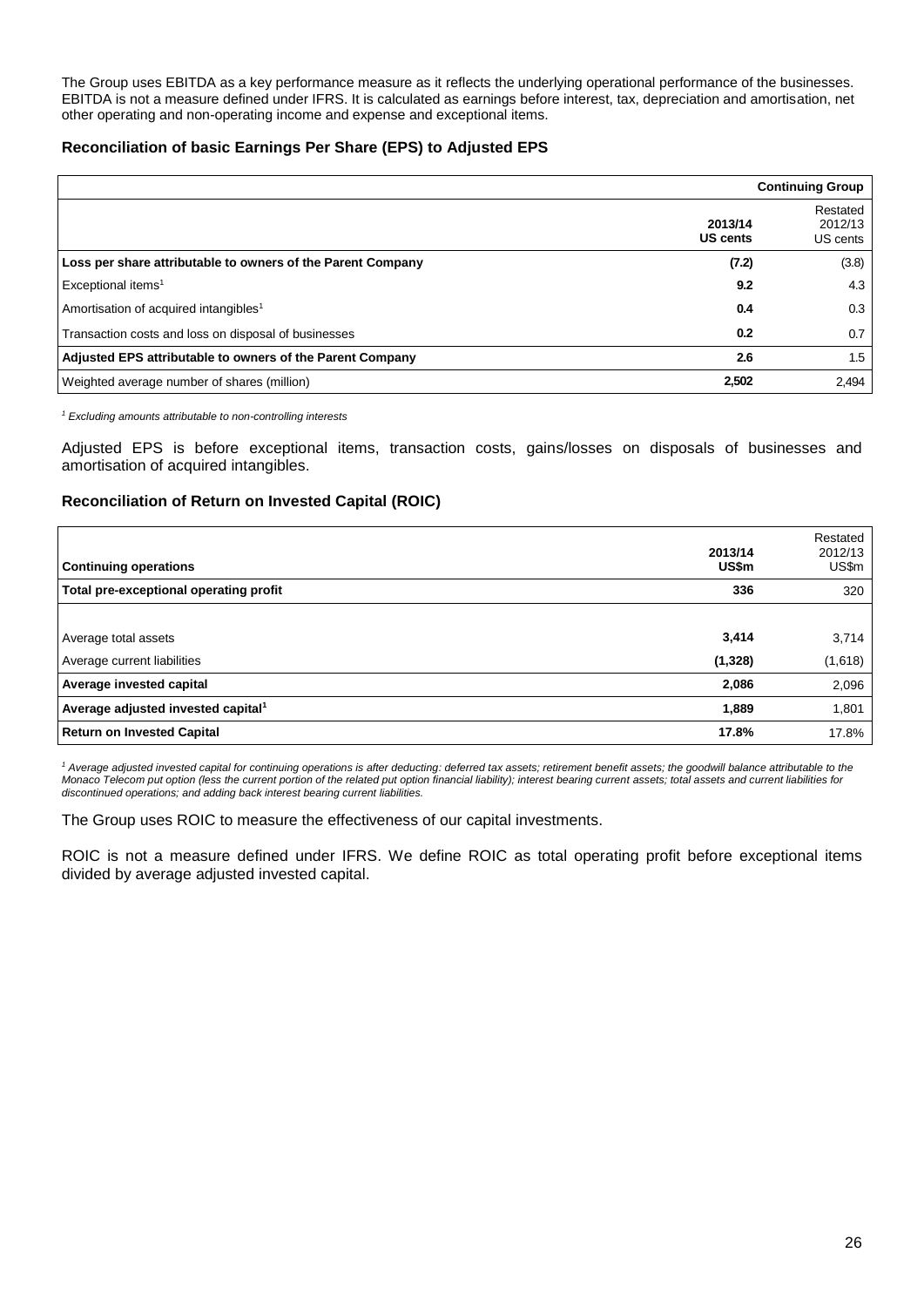## **2013/14 CWC constant currency<sup>1</sup> results detail**

|                                                                    | 2013/14                  | Panama <sup>2</sup><br>2012/13 | Change                   | 2013/14                  | Caribbean<br>2012/13 | Change  | 2013/14 | <b>Monaco</b><br>2012/13 | Change   | 2013/14                  | Other <sup>3</sup><br>2012/13 | Change                   | 2013/14 | <b>Total</b><br>2012/13 | Change  |
|--------------------------------------------------------------------|--------------------------|--------------------------------|--------------------------|--------------------------|----------------------|---------|---------|--------------------------|----------|--------------------------|-------------------------------|--------------------------|---------|-------------------------|---------|
|                                                                    | US\$m                    | US\$m                          | %                        | US\$m                    | US\$m                | %       | US\$m   | US\$m                    | %        | US\$m                    | US\$m                         | %                        | US\$m   | US\$m                   | %       |
| Mobile                                                             | 336                      | 323                            | 4%                       | 531                      | 520                  | 2%      | 70      | 63                       | 11%      |                          |                               |                          | 937     | 906                     | 3%      |
| Broadband and TV                                                   | 64                       | 60                             | 7%                       | 120                      | 117                  | 3%      | 18      | 17                       | 6%       |                          |                               |                          | 202     | 194                     | 4%      |
| <b>Fixed voice</b>                                                 | 113                      | 122                            | (7)%                     | 252                      | 280                  | (10)%   | 27      | 27                       |          |                          |                               |                          | 392     | 429                     | (9)%    |
| Enterprise, data and other                                         | 78                       | 81                             | $(4)\%$                  | 142                      | 178                  | (20)%   | 122     | 140                      | (13)%    |                          |                               |                          | 342     | 399                     | (14)%   |
| LFL Enterprise, data and other <sup>4</sup>                        | 78                       | 81                             | (4)%                     | 142                      | 143                  | $(1)\%$ | 122     | 135                      | $(10)\%$ | $\qquad \qquad -$        | $\qquad \qquad$               |                          | 342     | 359                     | $(5)\%$ |
| Revenue                                                            | 591                      | 586                            | 1%                       | 1,045                    | 1,095                | (5)%    | 237     | 247                      | (4)%     | $\overline{\phantom{0}}$ | -                             |                          | 1,873   | 1,928                   | (3)%    |
| LFL Revenue <sup>4</sup>                                           | 591                      | 586                            | 1%                       | 1,045                    | 1,060                | $(1)\%$ | 237     | 242                      | $(2)\%$  | $\qquad \qquad -$        | $\overline{\phantom{0}}$      | $\overline{\phantom{a}}$ | 1,873   | 1,888                   | $(1)\%$ |
| Cost of sales                                                      | (193)                    | (189)                          | (2)%                     | (218)                    | (260)                | 16%     | (91)    | (103)                    | 12%      | $\overline{\phantom{0}}$ | (1)                           | nm                       | (502)   | (553)                   | 9%      |
| Gross margin                                                       | 398                      | 397                            | 0%                       | 827                      | 835                  | (1)%    | 146     | 144                      | 1%       | $\overline{\phantom{0}}$ | (1)                           | nm                       | 1,371   | 1,375                   | 0%      |
| Operating costs                                                    | (156)                    | (158)                          | 1%                       | (529)                    | (562)                | 6%      | (65)    | (67)                     | 3%       | (13)                     | (7)                           | (86)%                    | (763)   | (794)                   | 4%      |
| EBITDA <sup>5</sup>                                                | 242                      | 239                            | 1%                       | 298                      | 273                  | 9%      | 81      | 77                       | 5%       | (13)                     | (8)                           | (63)%                    | 608     | 581                     | 5%      |
| Proportionate EBITDA                                               | 119                      | 117                            | 1%                       | 215                      | 197                  | 9%      | 45      | 42                       | 5%       | (13)                     | (8)                           | (63)%                    | 366     | 348                     | 5%      |
| Depreciation and amortisation<br>Net other operating               | (95)                     | (85)                           | (12)%                    | (133)                    | (153)                | 13%     | (27)    | (28)                     | 4%       | (7)                      | (8)                           | 13%                      | (262)   | (274)                   | 4%      |
| (expense)/income                                                   | $\overline{\phantom{0}}$ | $\overline{\phantom{m}}$       | $\overline{\phantom{0}}$ | $\overline{\phantom{m}}$ | (1)                  | nm      |         | $\qquad \qquad$          |          | (15)                     | 6                             | nm                       | (15)    | 5                       | nm      |
| Operating profit before joint<br>ventures and exceptional<br>items | 147                      | 154                            | (5)%                     | 165                      | 119                  | 39%     | 54      | 49                       | 10%      | (35)                     | (10)                          | nm                       | 331     | 312                     | 6%      |
| Capital expenditure <sup>6</sup>                                   | (102)                    | (85)                           | (20)%                    | (174)                    | (147)                | (18)%   | (21)    | (15)                     | (40)%    | (9)                      | (13)                          | 31%                      | (306)   | (260)                   | (18)%   |

*nm represents % change not meaningful*

*Full year ended 31 March 2013 restated for IAS19 pensions accounting standard*

*<sup>1</sup> Prior year comparison translated at current year rates*

*<sup>2</sup> Currency linked to the US dollar therefore no difference between the reported and constant currency changes*

*<sup>3</sup> Other includes management, royalty and branding fees, the costs of the corporate centre, net UK defined benefit pension charge or credit and intercompany eliminations*

*<sup>4</sup> Caribbean adjustment relates to change in accounting following the outsourcing of our LIME directory businesses, Monaco adjusted for Afinis revenue in prior year*

*<sup>5</sup> Earnings before interest, tax, depreciation and amortisation, net other operating and non-operating income/(expense) and exceptional items*

*<sup>6</sup> Balance sheet capital expenditure excludes transfer of cable assets from inventory in 2012/13. Panama excludes spectrum capitalisation of US\$7 million*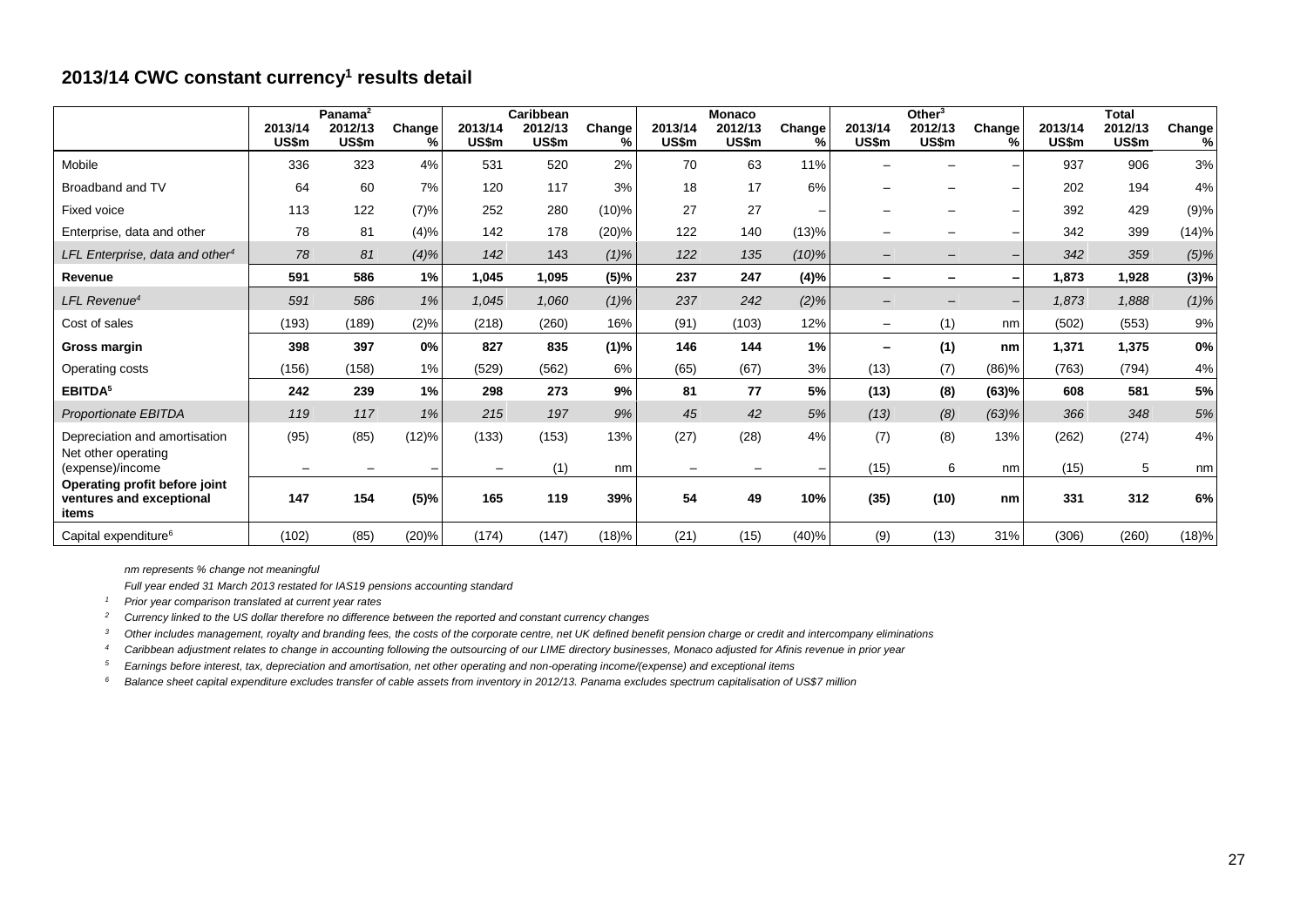## **H2 2013/14 CWC reported results detail**

|                                                                    | Panama                  |                          | Caribbean                |                         |                         | <b>Monaco</b>            |                         |                          | Other <sup>1</sup> |                          |                          | <b>Total</b>             |                         |                |          |
|--------------------------------------------------------------------|-------------------------|--------------------------|--------------------------|-------------------------|-------------------------|--------------------------|-------------------------|--------------------------|--------------------|--------------------------|--------------------------|--------------------------|-------------------------|----------------|----------|
|                                                                    | H <sub>2</sub><br>13/14 | H <sub>2</sub><br>12/13  | Change                   | H <sub>2</sub><br>13/14 | H <sub>2</sub><br>12/13 | Change                   | H <sub>2</sub><br>13/14 | H <sub>2</sub><br>12/13  | Change             | H <sub>2</sub><br>13/14  | H <sub>2</sub><br>12/13  | Change                   | H <sub>2</sub><br>13/14 | H2<br>12/13    | Change   |
|                                                                    | <b>US\$m</b>            | US\$m                    | %                        | <b>US\$m</b>            | US\$m                   | ℅                        | US\$m                   | US\$m                    | %                  | US\$m                    | US\$m                    | ℅                        | <b>US\$m</b>            | US\$m          | %        |
| Mobile                                                             | 168                     | 164                      | 2%                       | 267                     | 265                     | 1%                       | 37                      | 29                       | 28%                |                          |                          | $\overline{\phantom{m}}$ | 472                     | 458            | 3%       |
| Broadband and TV                                                   | 33                      | 30                       | 10%                      | 61                      | 60                      | 2%                       | 10                      | 8                        | 25%                |                          |                          | $\overline{\phantom{m}}$ | 104                     | 98             | 6%       |
| <b>Fixed voice</b>                                                 | 55                      | 61                       | (10)%                    | 122                     | 141                     | (13)%                    | 13                      | 12                       | 8%                 |                          |                          | —                        | 190                     | 214            | (11)%    |
| Enterprise, data and other                                         | 40                      | 45                       | (11)%                    | 74                      | 101                     | (27)%                    | 57                      | 63                       | (10)%              |                          |                          | $\overline{\phantom{m}}$ | 172                     | 209            | (18)%    |
| LFL Enterprise, data and other <sup>2</sup>                        | 40                      | 45                       | (11)%                    | 74                      | 76                      | $(3)\%$                  | 57                      | 63                       | $(10)\%$           | $\overline{1}$           | $\overline{\phantom{0}}$ | $\overline{\phantom{m}}$ | 172                     | 184            | (7)%     |
| Revenue                                                            | 296                     | 300                      | (1)%                     | 524                     | 567                     | $(8)\%$                  | 117                     | 112                      | 4%                 | $\mathbf{1}$             | -                        | nm                       | 938                     | 979            | (4)%     |
| $LFL$ revenue <sup>2</sup>                                         | 296                     | 300                      | $(1)\%$                  | 524                     | 542                     | $(3)\%$                  | 117                     | 112                      | 4%                 | $\overline{1}$           | $\qquad \qquad -$        | nm                       | 938                     | 954            | $(2)$ %  |
| Cost of sales                                                      | (96)                    | (96)                     |                          | (107)                   | (142)                   | 25%                      | (44)                    | (42)                     | (5)%               | (1)                      | (1)                      | $\overline{\phantom{m}}$ | (248)                   | (281)          | 12%      |
| Gross margin                                                       | 200                     | 204                      | (2)%                     | 417                     | 425                     | (2)%                     | 73                      | 70                       | 4%                 | $\overline{\phantom{0}}$ | (1)                      | nm                       | 690                     | 698            | (1)%     |
| Other operating costs                                              | (76)                    | (80)                     | 5%                       | (257)                   | (287)                   | 10%                      | (34)                    | (32)                     | (6)%               | (13)                     | (6)                      | nm                       | (380)                   | (405)          | 6%       |
| EBITDA <sup>3</sup>                                                | 124                     | 124                      | $\overline{\phantom{0}}$ | 160                     | 138                     | 16%                      | 39                      | 38                       | 3%                 | (13)                     | (7)                      | (86)%                    | 310                     | 293            | 6%       |
| Proportionate EBITDA                                               | 61                      | 61                       | $\overline{\phantom{a}}$ | 115                     | 99                      | 16%                      | 21                      | 21                       | 3%                 | (13)                     | (7)                      | (86%)                    | 184                     | 174            | 6%       |
| Depreciation and amortisation                                      | (50)                    | (47)                     | (6)%                     | (66)                    | (79)                    | 16%                      | (14)                    | (16)                     | 13%                | (3)                      | (3)                      | —                        | (133)                   | (145)          | 8%       |
| Net other operating<br>income/(expense)                            |                         |                          |                          | (1)                     | (1)                     | $\overline{\phantom{m}}$ |                         |                          |                    | (6)                      | 8                        | nm                       | (7)                     | $\overline{7}$ | nm       |
| Operating profit before joint<br>ventures and exceptional<br>items | 74                      | 77                       | (4)%                     | 93                      | 58                      | 60%                      | 25                      | 22                       | 14%                | (22)                     | (2)                      | nm                       | 170                     | 155            | 10%      |
| Capital expenditure <sup>4</sup>                                   | (69)                    | (48)                     | (44)%                    | (125)                   | (103)                   | (21)%                    | (14)                    | (10)                     | (40)%              | (6)                      | (9)                      | 33%                      | (214)                   | (170)          | $(26)\%$ |
| Operating cash flow <sup>5</sup>                                   | 55                      | 76                       | (28)%                    | 35                      | 35                      | $\overline{\phantom{m}}$ | 25                      | 28                       | (11)%              | (19)                     | (16)                     | (19)%                    | 96                      | 123            | (22)%    |
| Cash exceptional items                                             | (2)                     | $\overline{\phantom{0}}$ | nm                       | (59)                    | (12)                    | nm                       | $\qquad \qquad -$       | $\overline{\phantom{m}}$ | $\qquad \qquad -$  | (7)                      | (1)                      | nm                       | (68)                    | (13)           | nm       |

*nm represents % change not meaningful*

*Full year ended 31 March 2013 restated for IAS19 pensions accounting standard*

*<sup>1</sup> Other includes management, royalty and branding fees, the costs of the corporate centre, net UK defined benefit pension charge or credit and intercompany eliminations*

*<sup>2</sup> Caribbean adjustment relates to change in accounting following the outsourcing of our LIME directory businesses*

*<sup>3</sup> Earnings before interest, tax, depreciation and amortisation, net other operating and non-operating income/(expense) and exceptional items*

*<sup>4</sup> Balance sheet capital expenditure excludes transfer of cable assets from inventory in 2012/13. Panama excludes spectrum capitalisation of US\$7 million*

*<sup>5</sup> EBITDA less capital expenditure*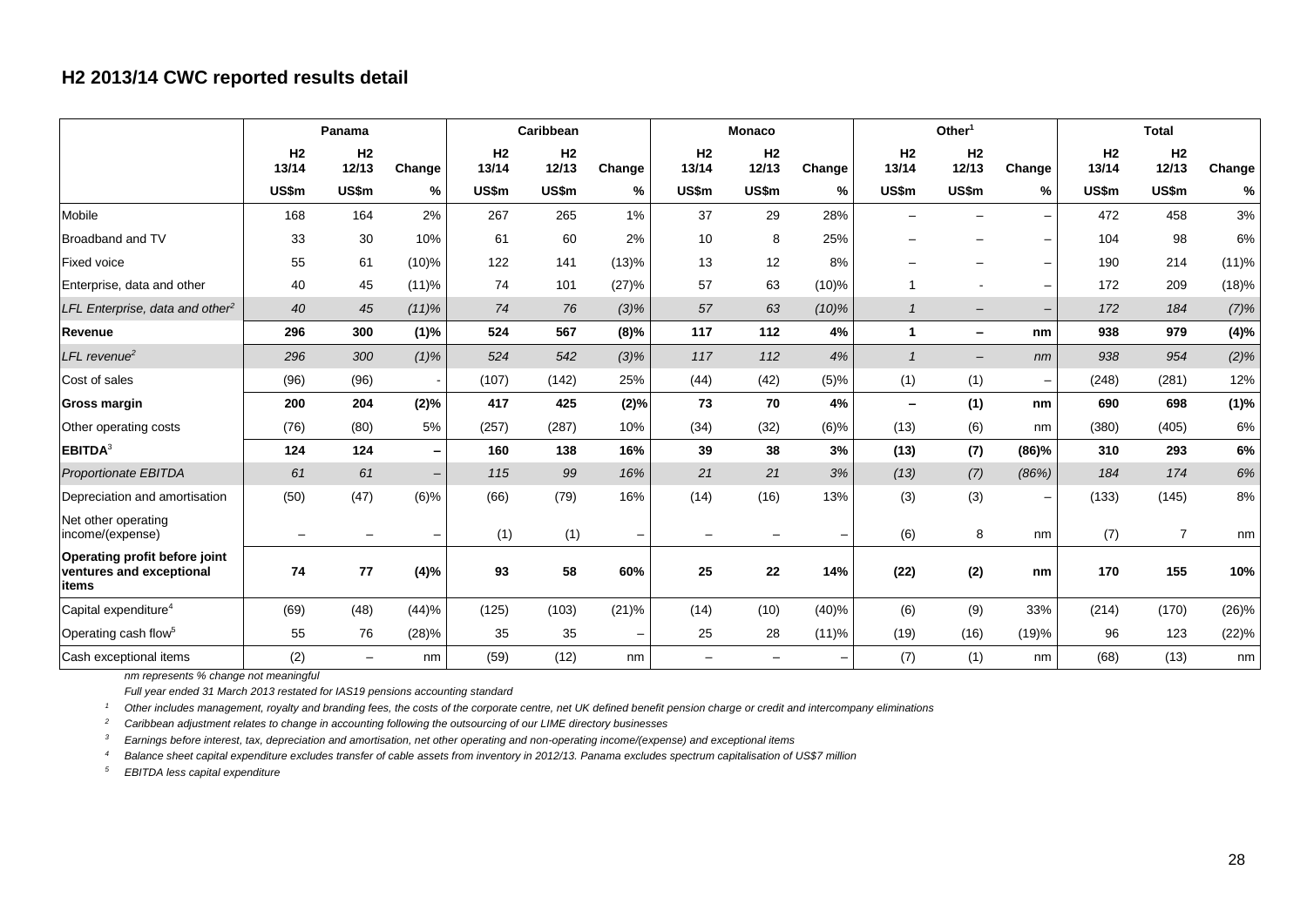## **H2 2013/14 CWC constant currency<sup>1</sup> results detail**

|                                                                    |                                  | Panama <sup>2</sup>                     |                          |                                  | Caribbean                        |             |                                  | <b>Monaco</b>                    |             |                          | Other <sup>3</sup>               |             |                                  | <b>Total</b>         |             |
|--------------------------------------------------------------------|----------------------------------|-----------------------------------------|--------------------------|----------------------------------|----------------------------------|-------------|----------------------------------|----------------------------------|-------------|--------------------------|----------------------------------|-------------|----------------------------------|----------------------|-------------|
|                                                                    | H <sub>2</sub><br>13/14<br>US\$m | H <sub>2</sub><br>12/13<br><b>US\$m</b> | Change<br>%.             | H <sub>2</sub><br>13/14<br>US\$m | H <sub>2</sub><br>12/13<br>US\$m | Change<br>% | H <sub>2</sub><br>13/14<br>US\$m | H <sub>2</sub><br>12/13<br>US\$m | Change<br>% | H2<br>13/14<br>US\$m     | H <sub>2</sub><br>12/13<br>US\$m | Change<br>% | H <sub>2</sub><br>13/14<br>US\$m | H2<br>12/13<br>US\$m | Change<br>% |
| Mobile                                                             | 168                              | 164                                     | 2%                       | 267                              | 262                              | 2%          | 37                               | 30                               | 23%         |                          |                                  |             | 472                              | 456                  | 4%          |
| Broadband and TV                                                   | 33                               | 30                                      | 10%                      | 61                               | 58                               | 5%          | 10                               | 9                                | 11%         |                          |                                  |             | 104                              | 97                   | 7%          |
| Fixed voice                                                        | 55                               | 61                                      | $(10)\%$                 | 122                              | 135                              | $(10)\%$    | 13                               | 13                               |             |                          |                                  |             | 190                              | 209                  | (9)%        |
| Enterprise, data and other                                         | 40                               | 45                                      | (11)%                    | 74                               | 98                               | (24)%       | 57                               | 66                               | (14)%       |                          | $\overline{\phantom{a}}$         |             | 172                              | 209                  | (18)%       |
| LFL Enterprise, data and other <sup>4</sup>                        | 40                               | 45                                      | $(11)\%$                 | 74                               | 76                               | $(3)\%$     | 57                               | 66                               | (14)%       | $\mathbf 1$              | $\overline{\phantom{m}}$         | nm          | 172                              | 187                  | (8)%        |
| Revenue                                                            | 296                              | 300                                     | (1)%                     | 524                              | 553                              | (5)%        | 117                              | 118                              | (1)%        | 1                        | $\overline{\phantom{0}}$         | nm          | 938                              | 971                  | (3)%        |
| $LFL$ revenue <sup>2</sup>                                         | 296                              | 300                                     | $(1)\%$                  | 524                              | 531                              | $(1)\%$     | 117                              | 118                              | $(1)\%$     | $\mathbf{1}$             | $\overline{\phantom{m}}$         | nm          | 938                              | 949                  | $(1)\%$     |
| Cost of sales                                                      | (96)                             | (96)                                    | $\overline{\phantom{a}}$ | (107)                            | (137)                            | 22%         | (44)                             | (46)                             | (4)%        | (1)                      | (1)                              |             | (248)                            | (280)                | 11%         |
| Gross margin                                                       | 200                              | 204                                     | (2)%                     | 417                              | 416                              | 0%          | 73                               | 72                               | 1%          | $\overline{\phantom{0}}$ | (1)                              | nm          | 690                              | 691                  | 0%          |
| Other operating costs                                              | (76)                             | (80)                                    | 5%                       | (257)                            | (279)                            | 8%          | (34)                             | (34)                             |             | (13)                     | (5)                              | nm          | (380)                            | (398)                | 5%          |
| EBITDA <sup>5</sup>                                                | 124                              | 124                                     | -                        | 160                              | 137                              | 17%         | 39                               | 38                               | 3%          | (13)                     | (6)                              | nm          | 310                              | 293                  | 6%          |
| Proportionate EBITDA                                               | 61                               | 61                                      | $\overline{\phantom{0}}$ | 115                              | 99                               | 17%         | 21                               | 21                               | 3%          | (13)                     | (6)                              | nm          | 184                              | 175                  | 6%          |
| Depreciation and amortisation                                      | (50)                             | (47)                                    | $(6)$ %                  | (66)                             | (78)                             | 15%         | (14)                             | (16)                             | 13%         | (3)                      | (3)                              |             | (133)                            | (144)                | 8%          |
| Net other operating<br>income/(expense)                            |                                  |                                         |                          | (1)                              |                                  | nm          |                                  |                                  |             | (6)                      | 8                                | nm          | (7)                              | 8                    | nm          |
| Operating profit before joint<br>ventures and exceptional<br>items | 74                               | 77                                      | (4)%                     | 93                               | 59                               | 58%         | 25                               | 22                               | 14%         | (22)                     | (1)                              | nm          | 170                              | 157                  | 8%          |
| Capital expenditure <sup>6</sup>                                   | (69)                             | (48)                                    | (44)%                    | (125)                            | (101)                            | (24)%       | (14)                             | (9)                              | (56)%       | (6)                      | (9)                              | 33%         | (214)                            | (167)                | (28)%       |

*nm represents % change not meaningful*

*Full year ended 31 March 2013 restated for IAS19 pensions accounting standard*

*<sup>1</sup> Prior year comparison translated at current year rates*

*<sup>2</sup> Currency linked to the US dollar therefore no difference between the reported and constant currency changes*

*<sup>3</sup> Other includes management, royalty and branding fees, the costs of the corporate centre, net UK defined benefit pension charge or credit and intercompany eliminations*

*<sup>4</sup> Caribbean adjustment relates to change in accounting following the outsourcing of our LIME directory businesses*

*<sup>5</sup> Earnings before interest, tax, depreciation and amortisation, net other operating and non-operating income/(expense) and exceptional items*

*<sup>6</sup> Balance sheet capital expenditure excludes transfer of cable assets from inventory in 2012/13. Panama excludes spectrum capitalisation of US\$7 million*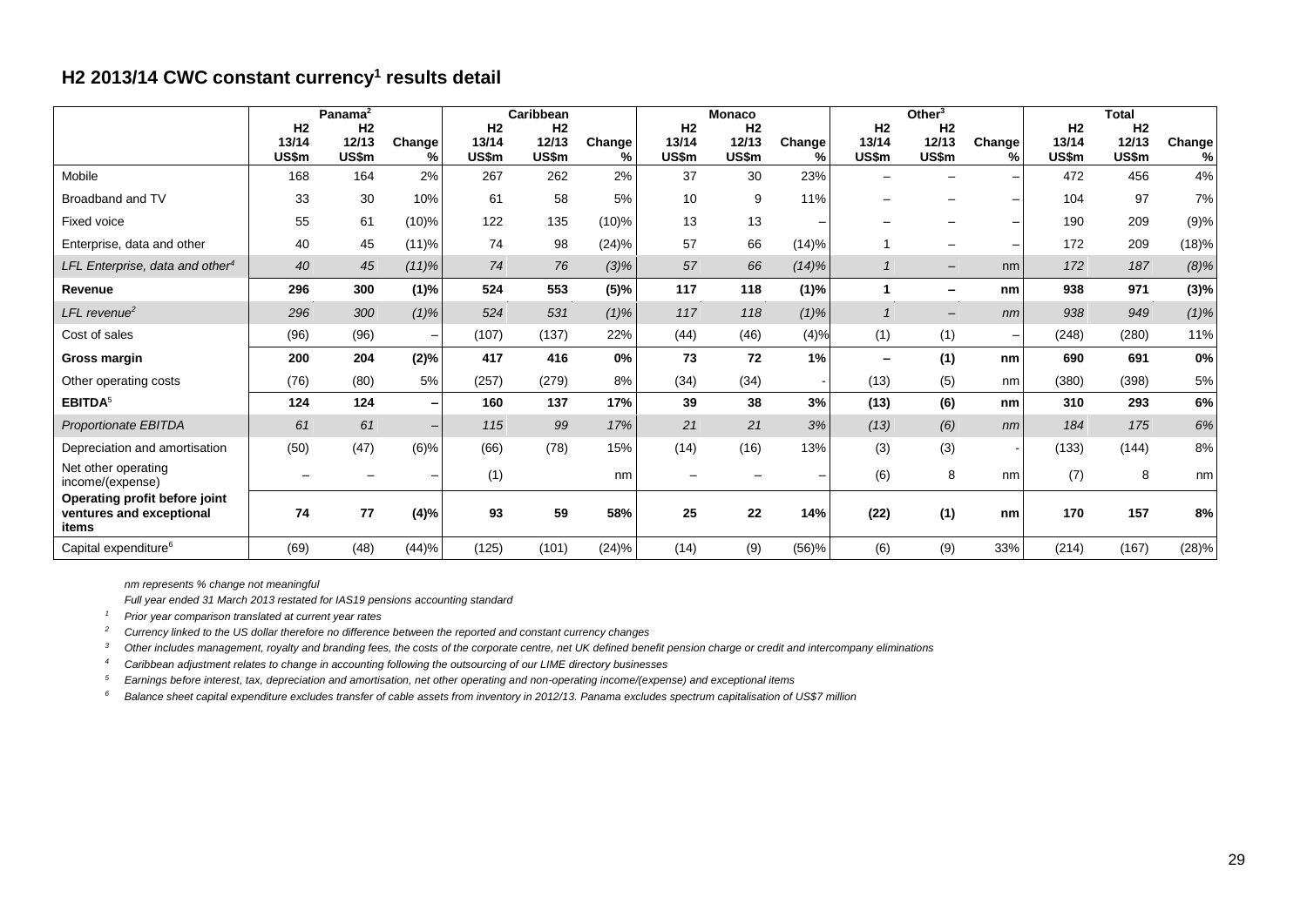## **KPI DETAIL**

|                                       | 2011/12 |       |       |       |       | 2012/13 |       | 2013/14      |                |       |       |       |
|---------------------------------------|---------|-------|-------|-------|-------|---------|-------|--------------|----------------|-------|-------|-------|
|                                       | Q1      | Q2    | Q3    | Q4    | Q1    | Q2      | Q3    | Q4           | Q <sub>1</sub> | Q2    | Q3    | Q4    |
| Subscribers (000s)                    |         |       |       |       |       |         |       |              |                |       |       |       |
| Panama                                |         |       |       |       |       |         |       |              |                |       |       |       |
| Mobile <sup>1</sup>                   | 2,038   | 2,454 | 2,347 | 2,227 | 1,656 | 1,785   | 1,744 | 1,842        | 1,897          | 1,933 | 2,085 | 2,159 |
| <b>Broadband</b>                      | 141     | 140   | 133   | 132   | 129   | 127     | 125   | 126          | 129            | 129   | 130   | 131   |
| <b>Fixed line</b>                     | 395     | 396   | 393   | 389   | 386   | 381     | 378   | 376          | 376            | 374   | 372   | 372   |
| Caribbean                             |         |       |       |       |       |         |       |              |                |       |       |       |
| Mobile <sup>1</sup>                   | 1,529   | 1,505 | 1,450 | 1,517 | 1,491 | 1,594   | 1,623 | 1,515        | 1,549          | 1,624 | 1,498 | 1,506 |
| <b>Broadband</b>                      | 223     | 222   | 223   | 225   | 221   | 222     | 223   | 223          | 227            | 232   | 238   | 240   |
| <b>Fixed line</b>                     | 735     | 728   | 722   | 719   | 714   | 713     | 706   | 701          | 698            | 696   | 686   | 683   |
| <b>Monaco</b>                         |         |       |       |       |       |         |       |              |                |       |       |       |
| Mobile <sup>1</sup>                   | 29      | 30    | 30    | 30    | 31    | 32      | 34    | 33           | 33             | 35    | 35    | 35    |
| <b>Broadband</b>                      | 15      | 15    | 15    | 16    | 16    | 16      | 16    | 17           | 17             | 17    | 17    | 17    |
| Fixed line                            | 34      | 34    | 34    | 34    | 34    | 34      | 34    | 34           | 34             | 34    | 34    | 34    |
|                                       |         |       |       |       |       |         |       |              |                |       |       |       |
|                                       |         |       |       |       |       |         |       |              |                |       |       |       |
| ARPU (US\$) <sup>2</sup>              |         |       |       |       |       |         |       |              |                |       |       |       |
| Panama<br>Mobile                      |         |       |       |       | 14.4  |         |       |              |                | 14.9  | 14.2  | 12.9  |
|                                       | 14.0    | 12.4  | 13.1  | 13.9  |       | 15.9    | 15.8  | 16.7         | 15.4           | 28.8  | 28.5  | 28.7  |
| <b>Broadband</b><br><b>Fixed line</b> | 27.3    | 27.2  | 27.4  | 27.5  | 27.2  | 29.0    | 28.6  | 29.0<br>26.7 | 29.0<br>26.1   |       | 24.7  | 24.6  |
|                                       | 30.0    | 30.6  | 27.8  | 26.6  | 26.2  | 26.5    | 27.0  |              |                | 25.4  |       |       |
| Caribbean                             |         |       |       |       |       |         |       |              |                |       | 26.4  | 27.7  |
| Mobile                                | 28.4    | 29.1  | 28.9  | 29.3  | 28.3  | 27.7    | 27.2  | 27.2         | 28.4           | 26.7  |       |       |
| <b>Broadband</b>                      | 42.5    | 42.7  | 41.5  | 42.4  | 41.7  | 42.6    | 42.3  | 41.7         | 40.2           | 40.8  | 39.3  | 37.9  |
| Fixed line                            | 38.3    | 38.8  | 37.6  | 33.3  | 35.4  | 34.3    | 32.9  | 33.2         | 32.0           | 30.1  | 28.9  | 30.4  |
| Monaco                                |         |       |       |       |       |         |       |              |                |       |       |       |
| Mobile                                | 159.4   | 167.3 | 139.8 | 130.0 | 146.1 | 135.3   | 122.7 | 119.3        | 128.1          | 135.4 | 124.8 | 120.6 |
| Broadband                             | 50.9    | 50.7  | 48.1  | 48.3  | 47.1  | 45.7    | 48.6  | 48.5         | 47.5           | 48.5  | 50.2  | 51.1  |
| Fixed line                            | 72.4    | 69.3  | 66.0  | 66.3  | 64.8  | 62.6    | 62.6  | 62.4         | 67.6           | 65.5  | 65.4  | 65.2  |

*<sup>1</sup> Active subscribers are defined as those having performed a revenue-generating activity in the previous 60 days*

*<sup>2</sup> ARPU is average revenue per user per month, excluding equipment sales*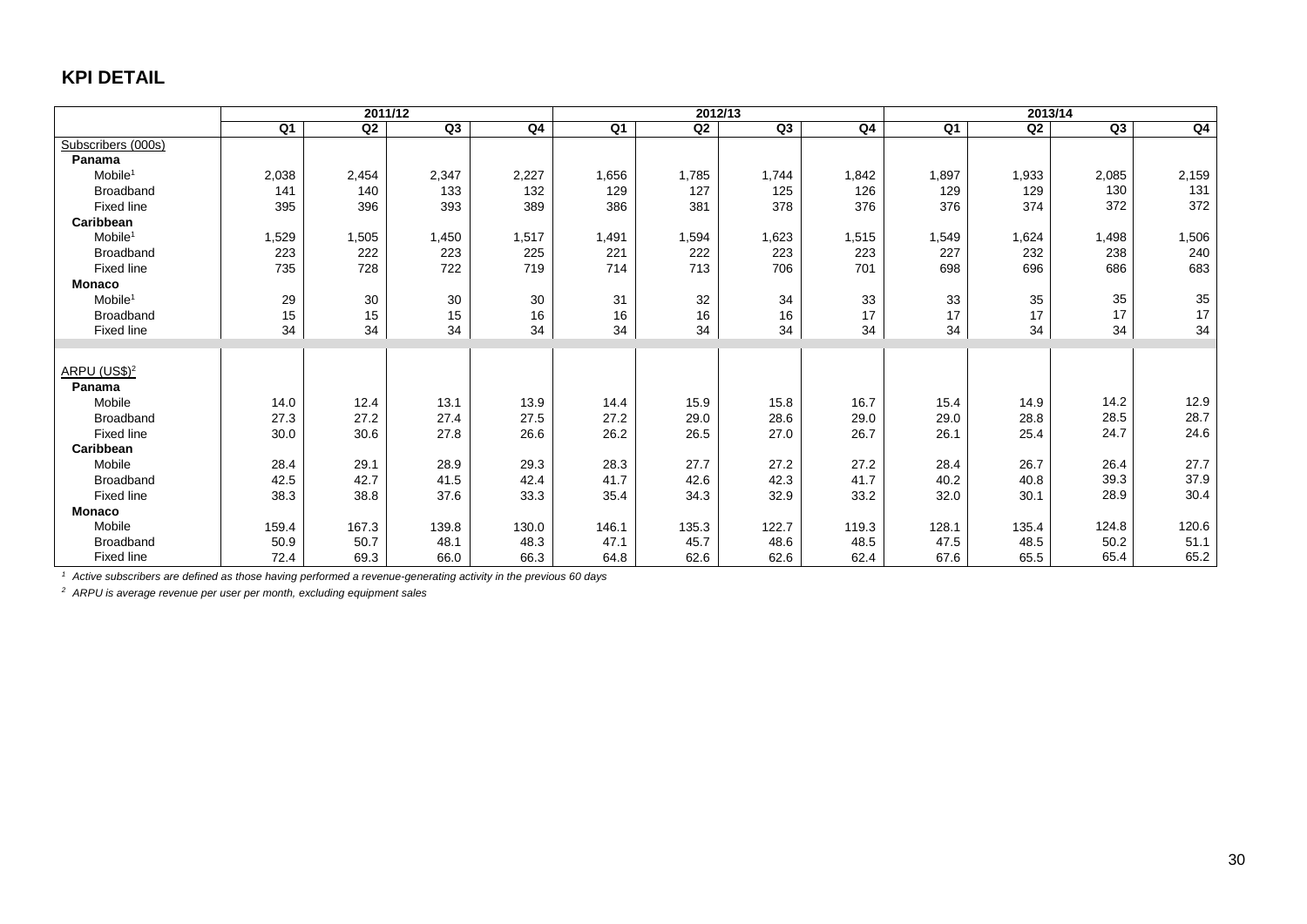# **EXCHANGE RATES**

|                            | Actual rates for<br>year ended<br>31 March 2014 | Actual rates for<br>year ended<br>31 March 2013 | Percentage change US dollar<br>appreciation /(depreciation) |
|----------------------------|-------------------------------------------------|-------------------------------------------------|-------------------------------------------------------------|
|                            |                                                 |                                                 |                                                             |
| Sterling: US dollar        |                                                 |                                                 |                                                             |
| Average                    | 0.6313                                          | 0.6330                                          | 0%                                                          |
| Period end                 | 0.6059                                          | 0.6562                                          | (8)%                                                        |
|                            |                                                 |                                                 |                                                             |
| Euro: US dollar            |                                                 |                                                 |                                                             |
| Average                    | 0.7461                                          | 0.7786                                          | (4)%                                                        |
| Period end                 | 0.7258                                          | 0.7694                                          | (6)%                                                        |
|                            |                                                 |                                                 |                                                             |
| Jamaican dollar: US dollar |                                                 |                                                 |                                                             |
| Average                    | 102.71                                          | 90.01                                           | 14%                                                         |
| Period end                 | 109.16                                          | 97.63                                           | 12%                                                         |
|                            |                                                 |                                                 |                                                             |
| US dollar : sterling       |                                                 |                                                 |                                                             |
| Average                    | 1.5840                                          | 1.5798                                          |                                                             |
| Period end                 | 1.6504                                          | 1.5239                                          |                                                             |
|                            |                                                 |                                                 |                                                             |

## **Cable & Wireless Communications EBITDA by currency**

|                             | 2013/14       |               |  |  |  |
|-----------------------------|---------------|---------------|--|--|--|
|                             | <b>EBITDA</b> | <b>EBITDA</b> |  |  |  |
|                             | US\$m         | % of total    |  |  |  |
| US dollar, pegged or linked | 505           | 83%           |  |  |  |
| Euro                        | 77            | 13%           |  |  |  |
| Jamaican dollar             | 26            | 4%            |  |  |  |
| <b>Total</b>                | 608           | 100%          |  |  |  |